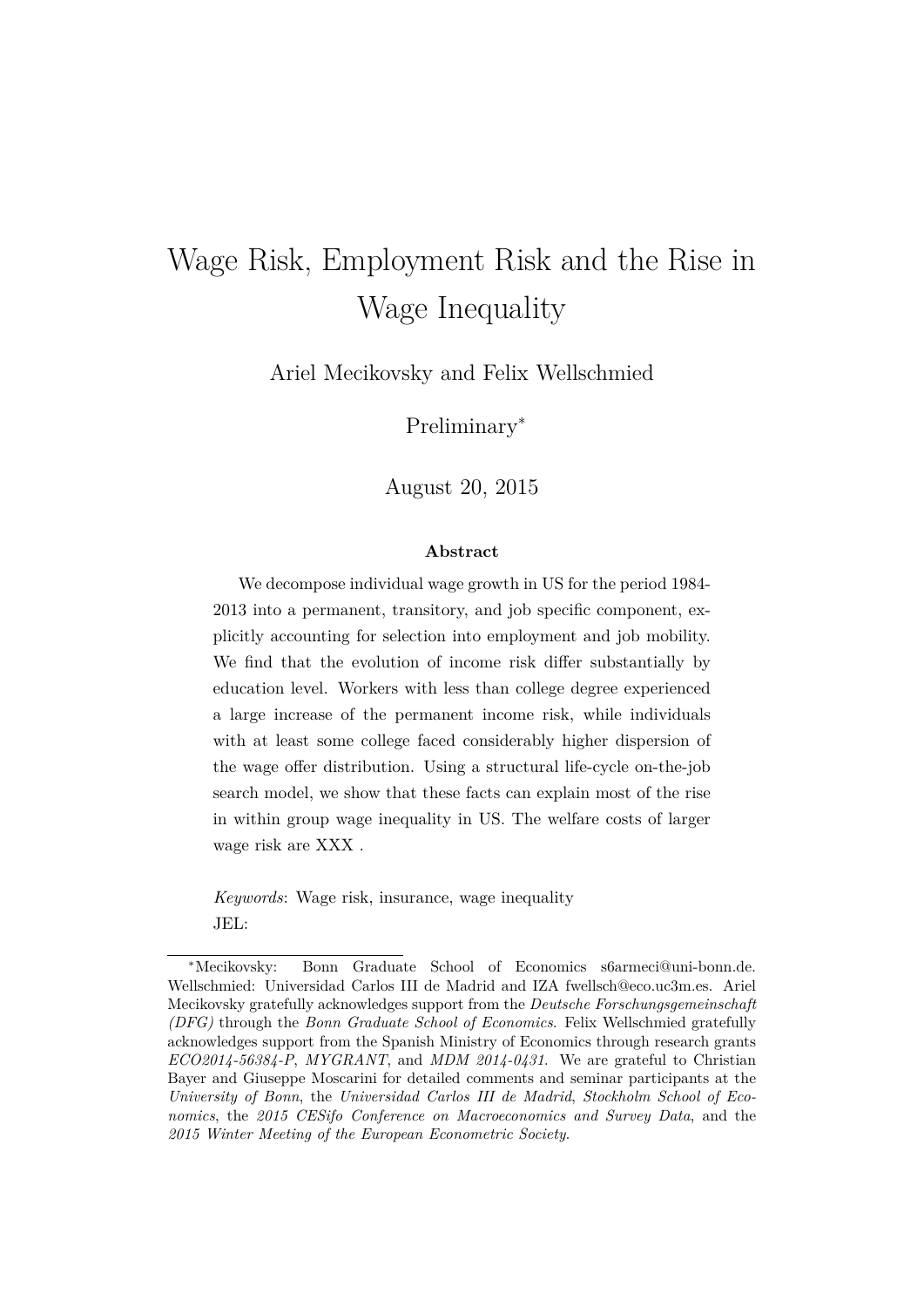## **1 Introduction**

Understanding trends in earnings uncertainty is crucial to comprehend the welfare costs of incomplete insurance markets and changes in earnings inequality. A common approach decomposes residual individual earnings growth innovations into transitory and permanent shocks. While an earlier literature suggest that these have become more dispersed in the US over the last decades<sup>1</sup>, recent research by CBO  $(2007)$  and Guvenen et al.  $(2014b)$ find the dispersion of earnings growth to be almost flat since the 1980s.

This paper contributes the literature in two respects. First, we derive from wage changes three underlying shocks, within education, with different time trends: Permanent and transitory wage shocks, and a job specific component. Second, in doing so, we extend the econometric framework of Low et al. (2010), which explicitly account for workers' endogenous responses to these shocks. Workers may switch jobs resulting from good outside offers, select into non-employment or different jobs after poor wage shocks. Our framework allows the selection mechanism to have secular trends of their own which allows us to uncover the underlying shocks.

Using panel data from the Survey of Income and Program Participation (SIPP) for males over the period 1983-2013, we find that differentiating between different types of shocks and accounting for selection is crucial. Despite the dispersion of wage growth showing a decining trend, we find that risk has substantially increased for all workers. Workers with less than college degree experienced a large increase of the permanent income risk (27%), while individuals with at least some college faced considerably higher dispersion of the wage offer distribution (28%). Finally, for all groups, the dispersion of transitory shocks declines over time.

As Low et al. (2010) and Altonji et al. (2013), we estimate the wage growth process in reduced form, including a set of equations which take into account labor market transitions as a result of endogenous choices. An alternative approach would be to estimate the process in a fully specified structural model. To the best of our knowledge, no structural search model exists which allows jointly for changes in the dispersion of wage risk and

<sup>1</sup>See Gottschalk and Moffitt (1994), Blundell et al. (2008), and Heathcote et al. (2010a).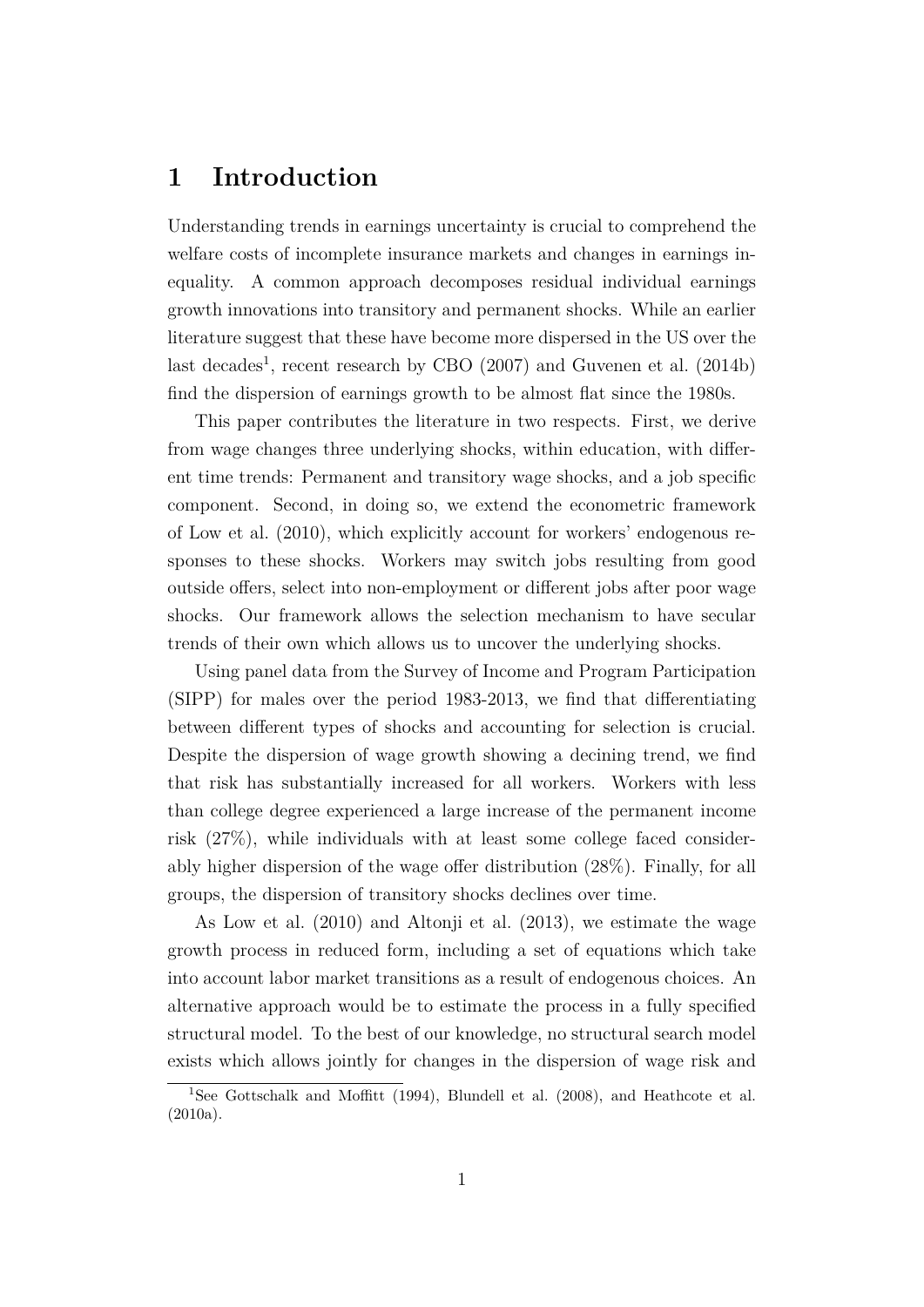variations in the dispersion of the wage offer distribution over time. The papers closest to this idea are Bowlus and Robin (2004), who permit for trends in wage promotions and demotion rates, Flabbi and Leonardi (2010), who consider time trends in labor market transitions and the wage offer distribution, and Leonardi (2015), who models an increase to the dispersion of match specific productivity shocks.

Our reduced form approach allows us to avoid controversial structural assumptions which Hornstein et al. (2012) show have large consequences for wage outcomes in search models. However, our econometric model is silent with respect to the quantitative role that changes in risk play in explaining rising wage inequality, and the social welfare consequences of these changes. To these ends, we build a partial equilibrium model of wage and employment risk over the life-cycle. The model features workers facing heterogeneous job offers which they sample randomly on and off the job. Workers' wage potential evolves stochastically. They can insure against uncertain match offers and wage potential by means of precautionary savings.

**[UPDATE ONCE GET NEW RESULTS]** When simulating the increase in wage risk, the model is able to explain most of the growth in within education wage inequality observed in the data.<sup>2</sup> At the same time, the social welfare costs of rising wage uncertainty are much smaller than those in Heathcote et al. (2010b). This arises despite the fact that increasing permanent wage risk has large welfare costs: To avoid a 10% rise in permanent wage risk, low skilled workers are willing to pay 0.85% and high skilled workers 0.87% of life-time consumption. However, our estimate of increased permanent wage risk is significantly smaller than theirs. Moreover, while high skilled workers suffer from the increase in permanent wage risk, they gain from the more dispersed wage offer distribution. The intuition is simple. In a search model a rise in the dispersion of the wage offer distribution creates a option value to the worker: He can always break up

<sup>2</sup>We concentrate on the rise of within group wage inequality, which explains most of the rise in total residual inequality (see Krueger and Perri (2006)). We see our paper as complement to the literature focusing on between group inequality. This includes a rising college premium (Katz and Autor (1999)), import competition (Autor et al. (2014) and Krishna and Senses (2014)), skill biased technological change (Katz and Murphy  $(1992)$ , and the gender pay gap  $(Goldin (2006))$ .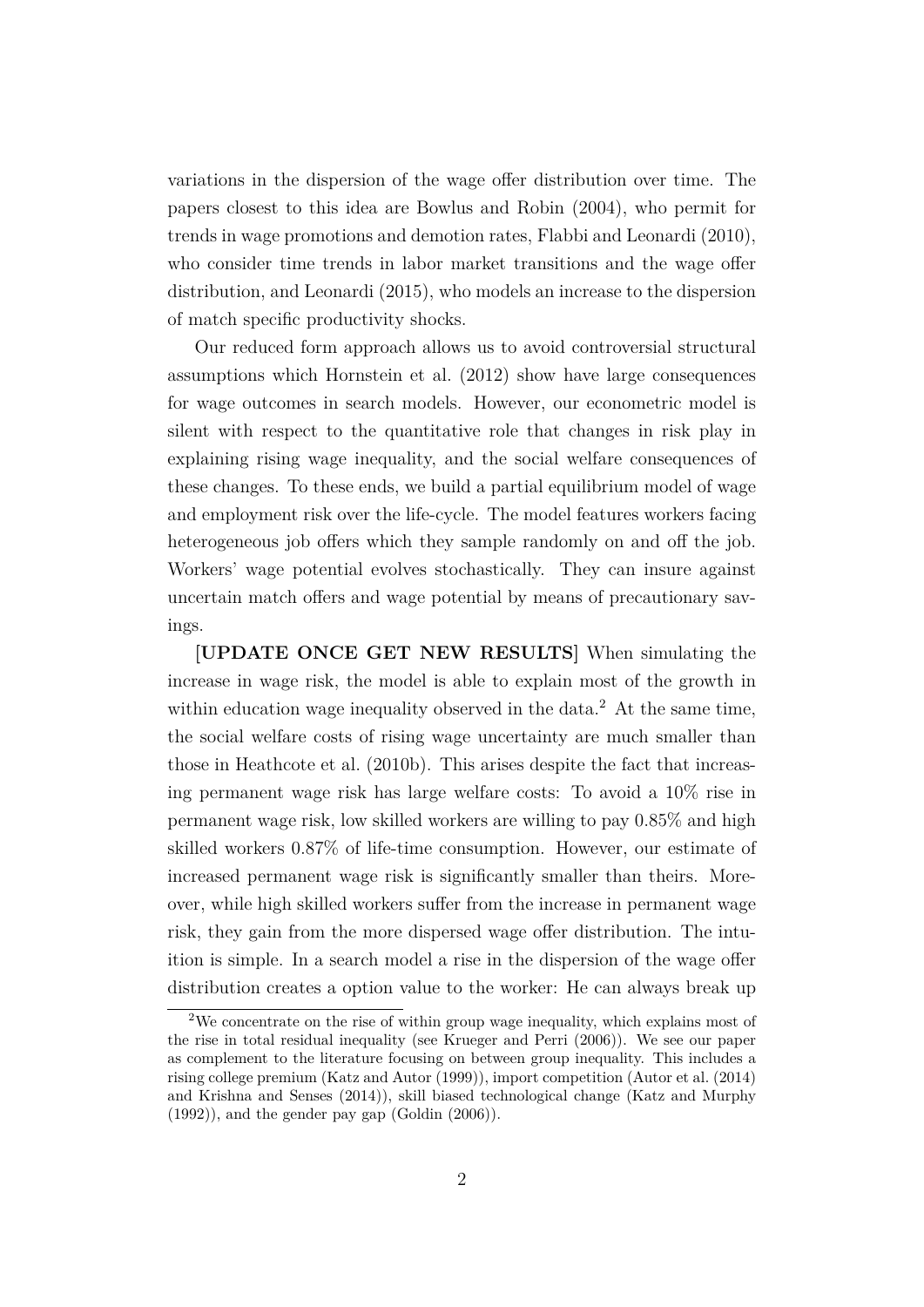from particular poor matches and search to find a better match.

An increase in the wage offer distribution and a resulting increase in wage inequality is consistent with several recent papers which find that between firm wage dispersion has increased over the last decades. This includes Barth et al. (2013) and Song et al. (2015) for the US, Mueller et al. (2015) for the UK, and Card et al. (2013) for Germany. Our findings suggest that for high skilled workers, the increase in between firm pay results from an increase in the wage offer distribution, not from changes in search technology.

The structure of the paper continues as follows: The next section outlines stylized facts from the data, specifies our econometric model, discusses identification, and presents the results of changing wage uncertainty over time. The following section presents our structural model, discuses the implications of changing wage uncertainty for wage inequality, and discuses its welfare implications. The last section concludes.

# **2 Empirical Findings**

#### **2.1 Data Source and Sample Selection**

Our analysis requires detailed longitudinal information on wages, worker and job characteristics over several decades. The data set most adequate for these requirements is the Survey of Income and Program Participation (SIPP) which panels range from 1983-2013.<sup>3</sup> It is a representative sample of the noninstitutionalized civilian US population maintained by the US Census Bureau. Every 4 month (defined as a wave) the Census conducts an interview with all adult member of participating households, asking them about their experience during the preceding 4 months. We aggregate the monthly information to quarterly observations. We consider a worker employed within the quarter, when he spends most months of the quarter working. To each worker, we assign his main job based on the job where

<sup>3</sup>We exploit all up to date surveys, except of the survey from 1985 and 1989: 1984, 1986, 1987, 1988, 1990, 1991, 1992, 1996, 2001, 2004, and 2008. We do not these two surveys due to the absence of information regarding work experience, which is used at our estimation strategy.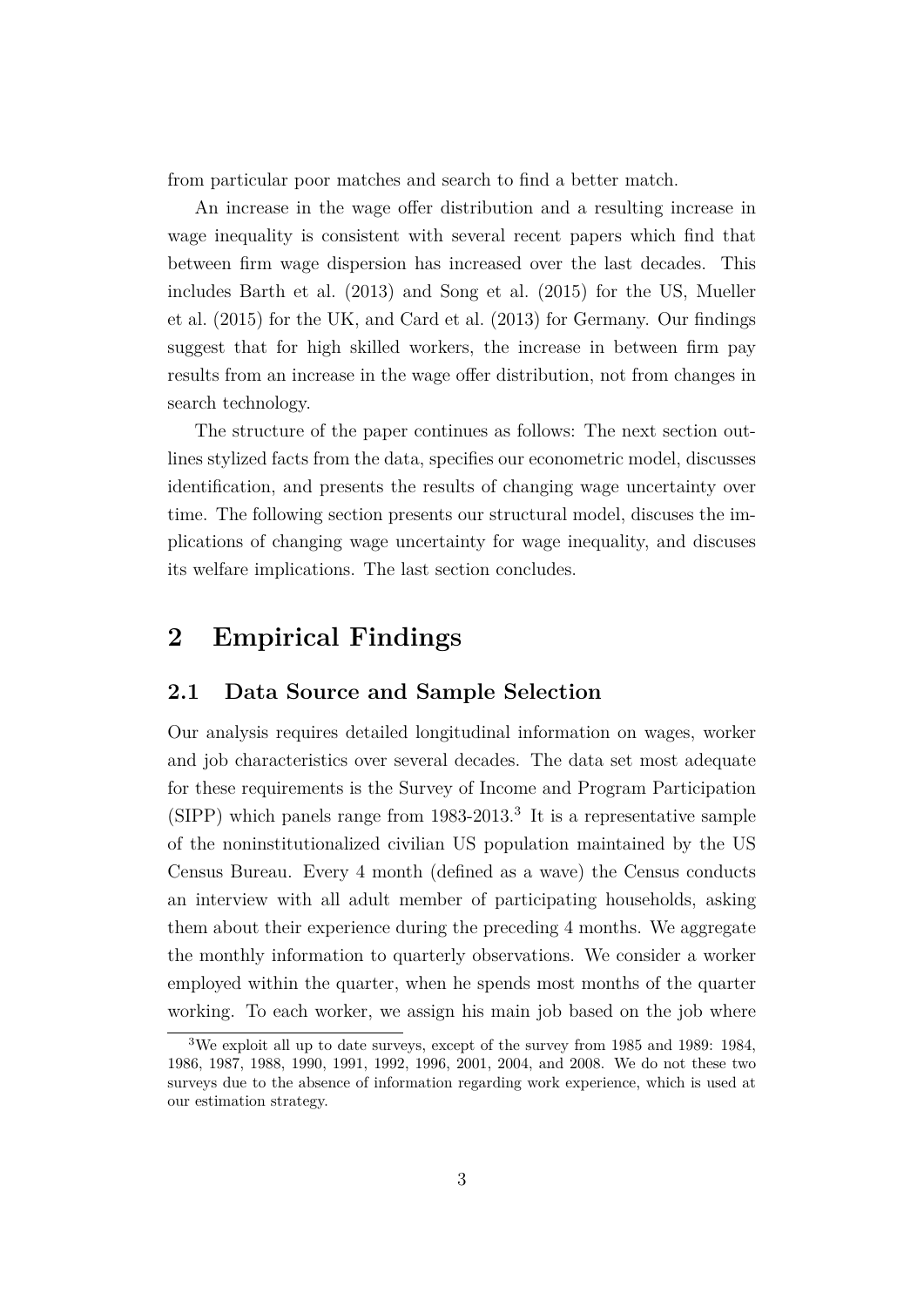he earns most of his income.<sup>4</sup> One concern regarding the data is that the survey quality changed over time. We describe the details of our data cleaning procedure in online Appendix 1, where we also argue that our results are not driven by survey redesigns.

As one of our main goals is to analyze how income risk evolved over time, we group the data into three major time periods, each covering years of expansion and recession: 1983-1993, 1994-2003, and 2004-2013. For the analysis, we consider three education groups based on the maximum attainable degree level: high school, some college, and college graduates or higher education. We focus on working-age male individuals, aged between 25 and 61, who are not self-employed, nor enrolled in school, in the armed forces, or recalled by their previous firm after a separation.<sup>5</sup> Finally, to make the results robust to outliers, we do not consider individuals at which the hourly wage growth is below the 1st percentile (above the 99th percentile) of the hourly wage growth distribution by education, period, state of job mobility.

## **2.2 Stylized facts**

Figure I display the dispersion of the residual quarterly wage growth in the last three decades.<sup>6</sup> In line with recent administrative data from Guvenen et al. (2014b), none of the education groups show an upward trend. The dispersion of wage growth peaked in the period 1993-2003, and well below its initial level in 2004-2013.

To identify trends in the dispersion of job effects, workers who switch

<sup>4</sup>The survey reports at most two jobs per month for each individual. In case an individual holds more than two jobs, the two jobs with most hours worked are reported.

<sup>&</sup>lt;sup>5</sup>We choose the sample to start at age 25 to assure that college graduates fully transit to the labor market. Workers being recalled posses a search technology not well represented by our model.

<sup>6</sup>To obtain the residual wage growth, we estimate a weighted (defined as the survey weights) regression of log hourly wage as a function of a quadratic in age and work experience, race, marital status, unemployment rate at the state level, time and region fixed effects, indicators whether person lives at a metropolitan area, is disable and is the only is the only adult (above 22 years old) in the household. Coefficients are allowed to vary by education and period. The survey provides, in addition, information regarding tenure at the job. Yet, the share of observations with reported zero values at these two characteristics conditional on working is above 30%. Consequently, we opt not to use this variable for our analysis.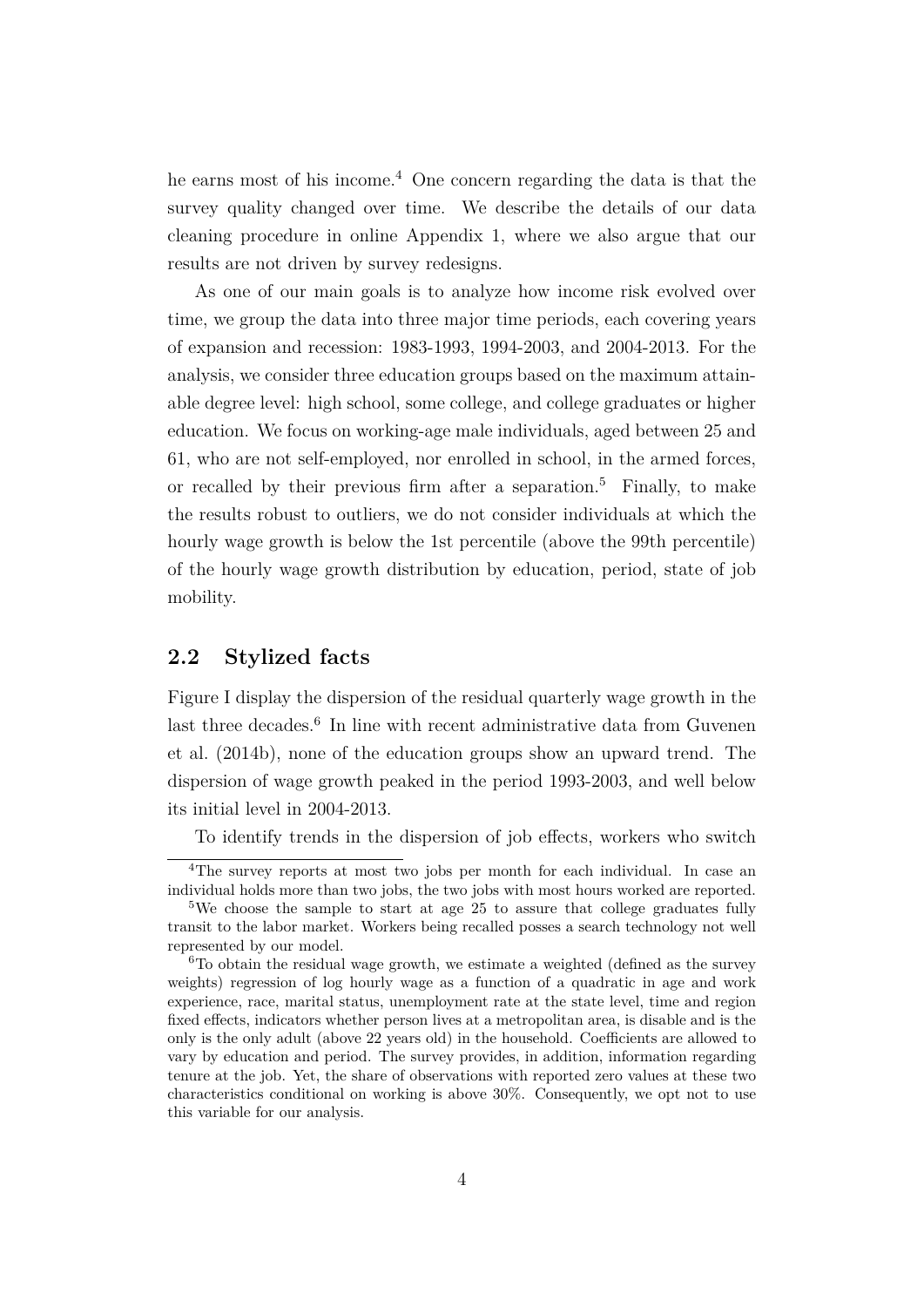their job are of particular interest. Therefore, we split our sample into observations of job stayers (workers staying with the current employer) and job movers (employees switching their employer). On the one hand, job stayers dominate the sample and the evolution of the variance in wage growth closely resembles the complete sample. On the other hand, the variance in wage growth at job movers exhibit a positive trend, specially at college graduates. Yet, how did the components of income risk evolved over time? Are there differences across education groups? To answer these questions, the next section develops an econometric framework which allows us to infer the dispersion of wage shocks and the dispersion of the wage offer distribution, using the realized wage growth of job stayers and movers.

Figure I: Hourly Wage Growth Dispersion



Notes: The solid line is the dispersion of residual hourly wage growth for low skilled workers (high-school degree or less), while the dashed line corresponds to high skilled workers (more than high-school degree). To obtain residual hourly wage growth, we estimate a linear regression of hourly wage growth, by skill level and period, as a function of a quadratic in age, race, marital status, unemployment rate at the state level, time and region fixed effects, indicators whether person lives at a metropolitan area, is disable, is the only individual above 18 in the household, and whether the wave in the panel have changed across quarters (to account mean effects from changes across seams.

### **2.3 Econometric Model**

We assume that the quarterly real log wage of individual *i* working at firm *j* in time *t* is given by

$$
w_{ijt} = \beta x_{it} + \phi_{ij} + u_{it} + e_{it}
$$
  
\n
$$
u_{it} = u_{it-1} + \zeta_{it}
$$
  
\n
$$
e_{it} = \Theta(q)u_{it},
$$
  
\n(1)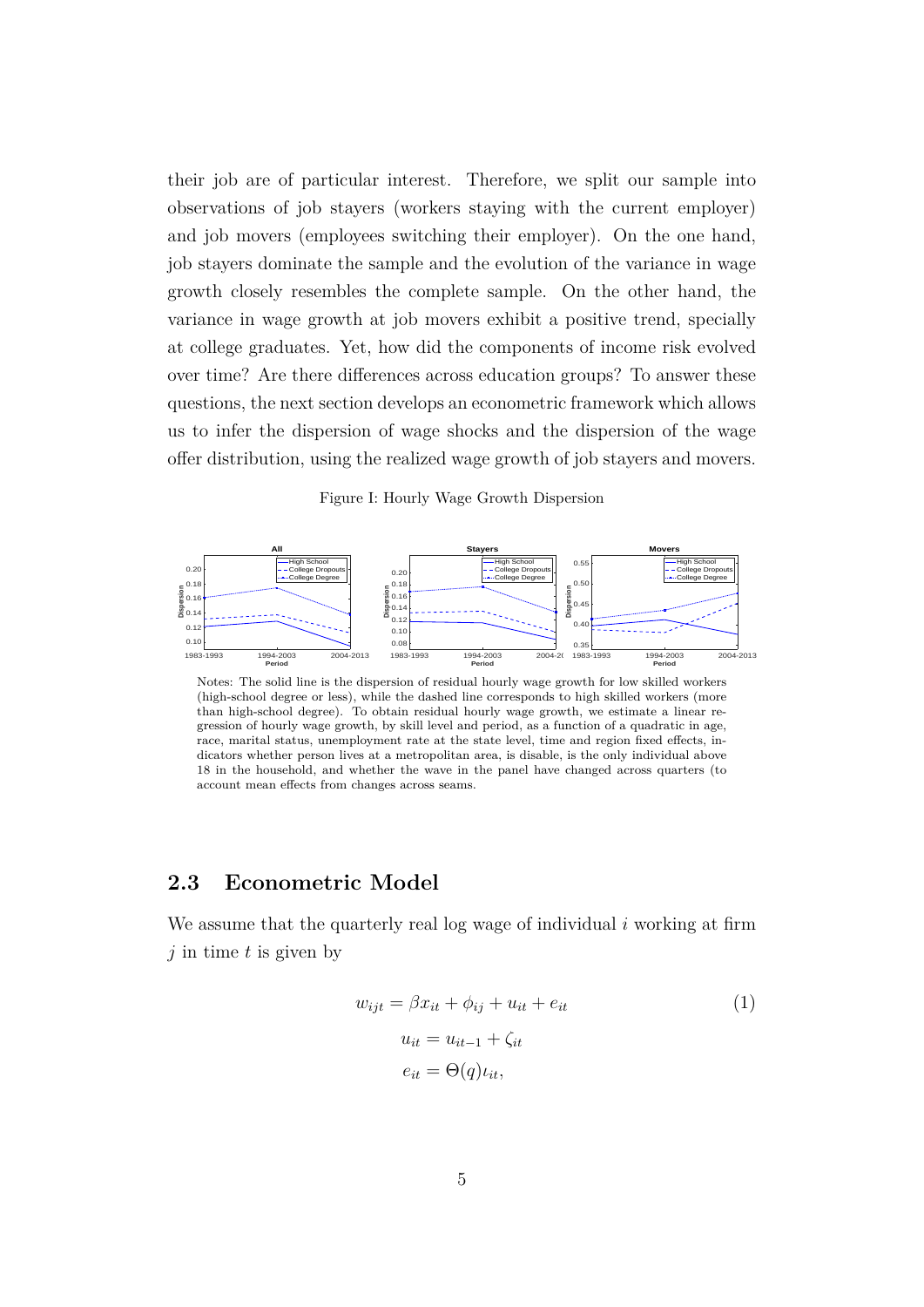where  $x_{it}$  is a vector of worker observables,  $\phi_{ij}$  denotes the firm-worker match specific component,  $u_{it}$  is the permanent component associated with wages, and  $e_{it}$  is the transitory component, which follows an  $MA(q)$  process. We assume  $\phi \sim N(0, \sigma_{\phi}^2)$ ,  $\zeta \sim N(0, \sigma_{\zeta}^2)$ , and  $\iota \sim N(0, \sigma_{\iota}^2)$  i.e., shocks to the permanent component, to the wage offer distribution, and to the transitory component are log normally distributed and independent of each other.<sup>7</sup>

While the specification of log additive wages following a unit root process with additional transitory shocks is common in the literature it is not uncontroversial.<sup>8</sup> First, there is a substantial literature about the process of *uit*. Guvenen et al. (2015) argue for a substantially more complicated process than the one employed here, yet, its estimation is beyond this paper. Moreover, the match component could vary over time. Guiso et al. (2005) show that firms almost perfectly insure workers against firm risk; however, the literature on contracts with some form of commitment on the firm side shows that the match component may be time varying even in the absence of shocks to firm productivity (see Postel-Vinay and Robin  $(2002)$ ).<sup>9</sup>

Given our specification in Equation (1), individual wage growth is determined by

$$
\Delta w_{ijt} = \beta \Delta x_{it} + \underbrace{[\phi_{ij} - \phi_{ij-1}]}_{\xi_{it}} M_{it} + \zeta_{it} + \Delta e_{it},\tag{2}
$$

where  $M_{it}$  is an indicator variable equal to one when the worker changed jobs between  $t$  and  $t-1$ .

Central to our approach, wage growth realizations may be influenced by endogenous job mobility and labor market participation decisions. To make this explicit, note that observed wage growth is conditional on the

<sup>7</sup>Guvenen et al. (2014a) show that earnings growth shows excess kurtosis over a normal distribution. We decompose wage growth into three components. A log-normal wage offer distribution is consistent with the observed wage distribution. Regarding the normality assumption of permanent wage shocks, we try different truncation points for within job wage growth and find that our results are robust to these changes.

<sup>8</sup>See, for example, Abowd and Card (1989), Topel (1991), Topel and Ward (1992), Meghir and Pistaferri (2004) and Low et al. (2010).

<sup>9</sup>Hagedorn and Manovskii (2010) and Tjaden and Wellschmied (2014) show some counterfactual implications of this wage back loading. Along this line, Low et al. (2010) find that a model of stochastic match component fits the data worse than a model with fixed match component.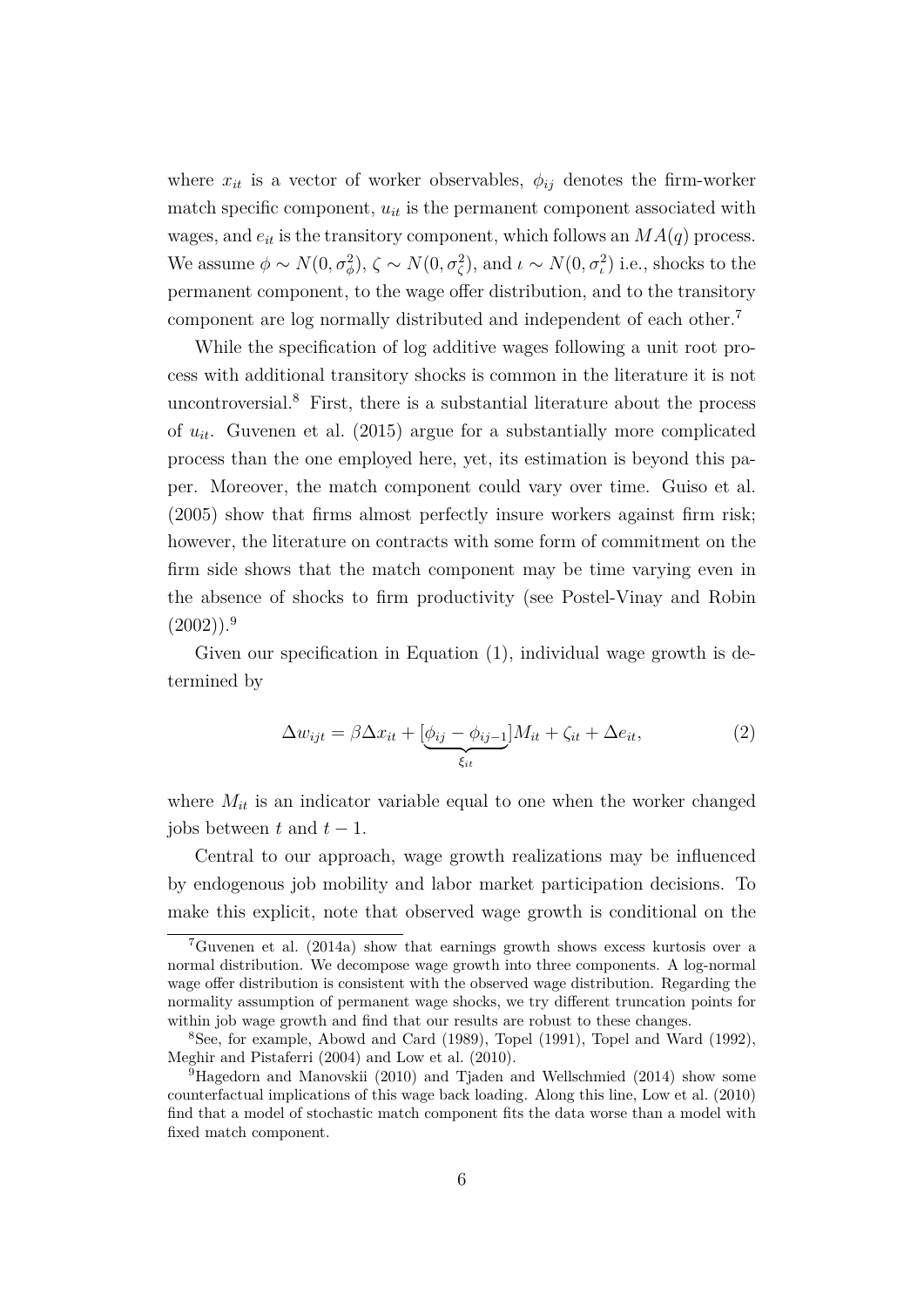worker participating in two consecutive periods. What is more, the worker may stay with the current firm, or change to another employer:

$$
E[\Delta w_{it}|P_{it} = 1, P_{it-1} = 1] = E[\Delta w_{it}|P_{it} = 1, P_{it-1} = 1, M_{it} = 0]
$$
  
+ 
$$
E[\Delta w_{it}|P_{it} = 1, P_{it-1} = 1, M_{it} = 1] = \beta \Delta x_{it} + G_{it},
$$
 (3)

where  $G_{it}$  is a selection term which we derive in Appendix 5.1. In order to obtain unbiased estimates of the parameters, we employ a Heckit model where we explicitly account for mobility and participation:

$$
P_{it-1}^* = \alpha z_{it-1} + \pi_{it-1}, \ P_{it-1} = 1 \left\{ P_{it-1}^* > 0 \right\},\tag{4}
$$

$$
P_{it}^* = \alpha z_{it} + \pi_{it}, \ \ P_{it} = 1 \{ P_{it}^* > 0 \}, \tag{5}
$$

$$
M_{it}^* = \gamma \kappa_{it} + \mu_{it}, \ \ M_{it} = 1 \{ M_{it}^* > 0 \} \,. \tag{6}
$$

Wage growth does not depend by assumption on the current ability of a worker. However, ability, among other things, may lead to persistent unobserved heterogeneity in participation decisions. To account for this, we extend the framework of Low et al. (2010) allowing for serial correlation at the unexplained component of participation. That is, we assume

$$
\left(\begin{array}{c}\pi_{it-1}\\ \pi_{it}\\ \mu_{it}\end{array}\right)\sim\mathcal{N}\left[\left(\begin{array}{c}0\\ 0\\ 0\end{array}\right),\left(\begin{array}{ccc}1&\rho_{\pi\pi-1}&0\\ \rho_{\pi\pi-1}&1&0\\ 0&0&1\end{array}\right)\right].
$$

As  $\pi_{it}$  and  $\pi_{it-1}$  are correlated, we consider a bivariate probit for the participation decision at time  $t$  and  $t - 1$ , constraining estimated coefficients to be constant at Equation (4) and (5). This approach allows us to identify  $\rho_{\pi\pi-1}$ . While for mobility, given our assumption of serial independence, we estimate an univariate probit model.<sup>10</sup> The selection equations are estimated for each period and education degree separately; thereby, we allow for time varying returns to human capital, and time varying patterns in

<sup>10</sup>Given our econometric model, we do not need to account for the serial correlation at the unexplained component of mobility for two reasons. First, we assume  $Cov(\zeta_{it}, \mu_{it-1}) = Cov(\xi_{it}, \mu_{it-1}) = 0$ . Second, the estimated coefficients at the univariate probit will still be consistent under the assumption that errors are homoskedastic and that the distribution of explanatory variables is stationary and ergodic, see for more details Wooldridge (1986).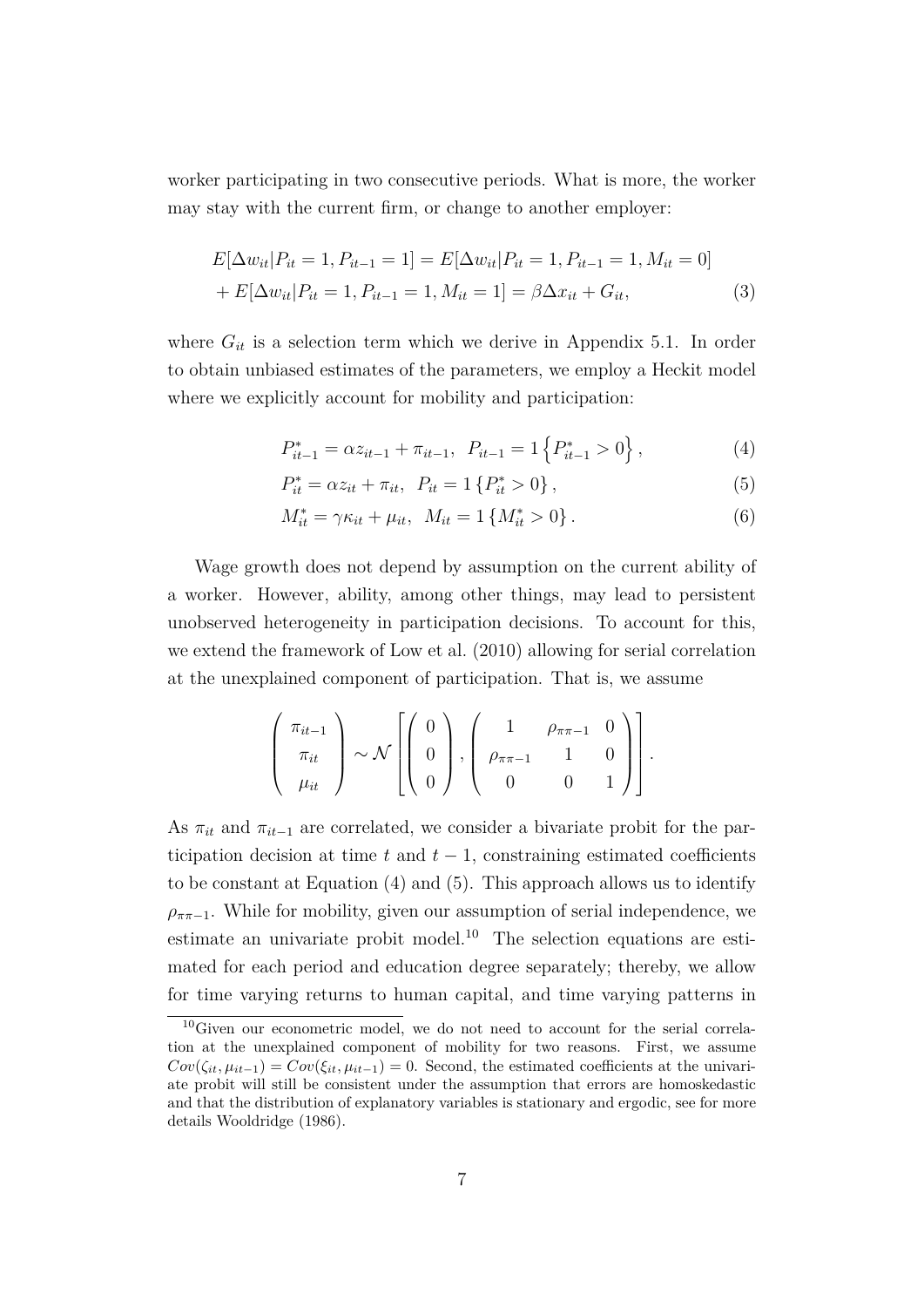participation and mobility.

Draws from the wage offer distribution and permanent wage shocks affect participation and mobility decisions. Denote the correlation between permanent wage shocks and participation by  $\rho_{\zeta\pi}$ , while the correlation between the former and mobility is defined as  $\rho_{\zeta\mu}$ . Moreover define  $\rho_{\xi\pi}$ ,  $\rho_{\xi\pi-1}$ and  $\rho_{\xi\mu}$  to be the correlation between shocks to the match component and shocks to participation this period, last period, and mobility, respectively. We identify these correlations together with the dispersions to permanent wage risk and the wage offer distribution ( $\sigma_{\xi}$ ,  $\sigma_{\phi}$ ) from the first and second moments of the unexplained component of wage growth:

$$
g_{it} = \Delta w_{it} - \beta \Delta x_{it} = \xi_{it} M_{it} + \zeta_{it} + \Delta \Theta(q) \iota_{it}.
$$
 (7)

As in a standard Heckit model, the selection rules (4)-(6) imply that we observe only a truncated portion of the true underlying shocks. Based on the moment generating function of the multivariate truncated normal distribution derived in Manjunath and Wilhelm (2012), Appendix 5.1 shows these moments for our particular case. We assume a *MA*(4) process for transitory shocks  $(e_{it})$  and assume there is no selection on these shocks. Therefore, we identify these from the autocovariance function of wage growth up to lag 5.

## **2.4 Empirical Results**

#### **2.4.1 Probit Results**

In order to estimate the participation probability at Equation (4) and (5), we control for a quadratic in age and work experience, race, unemployment rate at the state, marital status, time and region fixed effects, and indicators referring to whether the person lives at a metropolitan area, is declared disable or is the only adult (above 22 years old) in the household. While for the mobility Equation (6), we include, in addition, industry and occupation fixed effects.<sup>11</sup>

 $11$ In specific, we create major industry and occupation groups based on the job of the worker. For the former, group industries into agriculture, construction, manufacturing, transportation, finance, non-financial services, public administration, and non-profit organization. While for the latter we follow Autor and Dorn (2013), and we group occu-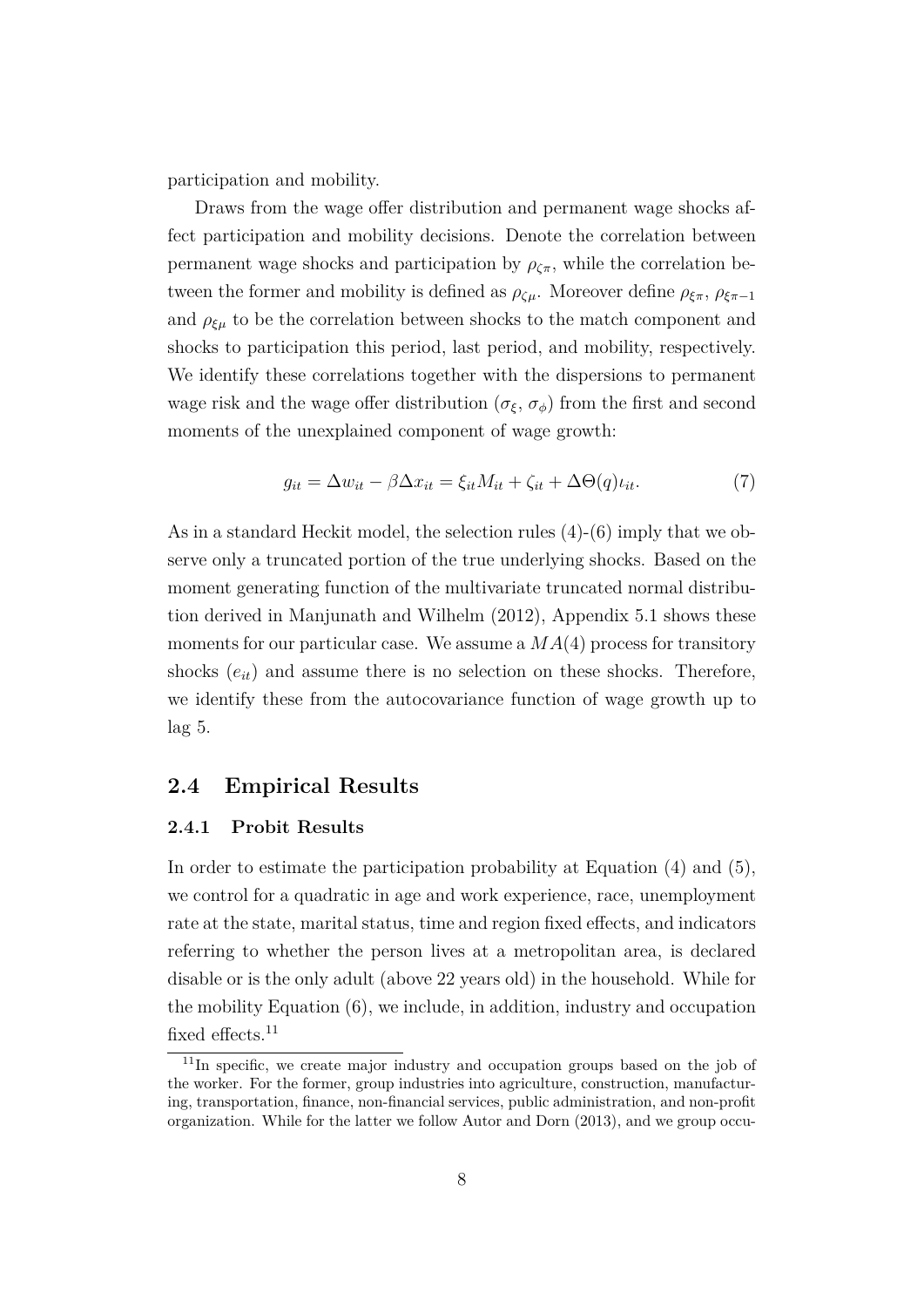Importantly, we require a set of regressors which identify selection. That is, variables which affect the decision of the worker to participate or move jobs, but do not impact directly wage growth. Hence, we augment the set of explanatory variables at the probit equations including unearned household income, an index of generosity of the welfare system (state-level unemployment insurance), earnings from another member at the household, and an indicator variable whether the worker owns a house.<sup>12</sup> As expected, high unemployment benefits, high unearned income, and not owning a house, reduce labor market participation. The theoretical effects on mobility are ambiguous. In principle, being closer to the participation margin should increase mobility because workers are more likely to quit their current job. On the other hand, higher reservation wages limit the possibility of future mobility. We find that unearned household income and state level generosity reduce the likelihood of a worker to move jobs, while not owning a house income in the household and former two variables to reduce the probability of a worker to move jobs, while if a worker does not own a house or other member of the household receives income from labor, is more likely to move jobs.

Figure II and III present the estimated probability to participate at the current and previous quarter and the estimated probability to move jobs, conditional on individuals effectively participating at consecutive quarters, for the periods 1983-1993 and 2004-2013 (solid and dashed red line, respectively). Comparing the period of the 2000's with respect to the 1980's, employed workers have relatively lower participation probabilities. Additionally, workers who did not finish college have a somewhat higher likelihood to change jobs.<sup>13</sup>

pations into management, administrative support, low skill services, craft and precision production, machine operators, and transportation/construction/minining/agricultural occupations. We include these dummies into the wage growth equation, implying that workers can predict wage growth based on their current industry/occupation, but we interpret changes to these variables as shocks.

<sup>&</sup>lt;sup>12</sup>Compared to Low et al.  $(2010)$ , we further add to the exclusion restriction the latter two variables. The literature have consider these variables as potential predictors of job mobility and participation while not affecting directly wage growth (see for example Blanchflower and Oswald (2013), Bowen and Finegan (2015), **[COMPLETE]** among others).

<sup>13</sup>Our finding does not contradict the study from (Davis and Haltiwanger, 2014), who report a declining trend at worker reallocation in United States, as our measure of movers allows for job changes that occur via unemployment within the given quarter.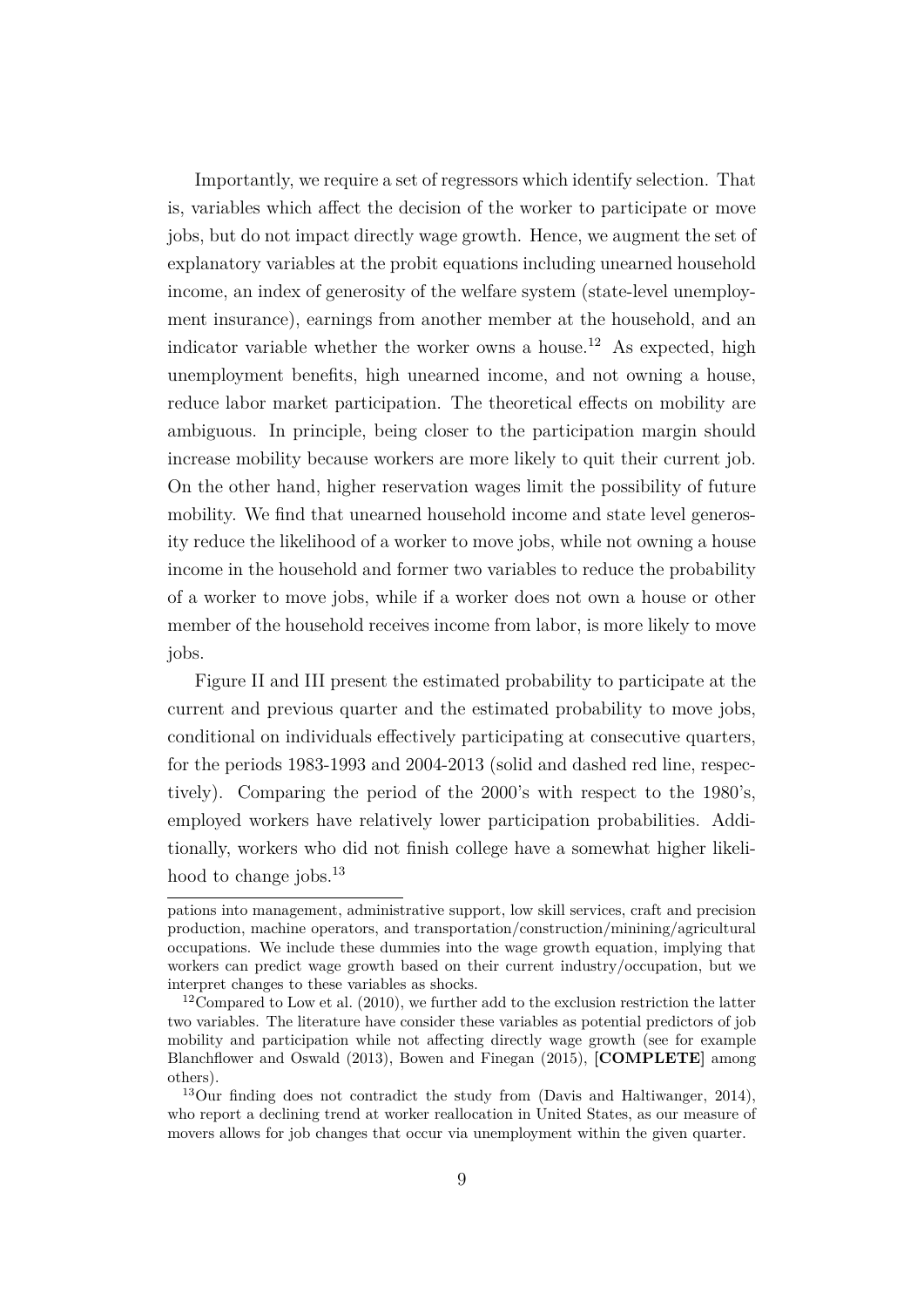



Notes: The solid red line (dashed red line) is the distribution of workers with respect to the probability to participate at consecutive quarters (conditional on effectively doing it) for the period 1983-1993 (2004-2013). The blue solid-squared line corresponds to the estimated probability to participate at consecutive quarters for the period 2004-2013, keeping fixed the estimated coefficients from the period 1983-1993. To estimate the bivariate probit at participation, we control for a quadratic in age and work experience, race, marital status, unemployment rate at the state, time and region fixed effects, unearned household income, earned income from another member at the household, an index of generosity of the welfare system (state-level unemployment insurance, and indicators referring to whether the person lives at a metropolitan area, is declared disable, is the only adult (above 22 years old) in the household, or owns a house.

Why do we observe variations in the propensity to work and job-changes over different periods in time? In principle, these variations can be attributed to changes in the characteristics of the working population or changes in the marginal effects of these characteristics. Figures II and III display the counterfactual distributions at the period 2004-2013, keeping the marginal effects of worker characteristics constant at their 1984- 1993 level. Variations in worker characteristics are important in explaining changes in the participation probabilities for workers with some college education and for explaining shifts in mobility probabilities. Nevertheless, trends in marginal effects are still important for all groups.

#### **2.4.2 Wage Variance Estimates and Selection**

This section presents the estimated correlations and wage variance components that we obtain from the first and second moments of Equation (7). We estimate the model by generalized method of moments, weighting each moment at the individual level by the underlying weight given from the survey data, and obtain standard errors by block-bootstrap procedure proposed by Horowitz (2003).

Figure VI displays for our three education groups the trends in wage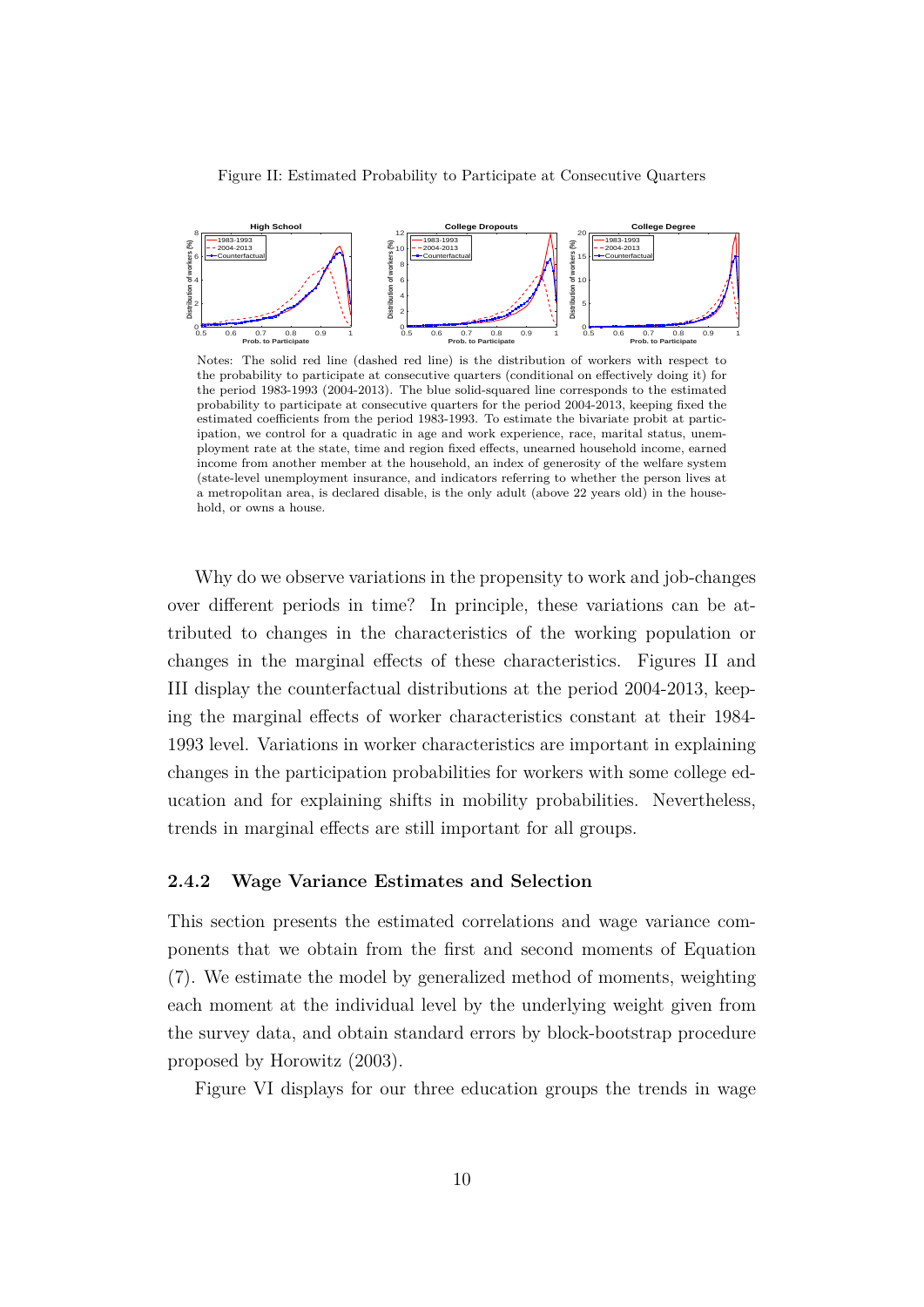



Notes: The solid red line (dashed red line) is the distribution of workers with respect to the probability to change firms (conditional on participating at consecutive quarters) for the period 1983-1993 (2004-2013). The blue solid-squared line corresponds to the estimated probability to change firms at the period 2004-2013, keeping fixed the estimated coefficients from the period 1983-1993. To estimate the mobility probit, we control for a quadratic in age and work experience, race, marital status, unemployment rate at the state, time and region fixed effects, unearned household income, earned income from another member at the household, an index of generosity of the welfare system (state-level unemployment insurance, industry and occupation fixed effects, and indicators referring to whether the person lives at a metropolitan area, is declared disable, is the only adult (above 22 years old) in the household, or owns a house.

risk.<sup>14</sup> Workers with less than college degree experienced a large increase of the permanent component of wage risk  $(27\%)$ , while the increment is minor at college graduates (5%).

In contrast, workers with at least some college education faced considerably higher dispersion in the wage offer distribution (28%), while it decreased for workers with high school education  $(-8\%)$ .<sup>15</sup> Finally, transitory wage risk is falling for all groups. Unfortunately, we are unable to isolate from the estimated dispersion of the transitory component, the transitory shock and the measurement error process. Consequently, the presented results represent a mixed between the two. A falling dispersion; therefore, could also result from improved interviewing techniques introduced in the 1996 and 2004 survey (see Moore (2008)).

Regarding the selection correlations, we find that the serial correlation of the unobserved heterogeneity at participation is highly significant, with

 $14$ For the sake of clarity, we present the point estimates from each dispersion. The detailed results containing the estimated standard errors and the estimated correlations are relegated to Appendix (5.2).

<sup>&</sup>lt;sup>15</sup>The described changes of the dispersion of the wage offer distribution happen mostly after the second period. One concern may be that a decline in spurious job to job transitions due to sample redesign leads to trends in the estimated wage offer distribution. As described in Online Appendix XXX, we attempt to clean the data from such transitions. Moreover, we would expect the major break occurring from the first to the second period, as data quality increased from 1990 onwards.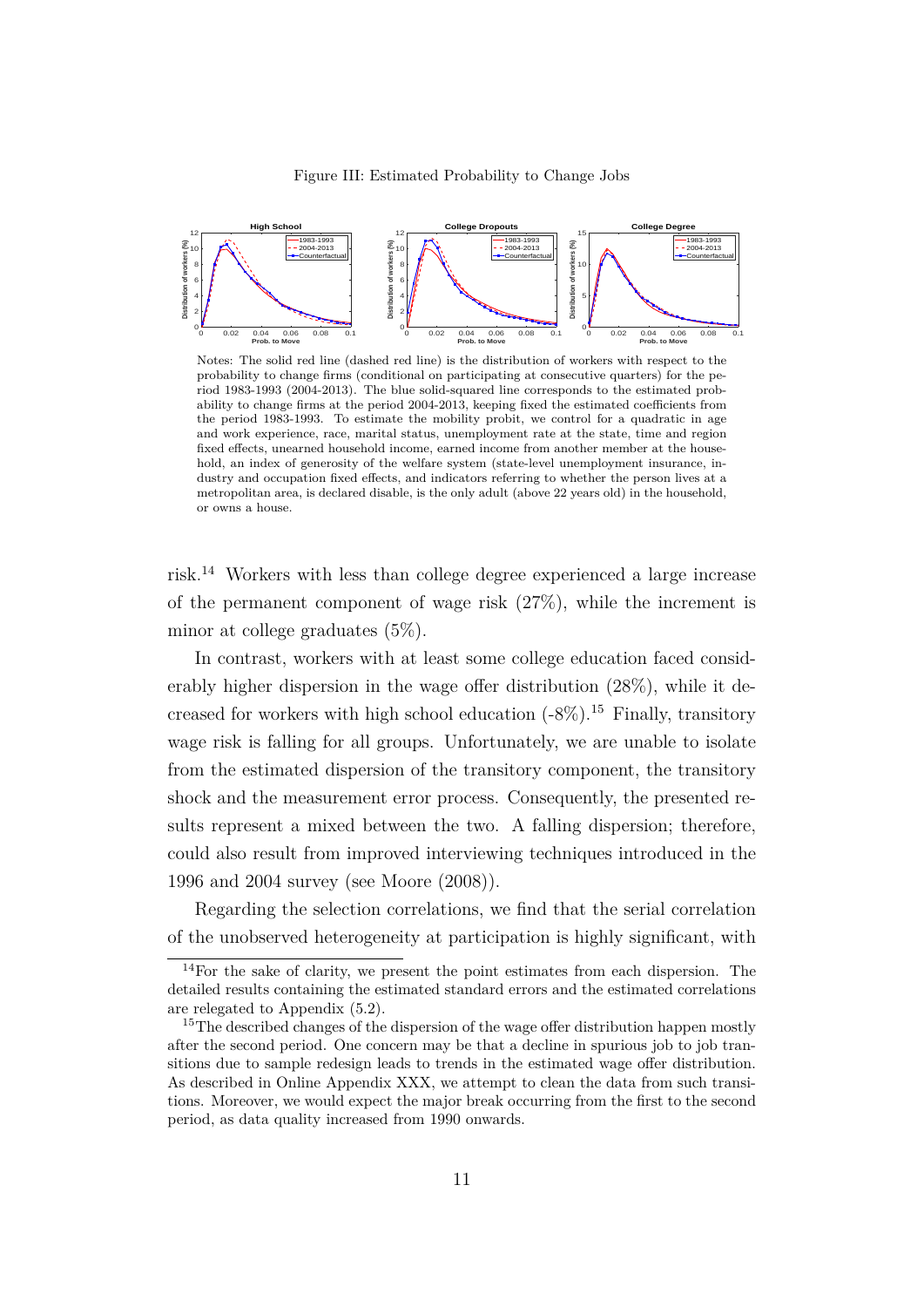

#### Figure IV: Evolution of the Wage Variance Components: Accounting for Selection

Notes: Estimation is conducted by period and education degree group. To identify the components, we use the first and second moments of wage growth, and the autocovariance function of wage growth up to lag 5. Correlations and bootstrap standard errors are available in Appendix (5.2).

correlation above 0*.*90 for all cases. In addition, a positive innovations to *ζ* is always positively correlated with the unexplained component of participation and negatively with the unexplained component of mobility. Our specification of job mobility, that is, an employee who works at different employers in consecutive quarters, allows for job changes that occur via unemployment and without an unemployment spell. Note that for identification, we do not have to spell out the reason for changing employers.<sup>16</sup> The model captures possible secular trends in voluntary and involuntary quits by changes in  $\rho_{\xi\mu}$  and  $\rho_{\zeta\mu}$ . Finally, we obtain that a good outside offer increases the propensity of a worker to move jobs. The model does not well identify the relationship between shocks to outside offers and participation.

Given our findings, we aim to answer some questions. First, how important is it to account for selection? Using the process for individual wages

<sup>16</sup>Our implicit assumption is that skill depreciation for unemployment less than one quarter is negligible. Based on our employment definition, a worker with a mobility can have spend at most 2 months in unemployment.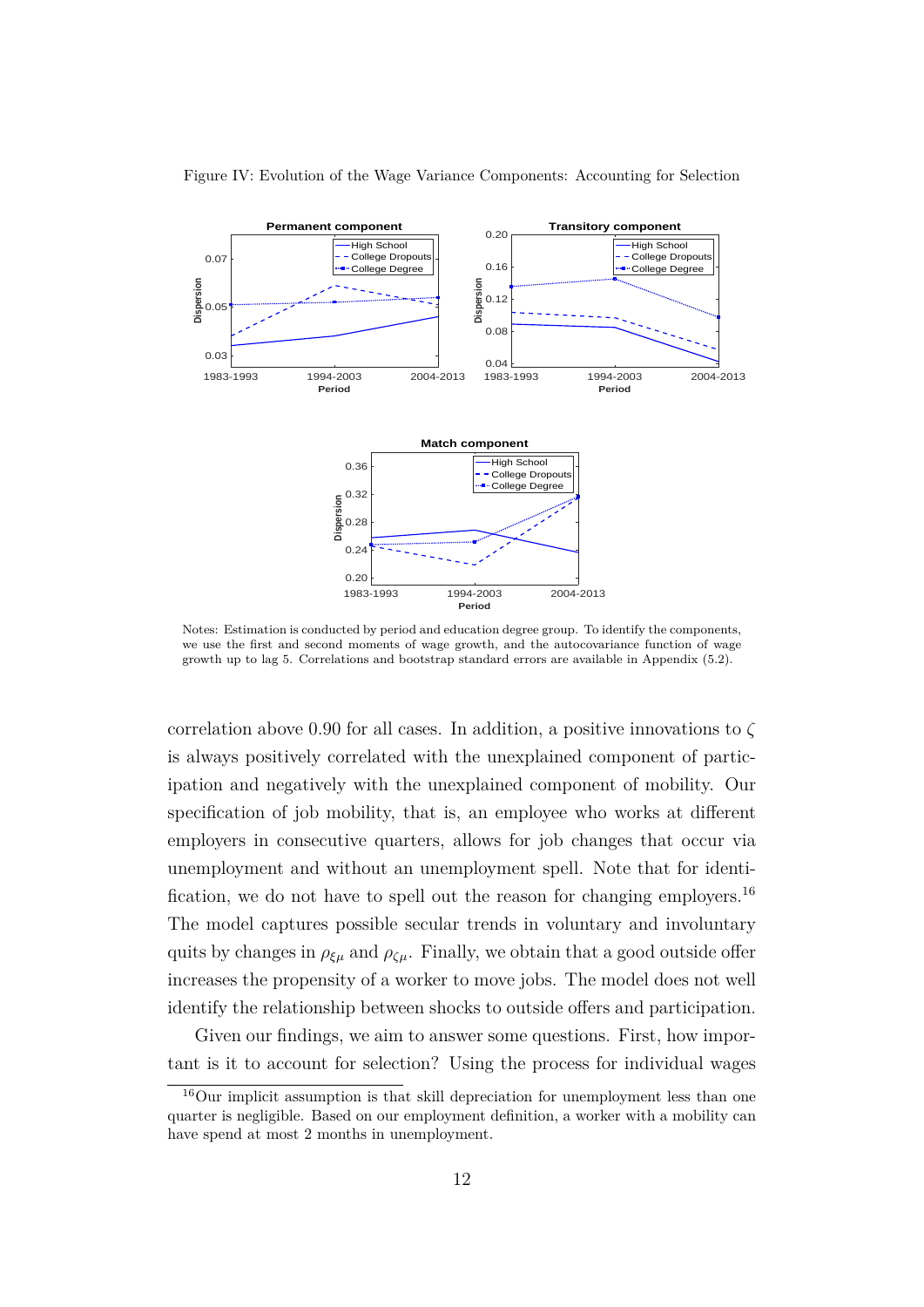at Equation (1), we could identify the permanent, transitory and match component, from the second moment of unexplained wage growth, and the autocovariance function of wage growth ignoring selection.<sup>17</sup> The estimated components are provided at Figure V. Different from our baseline results, permanent wage risk decreased for workers with at least some college (-  $39\%)$ , while the match component raised at this group  $(20\%)$ . Further, workers with at most high school degree do not exhibit major differences at the permanent and match component when comparing the first and last period of analysis.



Figure V: Evolution of the Wage Variance Components: Ignoring Selection

Notes: Estimation is conducted by period and education degree group. To identify the components, we make use of the second moment of the residual wage growth conditional on the jobmobility state:  $E(g_{it}^2|M_{it}=0) = \sigma_{\zeta}^2 + Var(e_{it}), E(g_{it}^2|M_{it}=1) = \sigma_{\zeta}^2 + 2\sigma_{\phi}^2 + Var(e_{it}).$  To identify  $Var(e_{it})$ , we use the autocovariance function of wage growth up to lag 5, see for more details Appendix (5.1).

Second, can we relate the trends in the dispersion of the wage offer distribution to the literature of occupational mobility (see for example

 $17\text{In specific},$  we make use of the second moment of the residual wage growth conditional on the job-mobility state:  $E(g_{it}^2|M_{it}=0) = \sigma_{\zeta}^2 + Var(e_{it}), E(g_{it}^2|M_{it}=1) =$  $\sigma_{\zeta}^2 + 2\sigma_{\phi}^2 + Var(e_{it}).$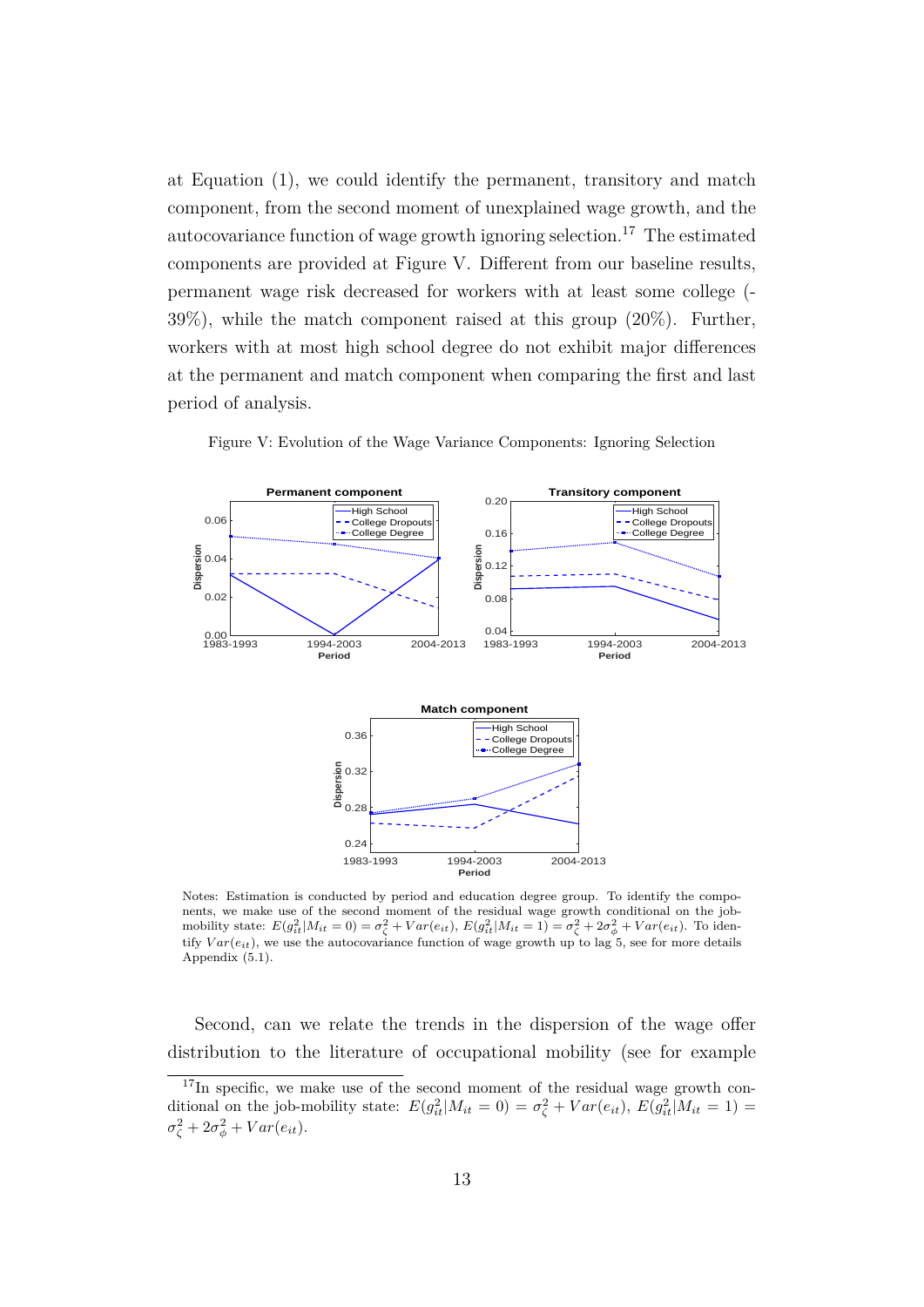Kambourov and Manovski (2009))? To this end, we extend our econometric model and allow the wage offer distribution to be different for those who stay within the same industry and occupation (*Within*), and those who change it (*Between*). Fully estimating this model is beyond the scope of this paper, and we fix the selection correlations to the ones we obtain at our baseline econometric model implying  $\rho_{\xi_W\mu} = \rho_{\xi_B\mu} = \rho_{\xi\mu}$ . Figure VI displays the evolution of the match component for these two groups. Regarding workers with at least some college education, the increased dispersion in the wage offer distribution occurring after the 90's results from more dispersed job offers when staying and switching industries. For workers with at most a high school degree, the slight decrease in the dispersion comes mostly from workers switching their occupation or industry. Interestingly, average wage growth from switching industries tends to increase over time for workers with some college education, but decreases for workers without. Put differently, workers with only a high school education who switch industry or occupation in the 2000s are less likely to find a better paying job, relatively to the 80s and 90s, and there is less difference between the offered jobs.



Figure VI: Evolution of the Match Component: Within vs. Between

Notes: Within (Between) match component is identified through workers who stay (change) at the current industry and occupation conditional on changing the employer. Estimation is conducted by period and education degree group. To identify the components, we use the first and second moments of wage growth, and the autocovariance function of wage growth up to lag 5. Selection correlations are fixed to the estimated ones in the baseline model.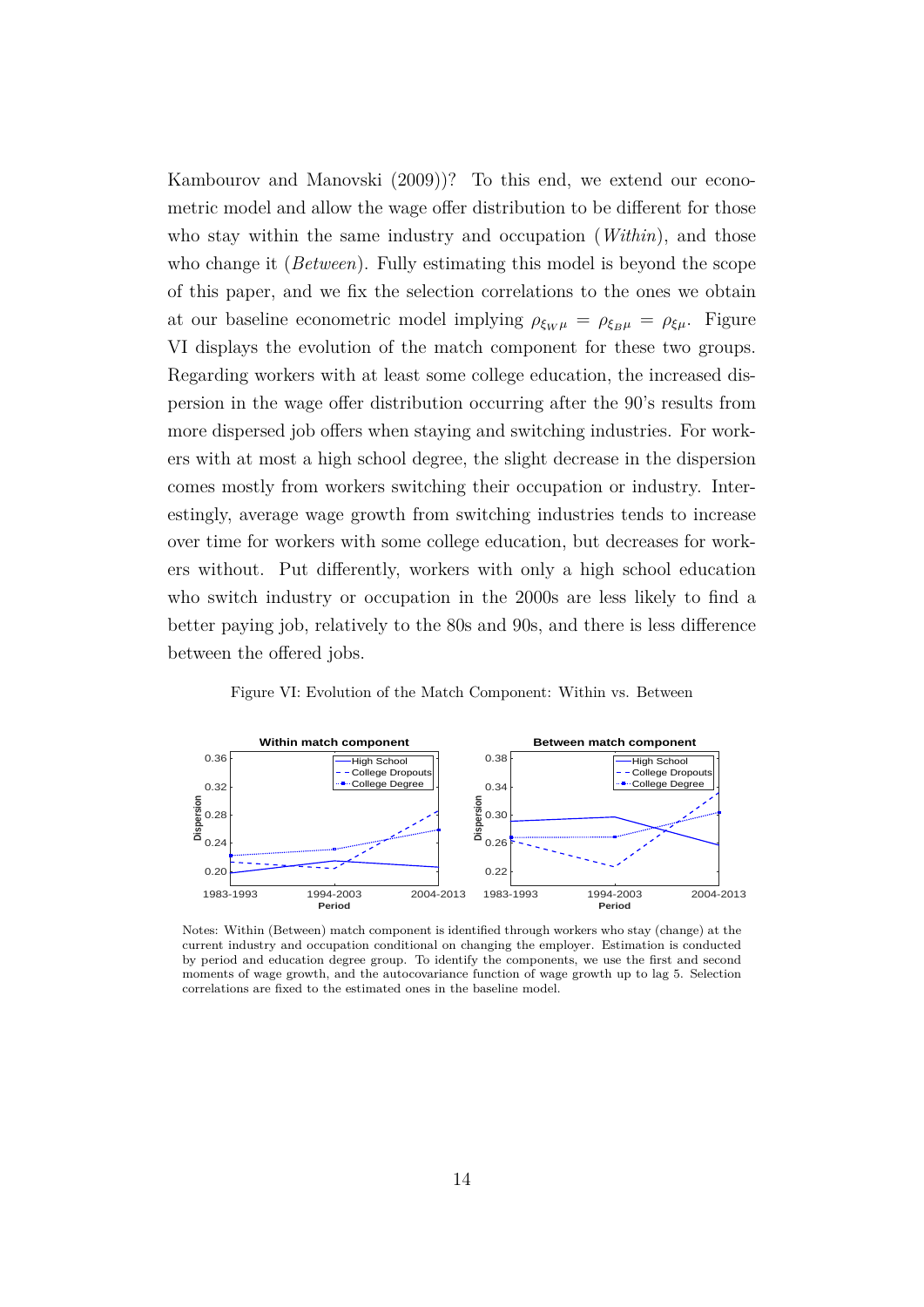# **3 The Effects of Risk Changes on Wage Inequality and Welfare**

Our empirical results identify the changes in underlying risk that households faced over the last decades. Yet, they are silent about the quantitative consequences for wage inequality and its welfare implications. In order to identify these effects, we develop a partial equilibrium, life-cycle incomplete-markets model with search frictions. The model features a wage process and selection mechanism which are consistent with our empirical analysis.

The resulting quantitative effect of the wage offer distribution on wage inequality depends on the way workers sort across job types, in other words, on the underlying job-search technology. Further, the welfare consequences of rising uncertainty is determined on the capacity of workers to insurance against downward risk, that is, the job-search technology, value of leisure, and insurance provided by the government. Our model extends the lifecycle model developed by Low et al. (2010) with job-to-job transitions resulting from reallocation shocks, which Tjaden and Wellschmied (2014) show to be important to infer the underlying distribution of workers over heterogeneous jobs.

#### **3.1 Structural Model**

The economy is populated by a a unit mass of workers who are either low or high skilled workers, and may become employed, unemployed, or retired. Time is discrete and agents discount the future with factor *β*. The length of a period is one quarter.

Workers spend 40 years in the labor market and another ten years in retirement. During working life, they face idiosyncratic risk to their wages. Importantly, we assume that financial markets are incomplete and the only way of insurance beyond governmental transfers is self-insurance through assets *a* which pay a safe returns  $R = 1 + r$ . The worker faces a borrowing constraint of the form  $a_{t+1} \geq 0$ .

At the beginning of life, worker *i* draw a log wage potential from  $p_{i1} \sim$  $N(\mu_N, \sigma_N^2)$ . Afterwards, their wage potential follow a random walk with a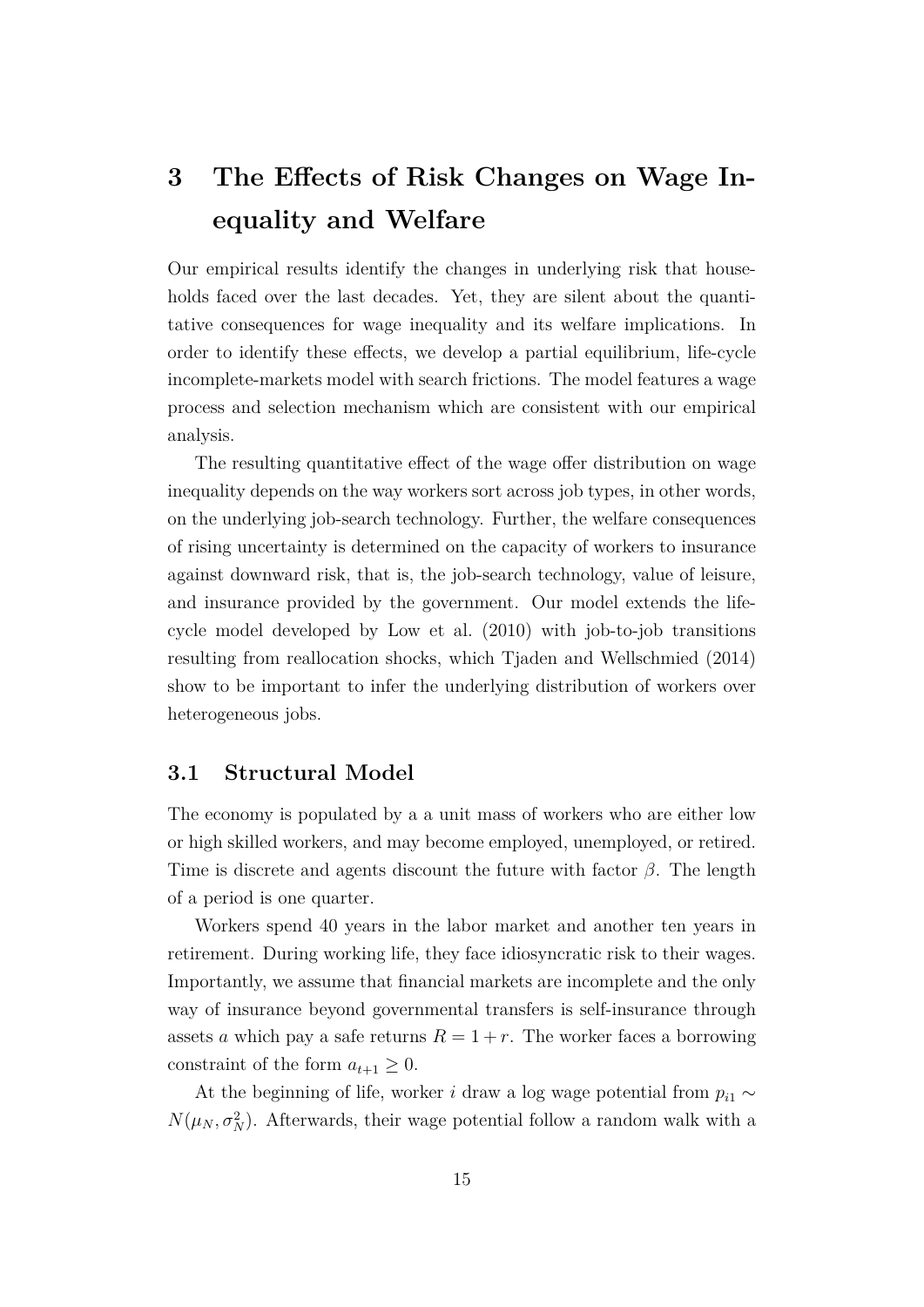drift component, which depends on the employment state:

$$
p_{ih+1} = \begin{cases} p_{ih} + \nu + \epsilon_{ih} & \text{if employed} \\ p_{ih} - \delta + \epsilon_{ih} & \text{if unemployed,} \end{cases}
$$

where  $\epsilon_{ih} \sim N(0, \sigma_{\epsilon}^2)$ , and *h* denotes the age of worker. The terms  $\nu$  and *δ* represents experience gains and skill depreciation, respectively. Note that wage potential does not depend on transitory shocks, which we abstract from. Nevertheless, we simulate wages including transitory shocks consistent with our estimates; thus, giving it the interpretation of pure measurement error.

When meeting an employer, workers draw random job offers with log wage contribution  $\Gamma$  following a cumulative distribution function  $F(\Gamma)$  with support  $[\Gamma_m, \Gamma_M]$ . We assume workers face a 20% tax rate, approximately the tax rate paid by low earning households in 1986. Consequently, wages net of taxes  $\tau$  are given by:

$$
w_{ih} = (1 - \tau)exp(p_{ih} + \Gamma).
$$

The government provides four types of insurance schemes to workers. First, it provides a universal means-tested program to all low income workers. Denote by *y* total worker gross income minus a fixed income deductible. Transfers are given by:

$$
F_{ih}(y_{ih}) = \begin{cases} \overline{F} - 0.3y_{ih} & \text{if } y_{ih} < \underline{y} \\ 0 & \text{otherwise} \end{cases}
$$

Second, the government provides unemployment insurance which replaces a constant fraction of worker's last quarter wage subject to a cap. In the data, unemployment befits last usually two quarters. To account for that, we opt for a relatively generous replacement rate relative to the data:

$$
b_{ih} = min\{0.7w_{ih-1}, b_{max}\}.
$$

Third, at the end of working life, workers receive social security benefits which are fixed throughout retirement. Social security is calculated accord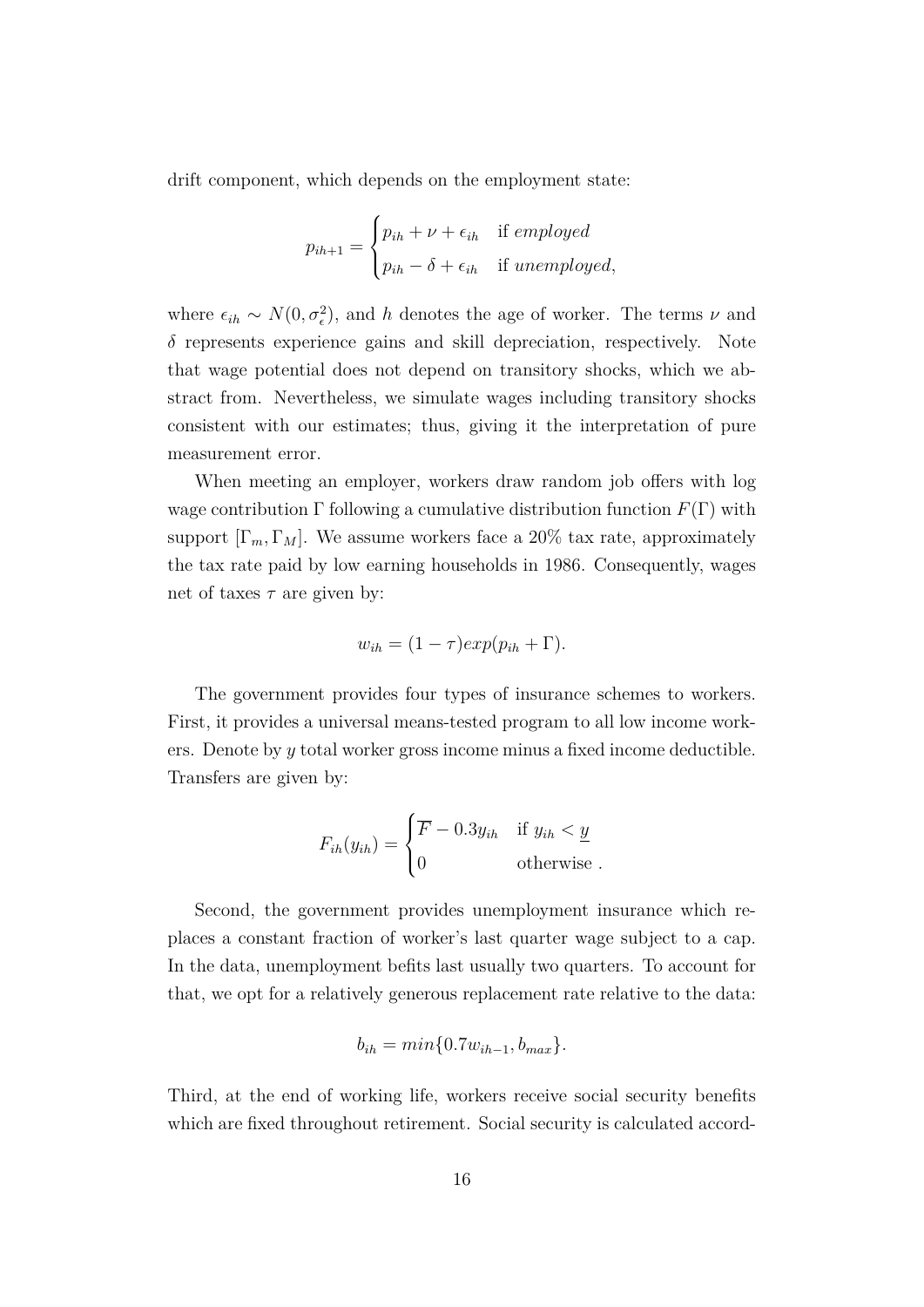ing to:

$$
S(\bar{w}_{ih}) = \begin{cases} 0.9\bar{w}_{ih} & \text{if } \bar{w}_{ih} \leq d_1 \\ 0.9d_1 + 0.32(\bar{w}_{ih} - d_1) & \text{if } d_1 < \bar{w}_{ih} \leq d_2 \\ 0.9d_1 + 0.32(d_2 - d_1) + 0.15(\bar{w}_{ih} - d_2) & \text{if } \bar{w}_{ih} > d_2, \end{cases}
$$

where  $d_1, d_2$  are bend points, and  $\bar{w}_{ih}$  is the average earnings of a worker *i* over his life-cycle at age *h*, which takes the following law of motion

$$
\bar{w}_{ih+1} = \begin{cases}\n\frac{w_{ih} + \bar{w}_{ih}h}{h+1} & \text{if employed} \\
\frac{\bar{w}_{ih}h}{h+1} & \text{if unemployed} \\
\bar{w}_{ih} & \text{if disabled or retired.} \n\end{cases}
$$

Finally, during the last ten working years, households may receive disability insurance whose benefits are computed according to the same formula as social security. Moving to disability insurance is a permanent exit from the labor market. The worker can only apply in the period after loosing his job. His application is accepted with probability  $\psi$  which we take from Social Security Administration (2015) to be 0.43 between 1984 and 1993. When choosing to apply, the worker may not search for a job within the same period.

Summing up, transfers are

 $\overline{\phantom{a}}$ 

$$
T_{ih} = \begin{cases} F_h(w_{ih}) & \text{if employed} \\ F_h(b_{ih}) + b_{ih} & \text{if just became unemployed} \\ F_h(0) & \text{if unemployed} \\ F_h(\bar{w}_{ih}) + S(\bar{w}_{ih}) & \text{if disabled} \\ F_h(\bar{w}_{ih}) + S(\bar{w}_{ih}) & \text{if retired.} \end{cases}
$$

Given the taxes, transfers, and subsidies, the resulting consumption of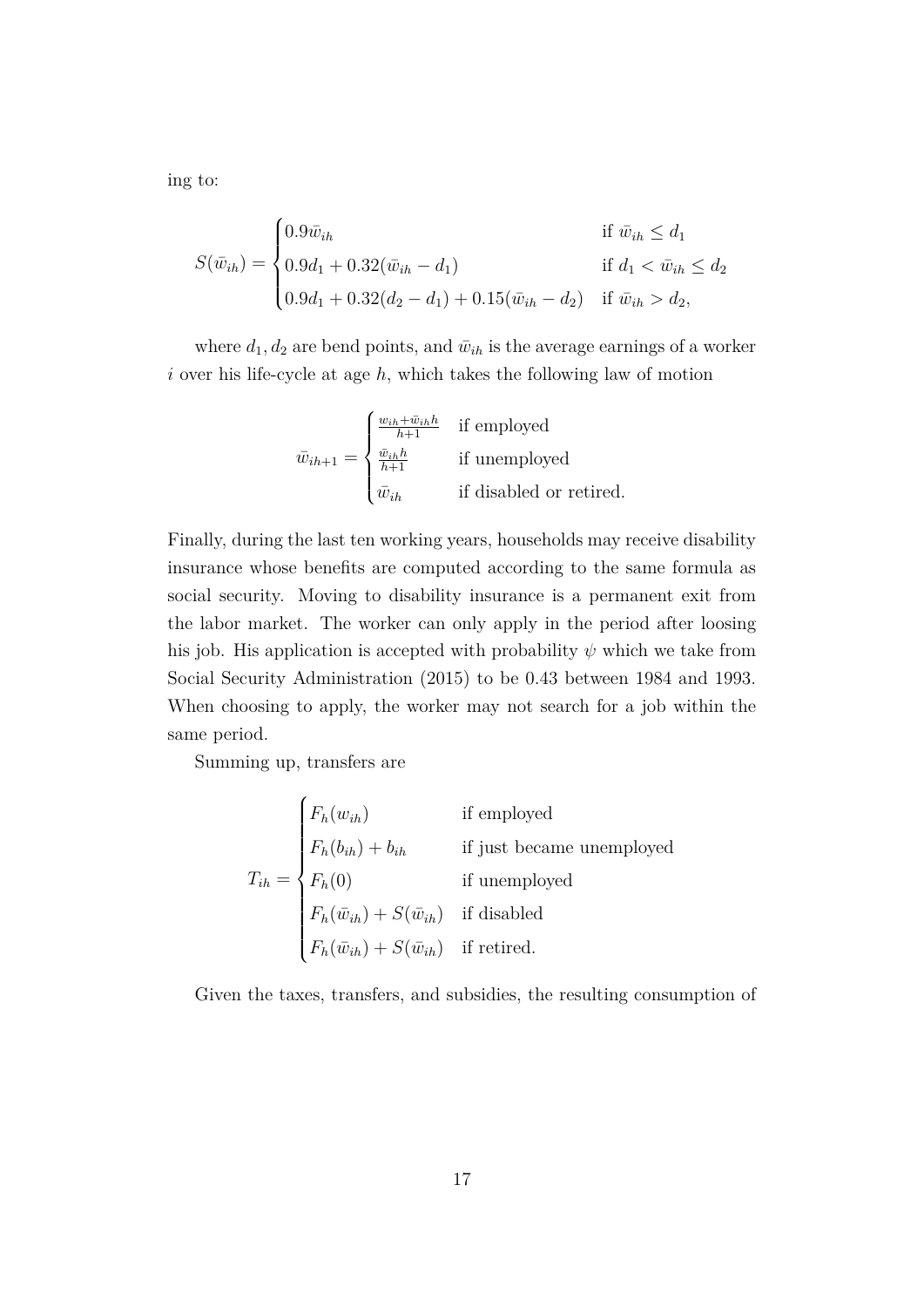the worker is

$$
c_{ih} = \begin{cases} Ra_{ih} + w_{ih} + T_{ih} - a_{ih+1} & \text{if employed} \\ Ra_{ih} + T_{ih} - a_{ih+1} & \text{if unemployed} \\ Ra_{ih} + S + T_{ih} - a_{ih+1} & \text{if disabled} \\ Ra_{ih} + S + T_{ih} - a_{ih+1} & \text{if retired,} \end{cases}
$$

which workers' value is given by CRRA preferences with preferences for leisure:

$$
U_{ih} = \left(\frac{c_{ih}exp(\phi P_{ih})}{1-\theta}\right)^{1-\theta}.
$$

Given these definitions, we can now proceed with defining the value functions at each employment state. To begin with, the value function of a retired worker of age *h* solves:

$$
Q_h(a,\bar{w}) = \max_{a'} \Big\{ U_h + \beta Q_{h+1}(a',\bar{w}') \Big\}.
$$

During the ten years before retirement, a worker may receive disability insurance. The value function for the disable worker solves

$$
\mathcal{D}_h(a,\bar{w}) = \max_{a'} \Big\{ U_h + \beta \mathcal{D}_{h+1}(a',\bar{w}') \Big\}.
$$

The decision to apply for disability insurance is done after the asset decision, but before end of period uncertainty reveals. The worker knows that his claim for disability is denied with probability  $\psi$ . When applying, he forgoes the possibility to search for a job the same period. Define the upper envelope

$$
\Theta_{h+1}(a',p,\bar{w}) = max \Big\{ \psi \mathcal{D}_{h+1}(a',\bar{w}') + (1-\psi) \int \mathcal{U}_{h+1}(a',p'|p,\bar{w}') dp', \int EVU(a',p'|p,\bar{w}') dp' \Big\},\,
$$

where  $\mathcal{U}_{h+1}(a', p', \bar{w}')$  is the value of being unemployed the next period with assets *a*<sup>'</sup>, productivity *p*<sup>'</sup> and accumulated earnings  $\bar{w}$ <sup>'</sup>, and  $EVU(a', p', \bar{w}')$ is the value of searching in unemployment. Let  $\lambda_u$  be the job finding rate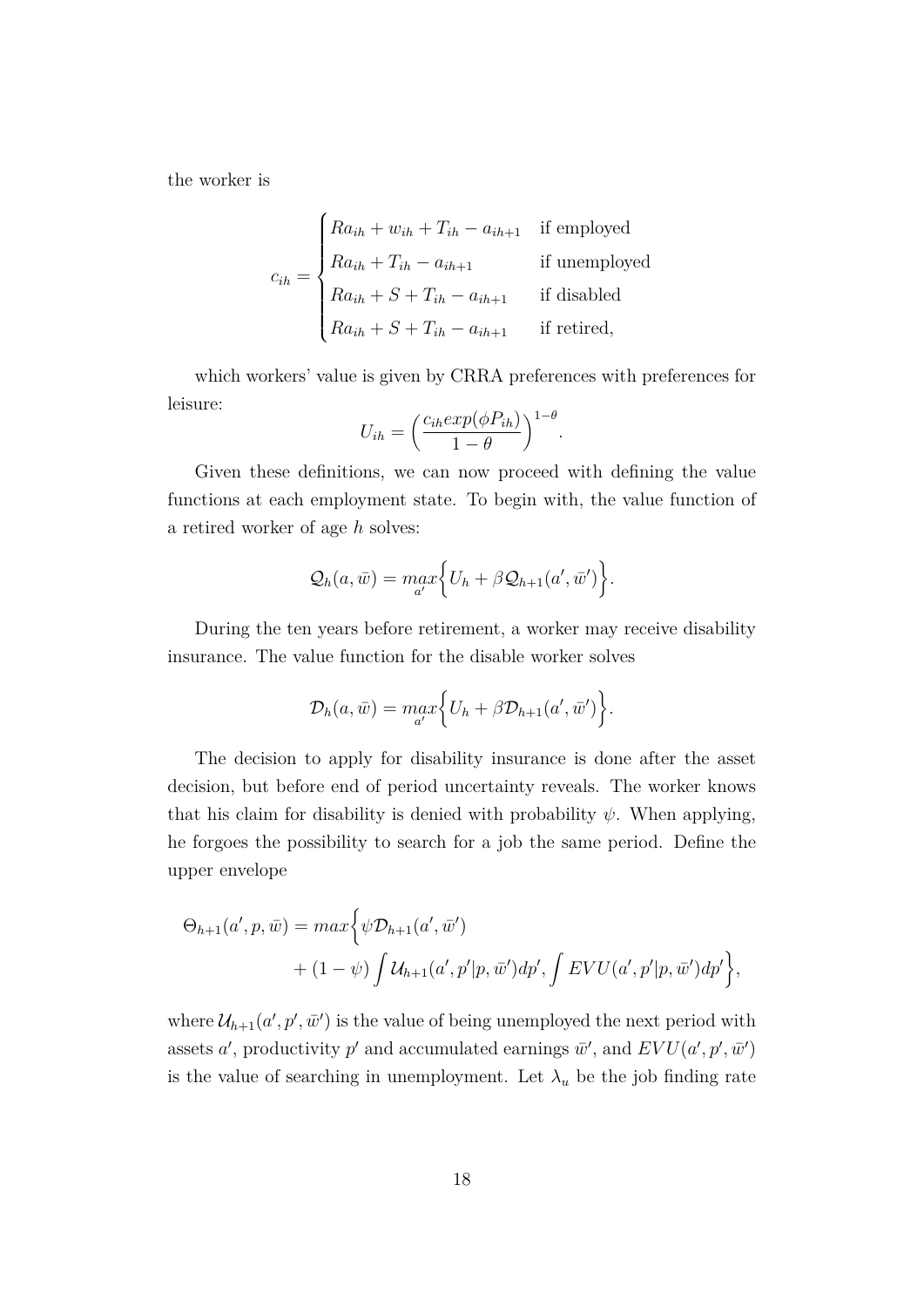when unemployed. The value of of searching in unemployment solves:

$$
EVU(a',p',\bar{w}') = (1 - \lambda_u) \int \mathcal{U}_{h+1}(a',p'|p,\bar{w}') dp'
$$
  
+  $\lambda_u \int \int_{\Gamma_m}^{\Gamma_M} \max \{ \mathcal{W}_{h+1}(a',p'|p,\Gamma',\bar{w}'), \mathcal{U}_{h+1}(a',p'|p,\bar{w}') \} dF(\Gamma) dp',$ 

where  $W_{h+1}$  is the value of being employed next period. Note, individual productivity shocks and wage offers realize before the worker has to decide about job acceptance.

Thus, the value function of a worker who just became unemployed at age *h* solves:

$$
\mathcal{U}_h(a,p,\bar{w}) = \max_{a'} \Big\{ U_h + \beta \mathbb{E}_h \Theta_{h+1}(a',p,\bar{w}') \Big\}.
$$

Moreover, the value function of a worker who has no option to apply for disability insurance, either because he is longer unemployed, or is too young, solves:

$$
\mathcal{U}_h(a,p,\bar{w}) = \max_{a'} \Big\{ U_h + \beta \mathbb{E}_h EVU(a',p',\bar{w}') \Big\}.
$$

Employed workers continue to sample job offers from the same distribution as the unemployed. Following Tjaden and Wellschmied (2014), we allow for job to job transitions as the result of a reallocation shocks. An employed worker receives a job offer with probability  $\lambda$  and can in general decide to stay with his old match, or form a new one. However, with probability  $\lambda_d$ , his choice is between the outside offer and unemployment. Incidences where the worker may not have the option to stay with the old job are temporary jobs, advanced layoff notice, or immediate firm bankruptcy. The value of an employed worker of age *h* solves:

$$
\mathcal{W}_h(a, p, \Gamma, \bar{w}) = \max_{a'} \Biggl\{ U_h + \beta \mathbb{E}_t \Biggl\{ (1 - \omega) \Biggr\}
$$

$$
\Bigl[ (1 - \lambda) \Xi + \lambda [(1 - \lambda_d) \Omega_E + \lambda_d \Lambda] \Bigr] + \omega \mathcal{U}_{h+1}(a', p', \bar{w}') \Biggr\} \Biggr\},
$$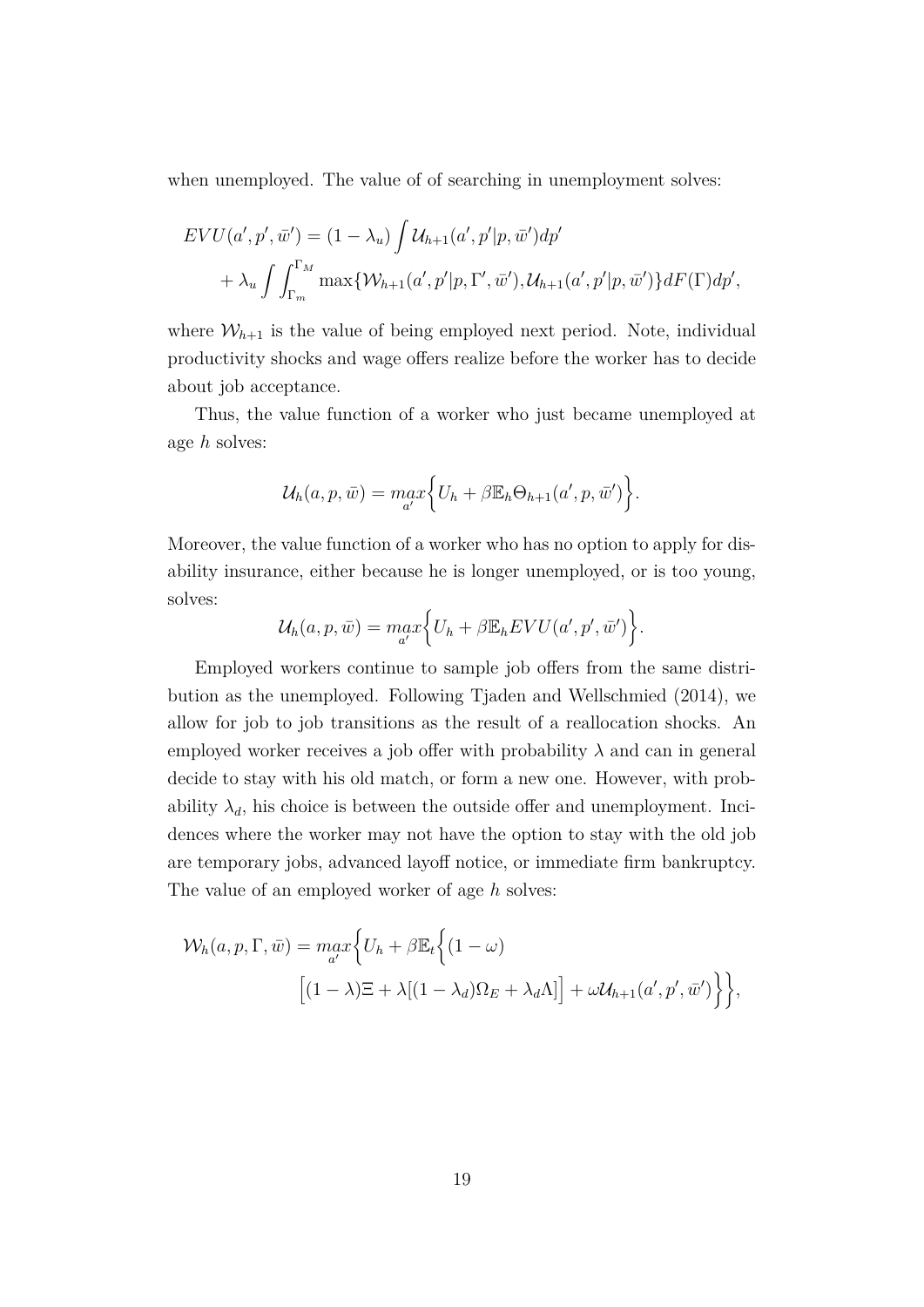where we have defined the following upper envelops:

$$
\begin{aligned}\n\Xi &= \max \{ \mathcal{W}_{h+1}(a', p', \Gamma, \bar{w}'), \mathcal{U}_{h+1}(a', p', \bar{w}') \} \\
\Omega_E &= \int_{\Gamma_m}^{\Gamma_M} \max \{ \mathcal{W}_{h+1}(a', p', \Gamma, \bar{w}'), \mathcal{U}_{h+1}(a', p', \bar{w}'), \mathcal{W}_{h+1}(a', p', \Gamma', \bar{w}') \} dF(\Gamma') \\
\Lambda &= \int_{\Gamma_m}^{\Gamma_M} \max \{ \mathcal{W}_{h+1}(a', p', \Gamma', \bar{w}'), \mathcal{U}_{h+1}(a', p', \bar{w}') \} dF(\Gamma').\n\end{aligned}
$$

An employed worker does not loose his job exogenously with probability 1− *ω* in which case he may receive an on-the-job offer. If he receives no offer, he decides whether staying employed, or moving to unemployment conditional on the idiosyncratic productivity shock  $(\Xi)$ . If he receives an offer, it may be a regular job offer, or a reallocation shock. In the former case he decides between his current job, the outside offer, and unemployment  $(\Omega_E)$ . In the latter case, his only option are the new offer or unemployment  $(\Lambda)$ .

#### **3.2 Calibration**

We calibrate our model to aggregate statistics from the 1980's, mostly from SIPP. As we allow workers to spend 40 years in the labor market, we extend our calibration targets from the SIPP for male workers between 22 and 61. Table 1 summarizes the calibration. Several of our calibration targets are education specific. Table 8 in Appendix 5.3 reports the particular data values.

To begin with, we set the dispersion of the permanent shock at Equation 3.1 to be equal to the identified dispersion in the SIPP data. Further, we assume the lower bound of the match component to be equal to  $-2\sigma_{\phi}$ . Analogously, we set the upper bound of the match component as  $2\sigma_{\phi}$ .

Consistent with findings from Siegel (2002), we set *r* to imply a yearly interest rate of 4%. To match the average amount of self-insurance present in the data, we target with  $\beta$  the median wealth to earnings ratios in the data. We consider households risk aversion parameter to be 2. To calibrate the amount of insurance from leisure, we calibrate  $\phi$  to imply that households reduce consumption expenditure upon non-employment by 15%, consistent with Hall (2007). The reduction in consumption expenditure may reflect the response on changes in income, reduced work related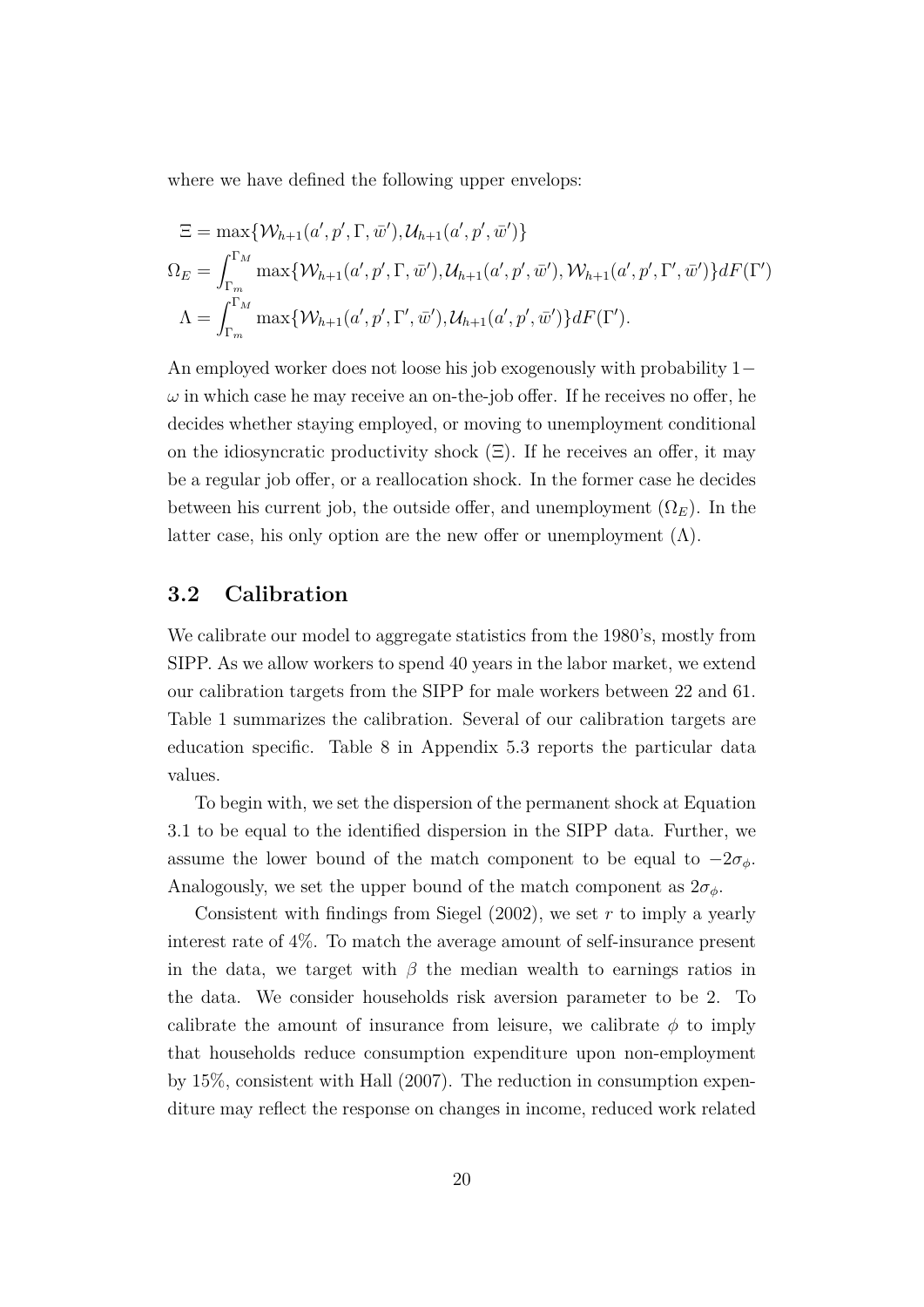|                     | <b>HS</b> | SC      | C       | Target                     |
|---------------------|-----------|---------|---------|----------------------------|
| $\sigma_{\epsilon}$ | 0.044     | 0.048   | 0.061   | Dispersion permanent shock |
| $\sigma_{\Gamma}$   | 0.257     | 0.245   | 0.247   | Dispersion match shock     |
| $\sigma_N$          | 0.22      | 0.22    | 0.24    | Initial wage dispersion    |
| $\mu_N$             | 7.08      | 7.15    | 7.41    | Initial mean wage          |
| $\mathcal{r}$       | 0.01      | 0.01    | 0.01    | $4\%$ annual interest rate |
| $(1-\beta)\%$       | 0.66      | 0.43    | 0.25    | Wealth to earnings ratio   |
| θ                   | 2         | 2       | 2       | Risk aversion              |
| $\phi$              | $-0.18$   | $-0.15$ | $-0.01$ | Expenditure drop NE        |
| $\omega\%$          | 1.43      | 0.97    | 0.62    | EU flow rate               |
| $\lambda_u$ %       | 15.19     | 16.93   | 18.31   | UE flow rate               |
| $\lambda$ %         | 3.43      | 3.32    | 3       | JTJ flow rate              |
| $\lambda_d \ \%$    | 49.41     | 51.14   | 46.88   | % of wage cuts upon        |
| $\nu\%$             | 0.53      | 0.82    | 1.02    | Wage growth life-cycle     |
| $\delta \%$         | 1.2       | 1.23    | 1.43    | Wage losses from U         |

Table 1: Calibration

Notes: The left column states the calibrated variable, while the second and third column states the relevant moment. NE stands for non-employment, EU for employment to unemployment, UE for unemployment to employment, JTJ for job to job movements, and U for unemployment.

consumption, and the increase in time for home production.

We assume that workers start with no assets at the beginning of life. We set  $\sigma_N^2$  to match the initial variance of log wage inequality not explained by job effects and  $\mu_N$  to match the average wage at the beginning of workers' life. The values are education specific. For the productivity process, we target average wage gains over a worker's life and average wage losses from unemployment.

Further, we target education specific worker flow rates in our SIPP sample. In particular, the exogenous job destruction rate  $\omega$  is set to match the movements from employment to unemployment not explained by endogenous separation. We set  $\lambda_u$  such that it matches the job finding rate in the data.

Information on job to job movements and accompanying wage changes identify  $\lambda$  and  $\lambda_d$ . The education specific  $\lambda$  is set to target the job to job transition rate we observe in the data. To this end, we define a job to job transition when the worker reported to have been mostly employed in both quarters, and never spend time searching between the two jobs in non-employment. Our identifying assumption for separating voluntary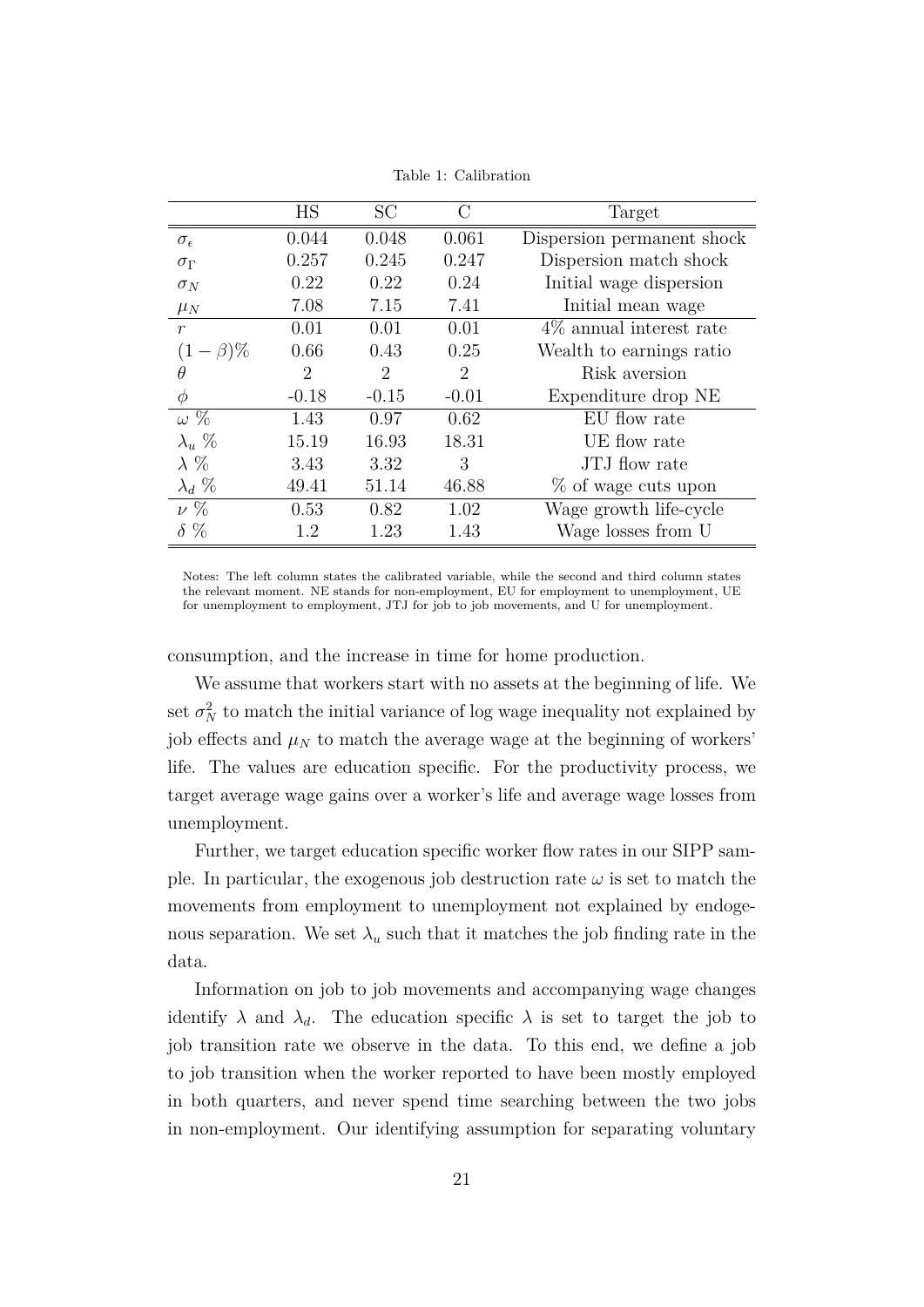and involuntary movements is that voluntary movements always result in expected wage increases. Together with the losses due to stochastic idiosyncratic shocks to wage potential and transitory shocks, setting  $\lambda_d$  allows us to replicate the share of job to job movements resulting in nominal wage losses.

### **3.3 Model Fit and Mechanisms**

One way to evaluate the results from the calibrated model, is to compare its implications for selection and wage dispersion over the complete life-cycle. For the former, table 2 reports the estimated correlation components at the wage growth equation once we simulate the economy under different levels of food stamp transfers. This exercise aims to resemble the different degree of goverment insurance programs at the state level that we make use at our empirical estimation. In addition, this table reports the share of disable male workers above 50 years old and the ratio between the average wage and the lowest wage paid in the economy (defined as the wage paid at the 5th percentile). For both moments, the model is able to explain, on average, 80% of the data counterpart.

|                            |      | Model     |               |    | Data |  |
|----------------------------|------|-----------|---------------|----|------|--|
| Moment                     | HS   | <b>SC</b> | $\mathcal{C}$ | HS | SC   |  |
| Disability above 50 $(\%)$ |      | 10.39     |               |    | 6.9  |  |
| Mean-min ratio             | 2.32 | 2.44      | 2.95          |    |      |  |
| $\rho_{\epsilon\pi}$       |      |           |               |    |      |  |
| $\rho_{\epsilon\mu}$       |      |           |               |    |      |  |
| $\rho_{\Omega\pi}$         |      |           |               |    |      |  |
| $\rho_{\Omega_{\pi-1}}$    |      |           |               |    |      |  |
| $\rho_{\Omega\mu}$         |      |           |               |    |      |  |

Table 2: Untargeted Moments

Notes: LS refers to low skilled workers, while HS to high skilled workers. Data moments refer to the first period of analysis in the data: 1983-1993. *Disability above 50 (%):* share of workers above 50 years old who receive disability insurance benefits. *Mean-min ratio:* is the ratio between the average wage and the 5th percentile wage, by education level.  $\rho_{\epsilon\pi}$  ( $\rho_{\epsilon\mu}$ ): correlation between the permanent shock and participation (mobility) premium.  $\rho_{\Omega\pi}$  ( $\rho_{\Omega\pi-1}$ ): correlation between shocks to the match component and participation premium this (previous) period.  $\rho_{\Omega}$ <sub>*u*</sub>: correlation between shocks to the match component and mobility premium.

In order to analyze the implications of the model over the life cycle relative to the data, we rely on an additional survey in US that is designed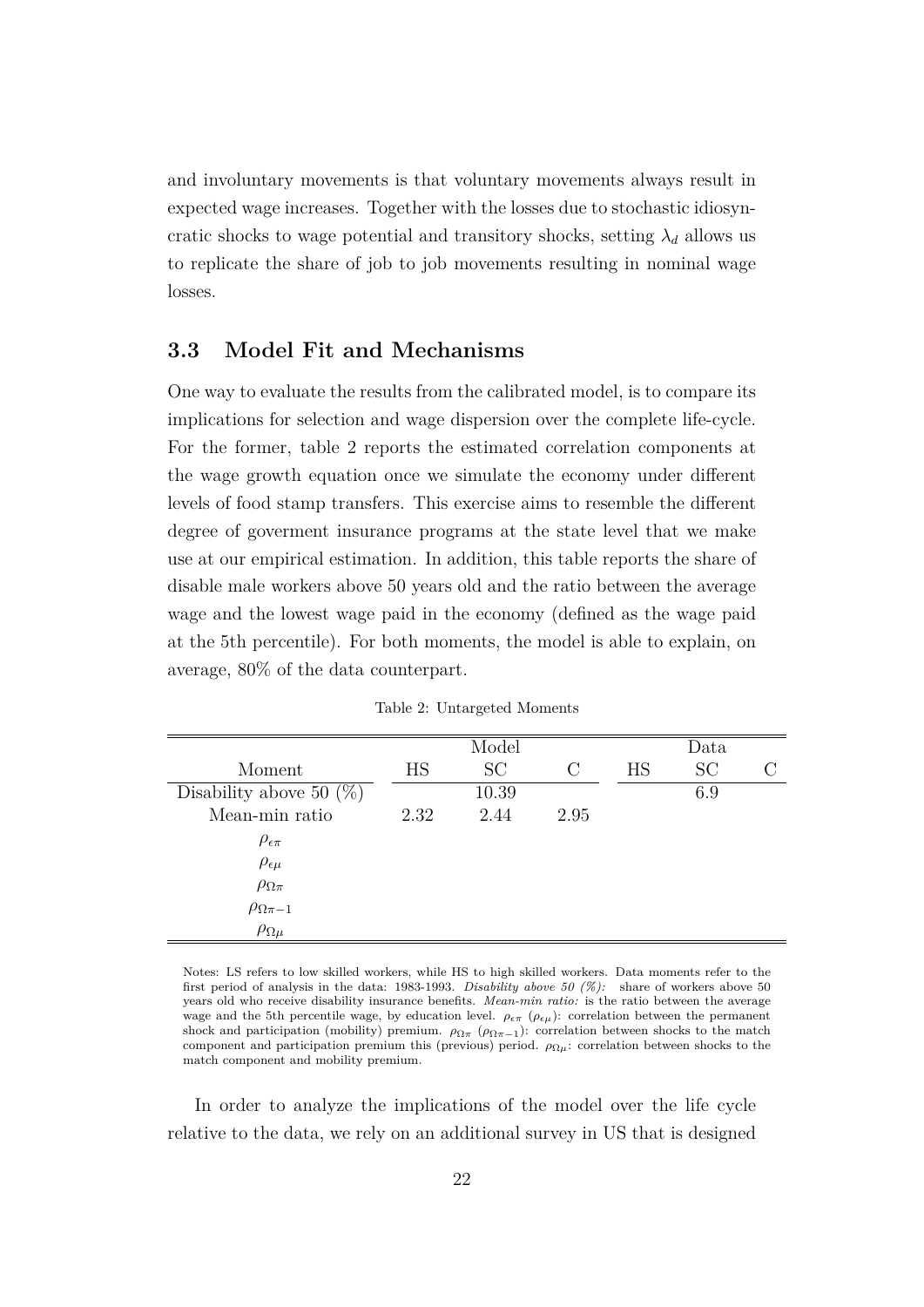to follow the same indviduals over the whole period of working life: Panel Study of Income Dynamics (PSID). Figure VII compares the cross sectional variance of log hourly wage over the life-cycle from the model and the data.<sup>18</sup> The model is able to match the profile of wage inequality over the life cycle at low skilled workers, while we overestimate the increase at high skilled workers by 20% approximately. Yet, the model is able to replicate the fact that wage dispersion growth substantially slower for low skilled workers over the life-cycle.

Figure VII: Hourly Wage Dispersion over the Life-cycle



Notes: The figure displays the variance in yearly log hourly wage over the life cycle in the model and PSID data. *95% CI:* 95% bootstrap confidence interval. To ameliorate the effect of small amount of observations at old workers in the data, we compute the variance in log hourly wage by age bins of 5 years. The data features a series of worker characteristics not present in the model. To make it comparable, we control in the data for race, region, metropolitan area, marriage, number of kids, and time fixed effects.

#### **3.4 Sources of Rising Wage Inequality**

To quantify how changes in underlying risk translate into changes in observed wage dispersion, we simulate our structural model with the risk parameters estimated for the 1980's and compare it to a simulation from the risk parameters estimated for the  $2000$ 's.<sup>19</sup> In this experiment, changes in risk are the only difference between the two periods; the initial dispersion of workers, mean wages, and the institutional framework are unchanged.

<sup>18</sup>The data features a series of worker characteristics not present in the model. To make the two comparable, we control in the data for race, region, metropolitan area, marriage, number of kids, and time fixed effects.

<sup>&</sup>lt;sup>19</sup>We solve two separate steady states. As far as the data did not yet converge to the new steady state, our model may overestimate the role that changes in risk play.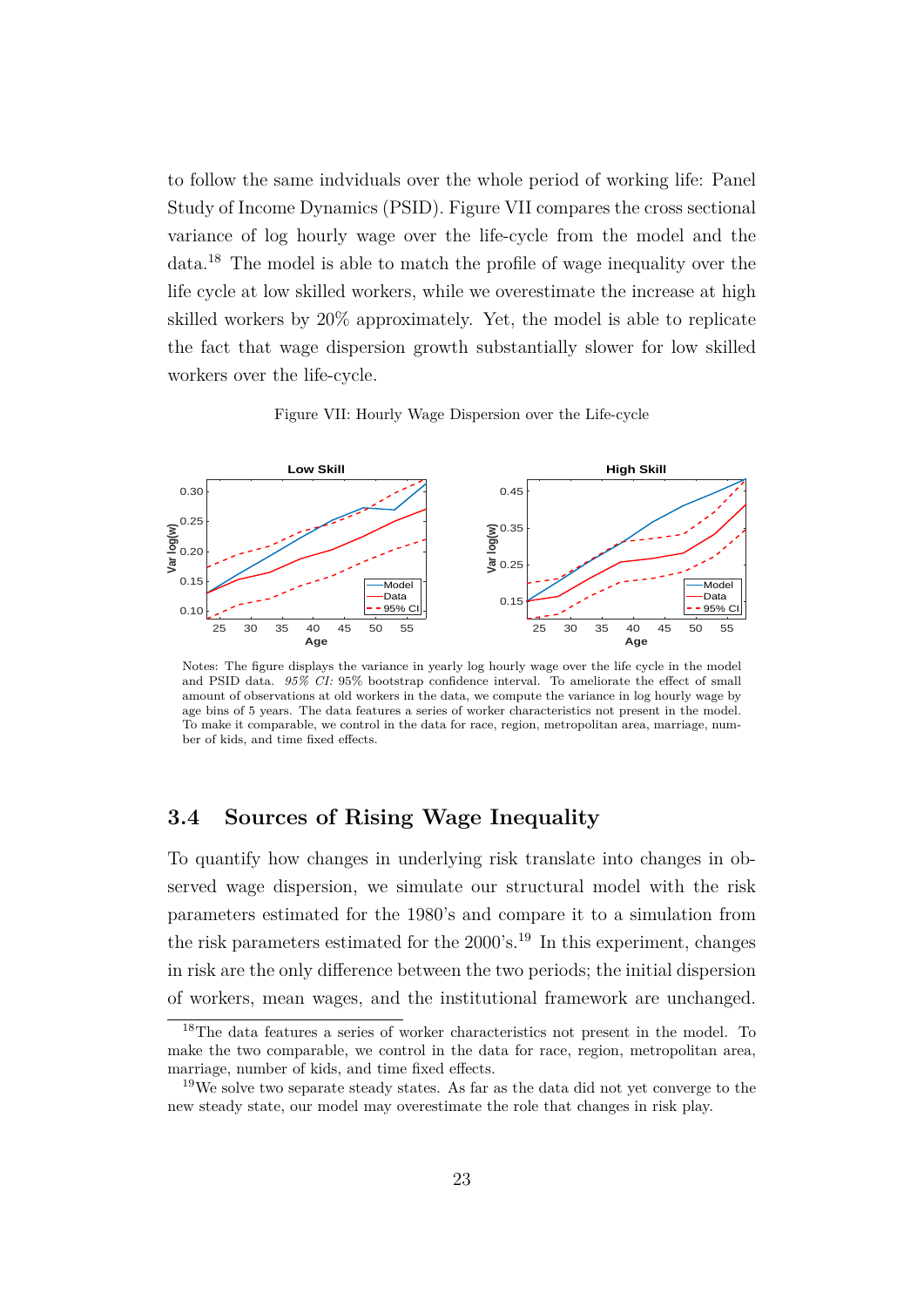|                 | High School | Some College | College |
|-----------------|-------------|--------------|---------|
| Data $\%$       |             |              |         |
| Model $%$       | 10.85       | 18.21        | 6.06    |
| Wage offer $\%$ | $-2.57$     | 4.37         | 3.14    |

Table 3: Increase of Wage Inequality

 $\bar{z}$ 

Notes: The table displays the percentage change in the standard deviation of residual wage inequality between the 1980s and 2000s conditional on education. *Data*: Results from SIPP samples. *Model*: The change from model simulation based on the point estimates of risk presented in Section 2.4.2. *Wage offer*: The percentage change in residual wage dispersion resulting from changes in the wage offer distribution.

Table 3 displays the percentage change in the standard deviation of log wages between the periods.

The model is able to explain a significant part of the rise in wage dispersion. Higher dispersion at the wage offer distribution accounts for a 1.9% increase in wage inequality at high skill workers, while at low skilled workers, wage inequality slightly decreased through this channel (-0.12%).

#### **3.5 Welfare Consequences of Rising Uncertainty**

To assess the welfare consequences of changing wage uncertainty we again simulate the change in risk measured in the data between the 1980's and 2000's. The change in risk alters the distribution of workers over employment and jobs; thereby, the tax revenue and public expenditure. We recalibrate the tax rate to assure that in both periods, conditional on education group, the government budget is the same: $^{20}$ 

$$
\mathcal{B} = \int \sum_{0}^{H} \left( b_{ih} E_{ih}^{UI} (1 - E_{ih}^{DI}) + S(\bar{\omega_{ih}}) E_{ih}^{DI} \right) (1 - P_{ih}) + F_h(y_{ih}) E_{ih}^T d\Psi
$$

$$
- \int \sum_{0}^{H} \tau \omega_{ih} P_{ih} d\Psi,
$$

where  $\Psi$  is the distribution of workers over states, while  $E_{ih}^{UI}$ ,  $E_{ih}^{D}$ ,  $E_{ih}^{T}$ , and  $P_{ih}$  are indicators that reflect whether person receives unemployment bene-

<sup>20</sup>Hence, we abstract from insurance mechanisms that may occur between education groups.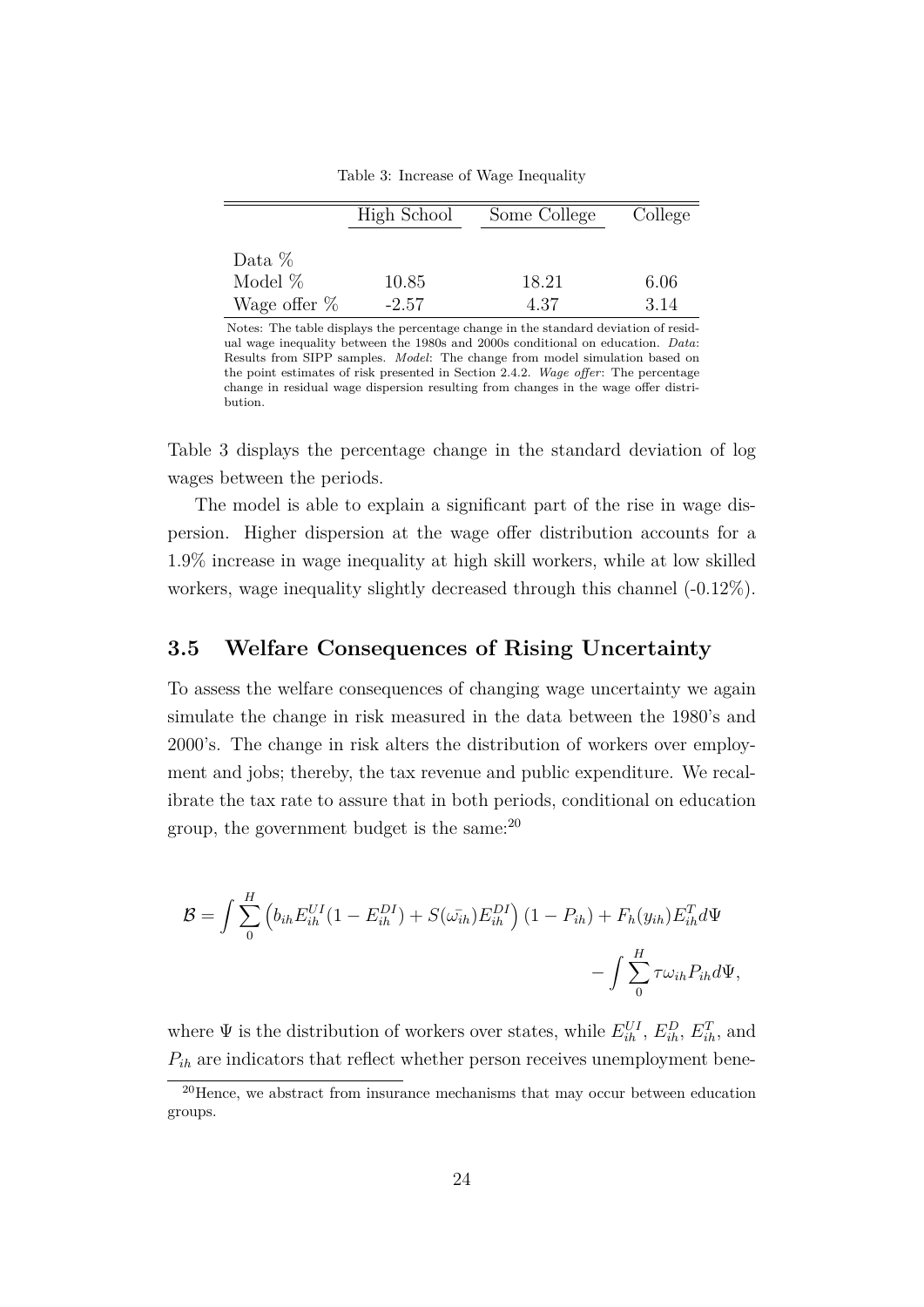| All workers $\%$                       |          | 0.11                     |         |
|----------------------------------------|----------|--------------------------|---------|
|                                        |          | High School Some College | College |
| Total wage risk $\%$<br>Wage offer $%$ | $-0.037$ | 0.49                     | 0.0925  |

Table 4: Welfare Effects of Rising Uncertainty

Notes: *All workers*: The table displays the average willingness to pay of an unborn worker, aggregating low skilled and high skilled workers, to avoid the increase in wage risk and wage offer distribution between the 1980s and 2000s. *Total wage risk*: The willingness to pay based on changes in permanent wage risk and changes in the wage offer distribution, by skill level, between the 1980s and 2000s. *Wage offer*: The willingness to pay resulting from only changes in the wage offer distribution, by skill level, between the 1980s and 2000s.

fits, disability insurance, transfers, or whether he is employed, respectively.

Our welfare measure is the willingness to pay in terms of life-time consumption of an unborn worker to avoid the extra risk. Let *cih* be the consumption of a worker of age *h* in the 1980's, and  $\hat{c}_{ih}$  be the consumption in the 2000's. The fraction of consumption which makes the worker indifferent between being born in the two different periods solves:

$$
\int E \sum_{h=1}^{H} \beta^h U(c_{ih}, P_{ih}) d\Psi_1 = \int E \sum_{h=1}^{H} \beta^h U(\hat{c}_{ih}\hat{P}_{ih}[1+\omega]) d\hat{\Psi}_1, \tag{8}
$$

where  $\Psi_1$  and  $\hat{\Psi}_1$  are the distribution of workers over states at age one. We always set  $\hat{\Psi}_1 = \Psi_1$ , i.e., we assume that initial conditions do not change. One can show that

$$
\omega=\left(\frac{\int V_1 d\Psi_1}{\int \hat{V}_1 d\hat{\Psi}_1}\right)^{\frac{1}{1-\theta}}-1.
$$

Table 4 shows the results of the policy experiments. We first document the willingness to pay for the entire economy. Second, we disaggregate by education group. Finally, we consider the willingness to pay under the hypothetical case that the wage offer distribution changes, but the dispersion of permanent wage shocks remains at its level from the 1980's.

On average, the welfare costs of increased wage uncertainty are 0.86% of life-time consumption. Workers suffer from an increase in permanent wage risk, which clearly reduces welfare. Surprisingly, the aggregate welfare costs do not differ across education groups, even though the evolution of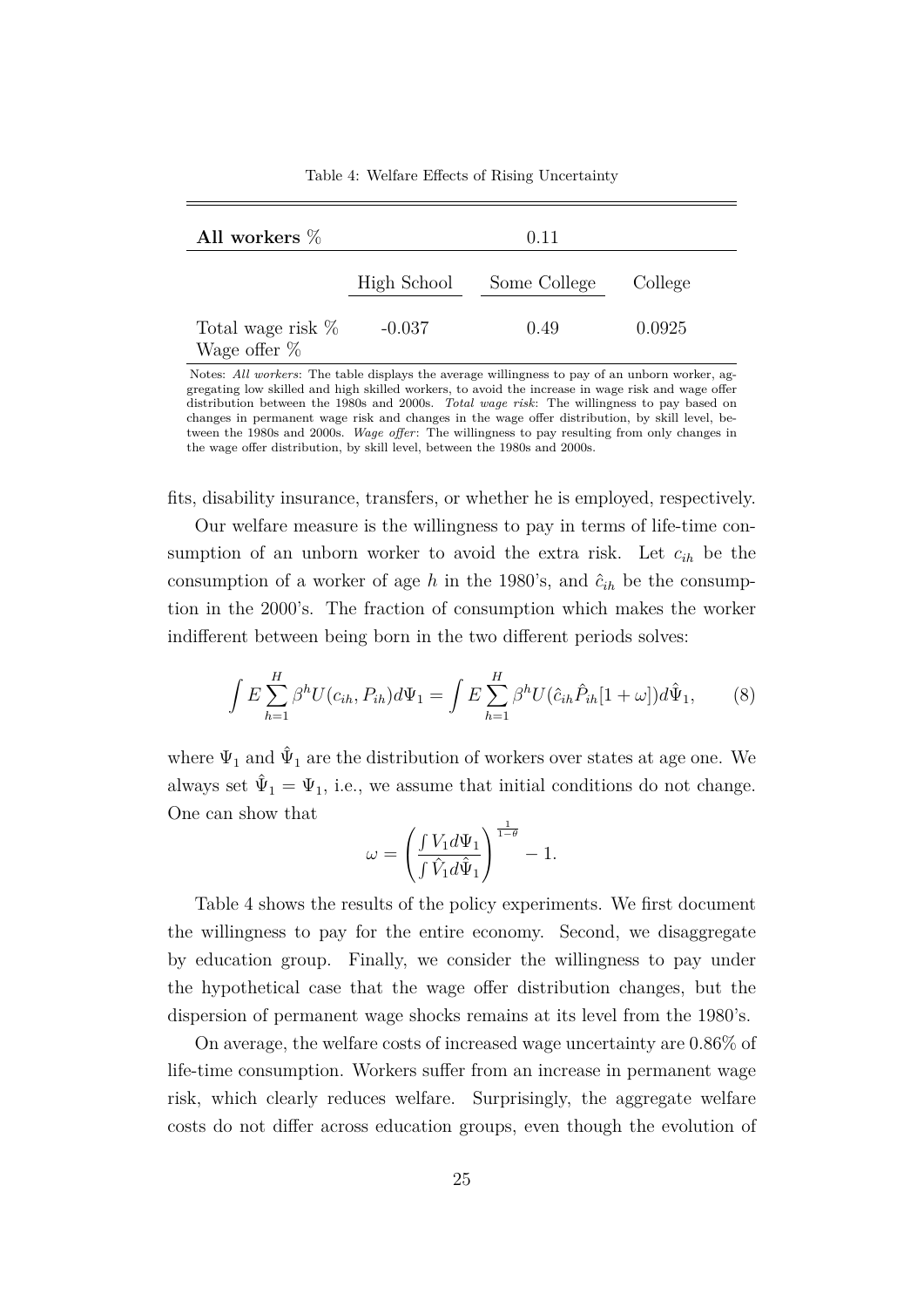the wage risk components are clearly distinct. This result is influenced by the insurance schemes provided by the government, used proportionally more by low skilled workers.

At the same time, high skilled workers are willing to receive to avoid the more dispersed wage offer distribution. An unborn high skilled worker is willing to receive 0.20% of life-time consumption for a 10% increase in its dispersion. In a search model an increase in the wage offer dispersion creates a option value to the worker: He can always break away from particular poor matches and search to find a better match. This option value outweighs the costs of increased uncertainty.

## **4 Conclusion**

This paper estimates the dispersion to permanent wage shocks and the wage offer distribution in the US from 1983-2013. Our approach explicitly takes into account workers reacting to shocks, and we allow this endogenous selection to vary over time.

We find that accounting for changes in the size of the shocks by education level is important to understand the increase of income inequality over the latter decades, and the welfare implications that this leads to. The dispersion of the permanent wage shock increased substantially at low skilled workers, while the dispersion at the match component has rather remained constant over time. In contrast, high skilled workers experienced a minor increase in the permanent component, while they face considerably more dispersion of the wage offer distribution.

In order to understand, quantitatively, the implications of our empirical findings for wage inequality and welfare, we build a structural search model which is consistent with the endogenous selection mechanisms present in the data and simulate the increase in wage uncertainty. We find that the model is able to explain most of the increase in within group wage inequality found empirically, the welfare costs of increased uncertainty are small, and do not differ by education group.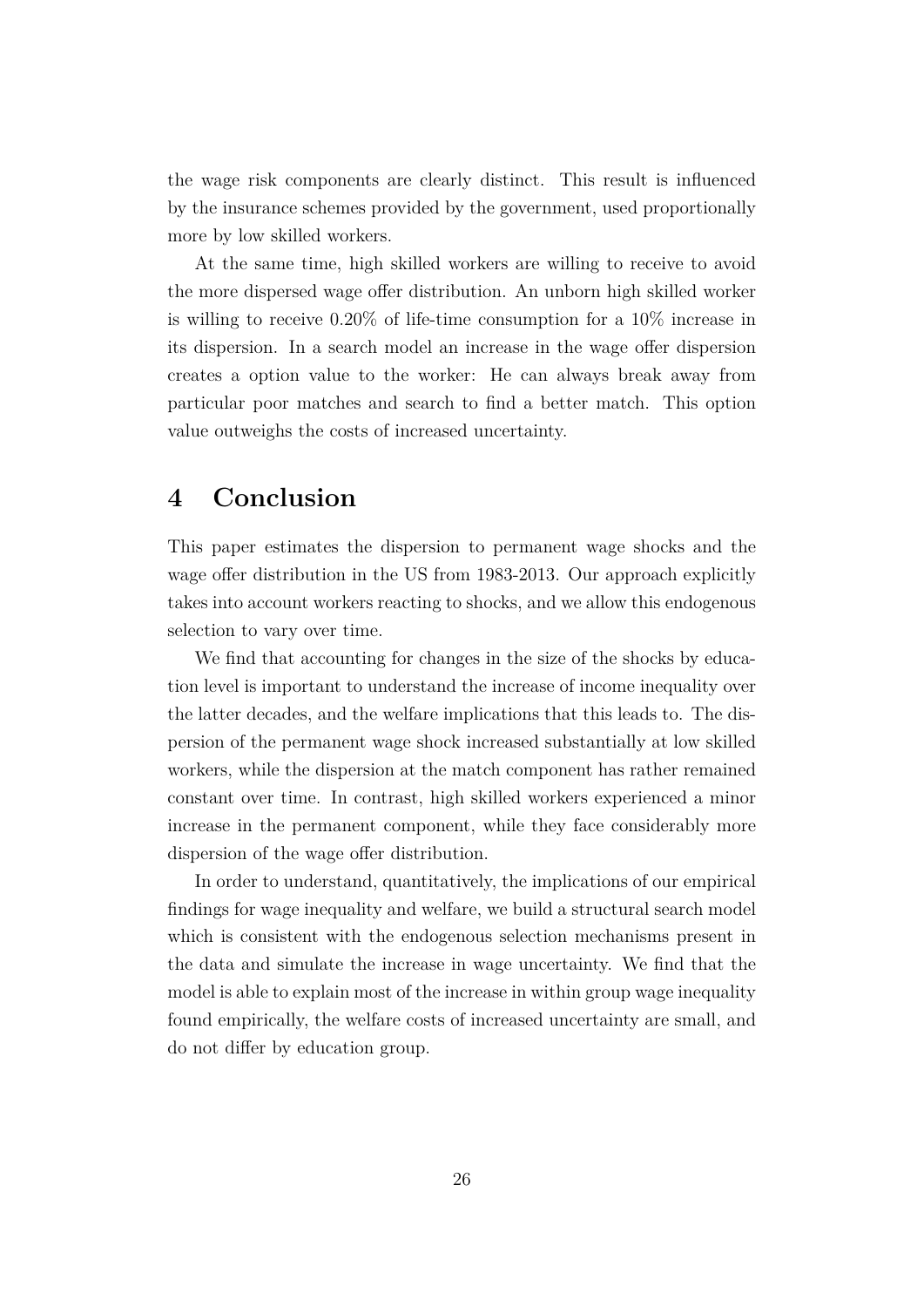# **References**

- Abowd, J. M. and Card, D. (1989). On the covariance structure of earnings and hours changes. *Econometrica*, 57(2):411–445.
- Altonji, J. G., Smith, A. A., and Vidangos, I. (2013). Modeling earnings dynamics. *Econometrica*, 81(4):1395–1454.
- Autor, D. H. and Dorn, D. (2013). The growth of low-skill service jobs and the polarization of the us labor market. *American Economic Review*, 103(5):1553–97.
- Autor, D. H., Dorn, D., Hanson, G. H., and Song, J. (2014). Trade adjustment: Worker level evidence. *Quarterly Journal of Economics*, 129(4):1799–1860.
- Barth, E., Bryson, A., Davis, J. C., and Freeman, R. (2013). It's where you work: Increases in earnings dispersion across establishments and individuals in the u.s. Working Paper 20447, National Bureau of Economic Research.
- Blanchflower, D. G. and Oswald, A. J. (2013). Does high home-ownership impair the labor market? Working Paper 19079, National Bureau of Economic Research.
- Blundell, R., Pistaferri, L., and Preston, I. (2008). Consumption inequality and partial insurance. *American Economic Review*, 98(5):1887–1921.
- Bowen, W. G. and Finegan, T. A. (2015). *The Economics of Labor Force Participation*. Princeton University Press.
- Bowlus, A. J. and Robin, J.-M. (2004). Twenty years of rising inequality in u.s. lifetime labour income values. *The Review of Economic Studies*, 71(3):pp. 709–742.
- Card, D., Heining, J., and Kline, P. (2013). Workplace heterogeneity and the rise of west german wage inequality. *The Quarterly Journal of Economics*, 128(3):967–1015.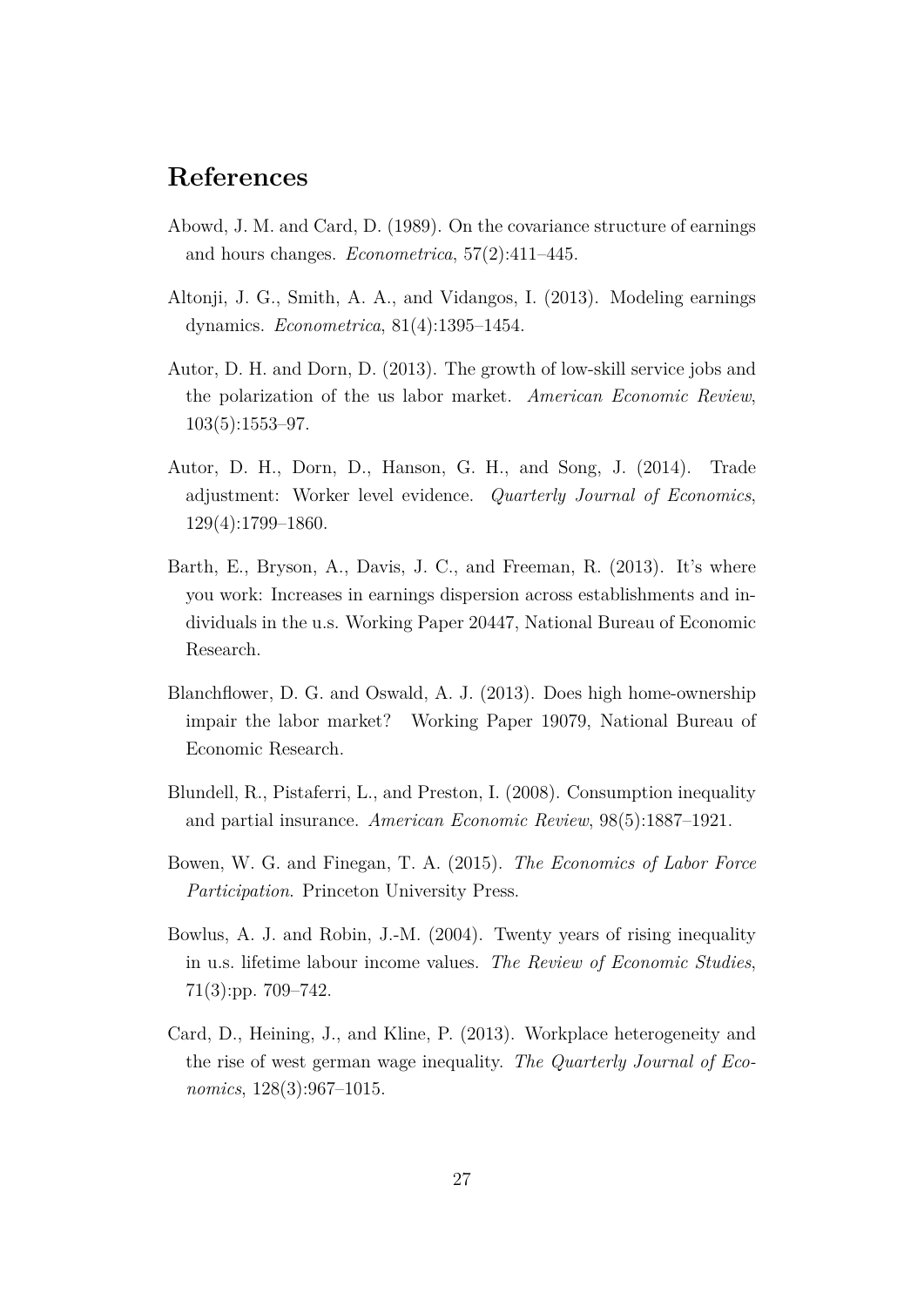- CBO (2007). Trends in earnings variability over the past 20 years. Technical report, Congressional Budget Office.
- Davis, S. J. and Haltiwanger, J. (2014). Labor Market Fluidity and Economic Performance. NBER Working Papers 20479, National Bureau of Economic Research, Inc.
- Flabbi, L. and Leonardi, M. (2010). Sources of earnings inequality: Estimates from an on-the-job search model of the US labor market. *European Economic Review*, 54(6):832–854.
- Goldin, C. (2006). The quiet revolution that transformed women's employment, education, and family. *AEA Papers and Proceedings*, May 2006:1–21. 2006 Ely Lecture, American Economic Asssociation Meetings, Boston MA (Jan. 2006).
- Gottschalk, P. and Moffitt, R. (1994). The growth of earnings instability in the u.s. labor market. *Brookings Papers on Economic Activity*, 25(2):217– 272.
- Guiso, L., Pistaferri, L., and Schivardi, F. (2005). Insurance within the firm. *Journal of Political Economy*, 113(5):1054–1087.
- Guvenen, F., Karahan, F., Ozkan, S., and Song, J. (2014a). What do data on millions of u.s. workers reveal about life-cycle earnings risk? Technical report, http://fguvenen.com/research/.
- Guvenen, F., Karahan, F., Ozkan, S., and Song, J. (2015). What do data on millions of u.s. workers reveal about life-cycle earnings risk? Technical report, University of Minnesota.
- Guvenen, F., Ozkan, S., and Song, J. (2014b). The nature of countercyclical income risk. *Journal of Political Economy*, 122(3):621–660.
- Hagedorn, M. and Manovskii, I. (2010). Search frictions and wage dispersion. Technical report, http://economics.sas.upenn.edu/∼manovski/research.html.
- Hall, R. E. (2007). Sources and mechanisms of cyclical fluctuations in the labor market. mimeo, Hoover Institution, Stanford University.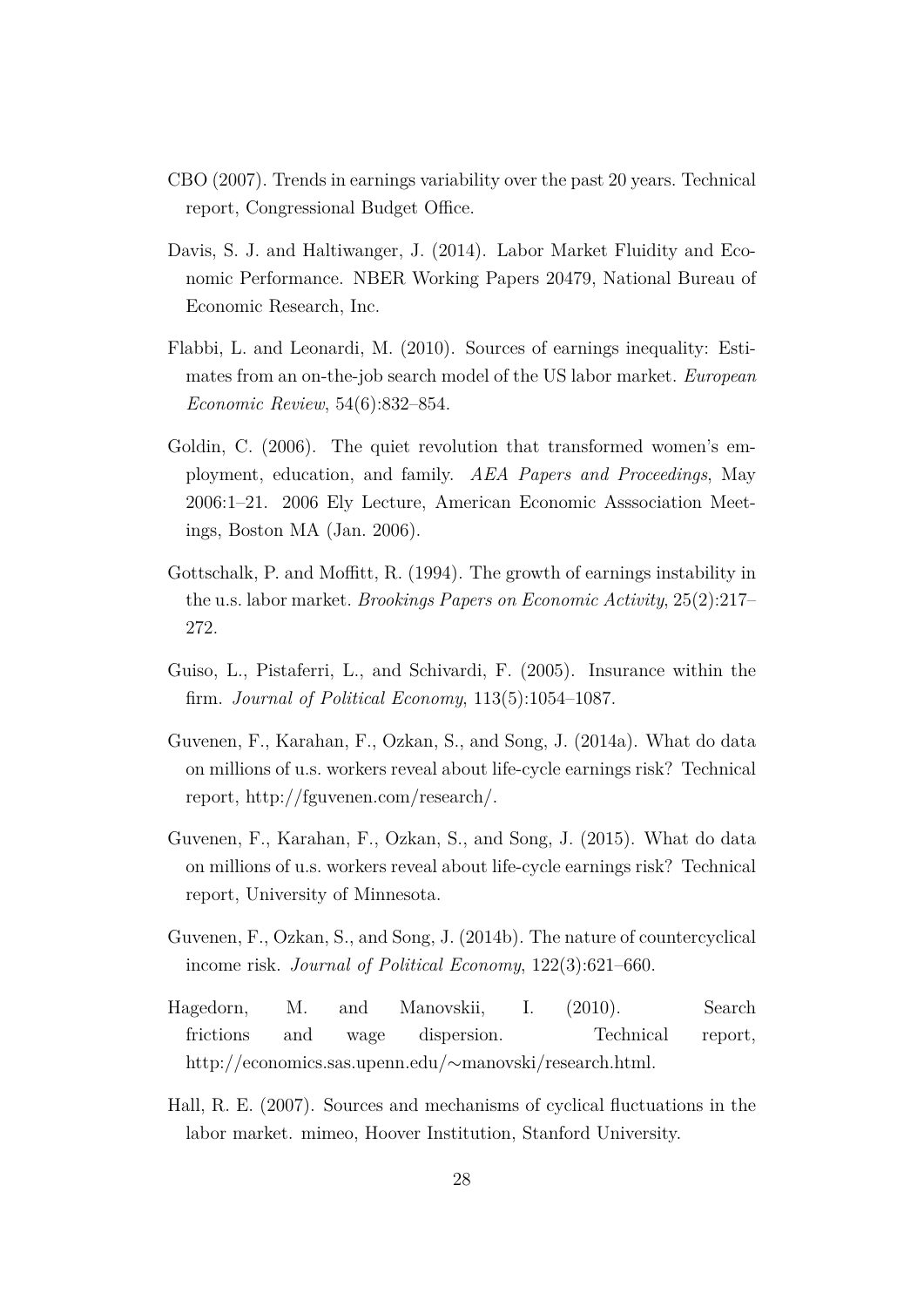- Heathcote, J., Perri, F., and Violante, G. L. (2010a). Unequal we stand: An empirical analysis of economic inequality in the united states, 1967–2006. *Review of Economic Dynamics*, 13(1):15–51.
- Heathcote, J., Storesletten, K., and Violante, G. L. (2010b). The macroeconomic implications of rising wage inequality in the united states. *Journal of Political Economy*, 118(4):681–722.
- Hornstein, A., Krusell, P., and Violante, G. L. (2012). Frictional wage dispersion in search models: A quantitative assessment. *American Economic Review*, 101(7):2873–2898.
- Horowitz, J. L. (2003). Bootstrap methods for markov processes. *Econometrica*, 71(4):1049–1082.
- Kambourov, G. and Manovski, I. (2009). Occupational mobility and wage inequality. *Review of Economic Studies*, 76(2):731–759.
- Katz, L. F. and Autor, D. H. (1999). Changes in the wage structure and earnings inequality. In Ashenfelter, O. and Card, D., editors, *Handbook of Labor Economics*. North-Holland.
- Katz, L. F. and Murphy, K. M. (1992). Changes in relative wages, 1963–1987: Supply and demand factors. *Quarterly Journal of Economics*, 107(1):35–78.
- Krishna, P. and Senses, M. Z. (2014). International trade and labour income risk in the u.s. *Review of Economic Studies*, 81(1):186–218.
- Krueger, D. and Perri, F. (2006). Does income inequality lead to consumption inequality? evidence and theory. *Review of Economic Studies*, 73(1):163–193.
- Leonardi, M. (2015). Job mobility and earnings instability. University of Milan. Mimeo.
- Low, H., Meghir, C., and Pistaferri, L. (2010). Wage risk and employment risk over the life cycle. *American Economic Review*, 100(4):1432–1467.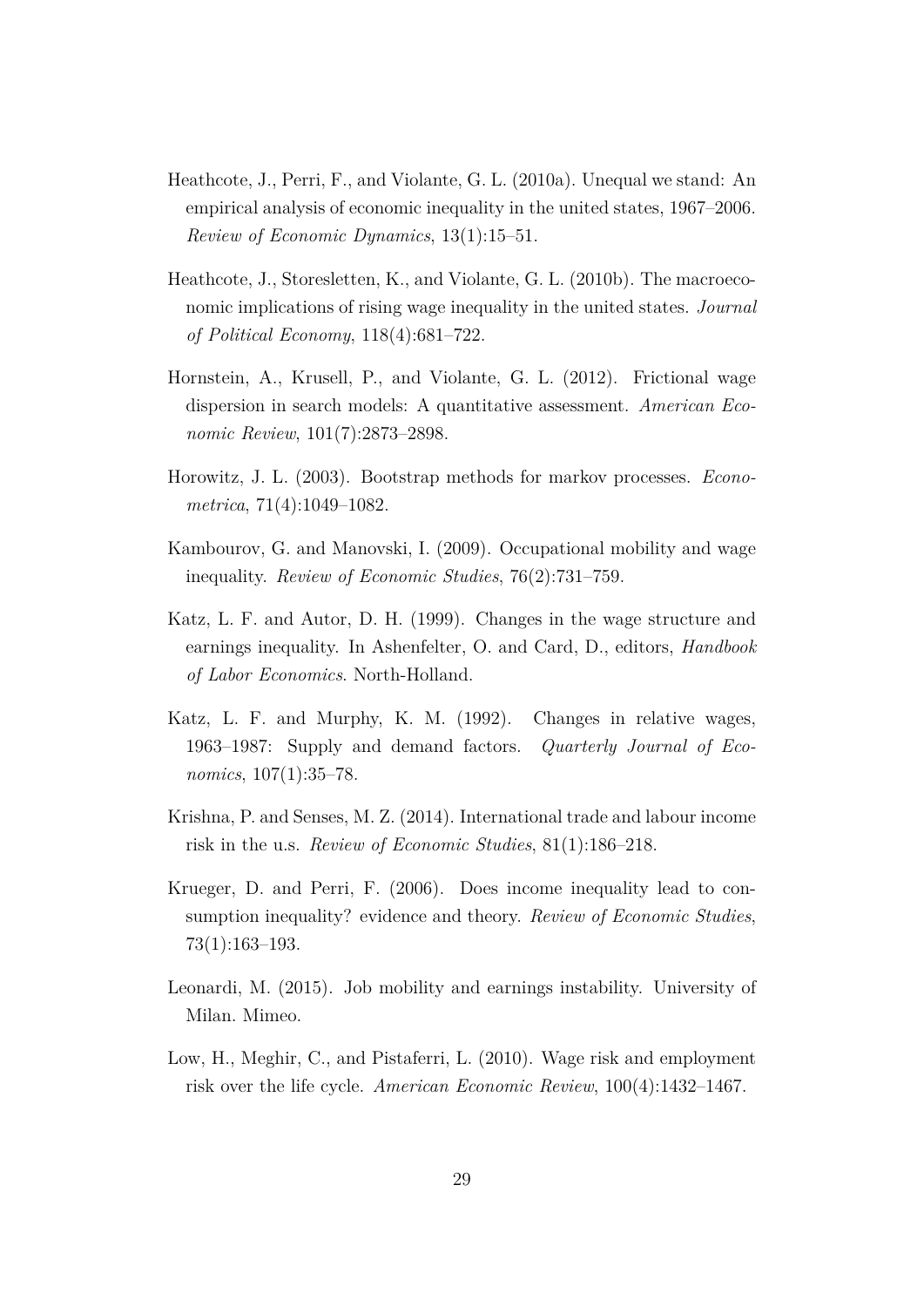- Manjunath, B. G. and Wilhelm, S. (2012). Moments calculation for the doubly truncated multivariate normal density. mimeo, University of Lisbon.
- Meghir, C. and Pistaferri, L. (2004). Income variance dynamics and heterogeneity. *Econometrica*, 72(1):1–32.
- Moore, J. C. (2008). Seam bias in the 2004 sipp panel: Much improved, but much bias still remains. Technical report, U.S. Census Bureau.
- Mueller, H. M., Ouimet, P. P., and Simintzi, E. (2015). Wage inequality and firm growth. NBER Working Papers 20876, National Bureau of Economic Research, Inc.
- Postel-Vinay, F. and Robin, J.-M. (2002). Equilibrium wage dispersion with worker and employer heterogeneity. *Econometrica*, 70(6):2295–2350.
- Siegel, J. (2002). *Stocks for the Long Run*. McGraw-Hill.
- Social Security Administration (2015). https://www.ssa.gov/oact/stats/table6c7.html. Technical report, (accessed December 7th, 2015).
- Song, J., Price, D. J., Guvenen, F., Bloom, N., and von Wachter, T. (2015). Firming up inequality. Working Paper 21199, National Bureau of Economic Research.
- Tjaden, V. and Wellschmied, F. (2014). Quantifying the contribution of search to wage inequality. *American Economic Journal: Macroeconomics*, 6(1):134–161.
- Topel, R. H. (1991). Specific capital, mobility, and wages: Wages rise with job seniority. *Journal of Political Economy*, 99(1):145–176.
- Topel, R. H. and Ward, M. P. (1992). Job mobility and the careers of young men. *The Quarterly Journal of Economics*, 107(2):439–79.
- Wooldridge, J. (1986). Estimation and inference for dependent processes. In Engle, R. F. and McFadden, D., editors, *Handbook of Econometrics*, volume 4, chapter 45, pages 2639–2738. Elsevier, 1 edition.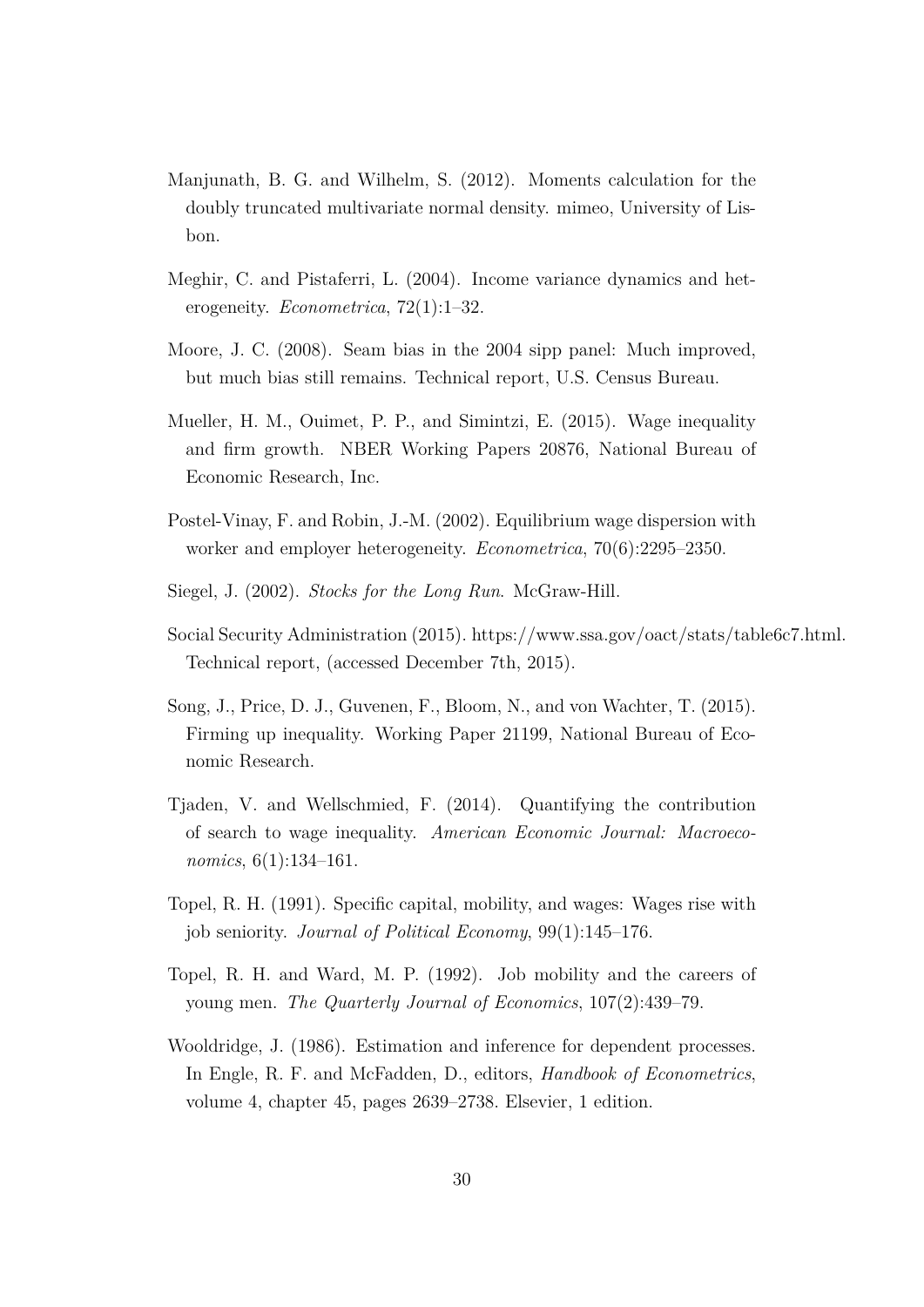# **5 Appendix**

## **5.1 Moments for the Wage Variance**

We begin by deriving the selection term present in wage growth:

$$
\begin{split} &E[\Delta w_{it}|P_{it}=1,P_{it-1}=1]=E[\Delta w_{it}|P_{it}=1,P_{it-1}=1,M_{it}=1] Pr(M_{it})\\&+E[\Delta w_{it}|P_{it}=1,P_{it-1}=1,M_{it}=0](1-Pr(M_{it}))\\&=\beta\Delta x_{it}+\Phi(-\kappa'_{it}\theta)\left[\frac{\rho_{\zeta\pi}\sigma_{\zeta}\phi(-z'_{it}\gamma)\left(1-\Phi\left(\frac{-z'_{it-1}\gamma+\rho_{\pi\pi_{-1}}z'_{it}\gamma}{\sqrt{1-\rho_{\pi\pi_{-1}}^2}\right)}\right)}{\Phi(-\kappa'_{it}\theta)}-\frac{\rho_{\zeta\mu}\sigma_{\zeta}\phi(-\kappa'_{it}\theta)}{\Phi(-\kappa'_{it}\theta)}\right]\\&+(1-\Phi(-\kappa'_{it}\theta))\left\{\sigma_{\zeta}\left[\frac{\rho_{\zeta\mu}\phi(-\kappa'_{it}\theta)}{1-\Phi(-\kappa'_{it}\theta)}+\frac{\rho_{\zeta\pi}\phi(-z'_{it}\gamma)}{\Phi^{11}(-z'_{it}\gamma,-z'_{it-1}\gamma,\rho_{\pi\pi_{-1}})}\right)}{\Phi^{-1}(-z'_{it}\gamma,-z'_{it-1}\gamma,\rho_{\pi\pi_{-1}})}\right]\\&+\sigma_{\xi}\left[\frac{\rho_{\xi\mu}\phi(-\kappa'_{it}\theta)}{1-\Phi(-\kappa'_{it}\theta)}+\frac{\rho_{\xi\pi}\phi(-z'_{it}\gamma)}{\Phi^{11}(-z'_{it}\gamma,-z'_{it-1}\gamma,\rho_{\pi\pi_{-1}}z'_{it}\gamma)}\right]\\&+\sigma_{\xi}\left[\frac{\rho_{\xi\mu}\phi(-\kappa'_{it}\theta)}{1-\Phi(-\kappa'_{it}\theta)}+\frac{\rho_{\xi\pi}\phi(-z'_{it}\gamma)}{\Phi^{11}(-z'_{it}\gamma,-z'_{it-1}\gamma,\rho_{\pi\pi_{-1}})}\right]\\&+\frac{\rho_{\xi\pi_{-1}}\phi(-z'_{it-1}\gamma)\left(1-\Phi\left(\frac{-z'_{it-1}\gamma+\rho_{\pi\pi_{-1}}z'_{it}\gamma}{\sqrt{1-\rho_{\pi\pi_{-1}}^2}\right)}\right)}{\Phi^{11}(-z'_{it}\gamma,-z'_{it-1}\gamma,\rho_{\pi\pi_{-1}})}\right]\\&=\beta\Delta x_{it}+\frac{\rho_{\zeta\pi}\sigma_{\zeta
$$

where

$$
\Phi^{11}(-z_{it}'\gamma, -z_{it-1}'\gamma, \rho_{\pi\pi_{-1}}) = \int_{-z_{it}'\gamma}^{\infty} \int_{-z_{it}'\gamma}^{\infty} \phi(x_1, x_2, \rho_{\pi\pi_{-1}}) dx_1 dx_2,
$$

which we obtain from  $(5)$ .

Given our wage model specification, we can derive the expected wage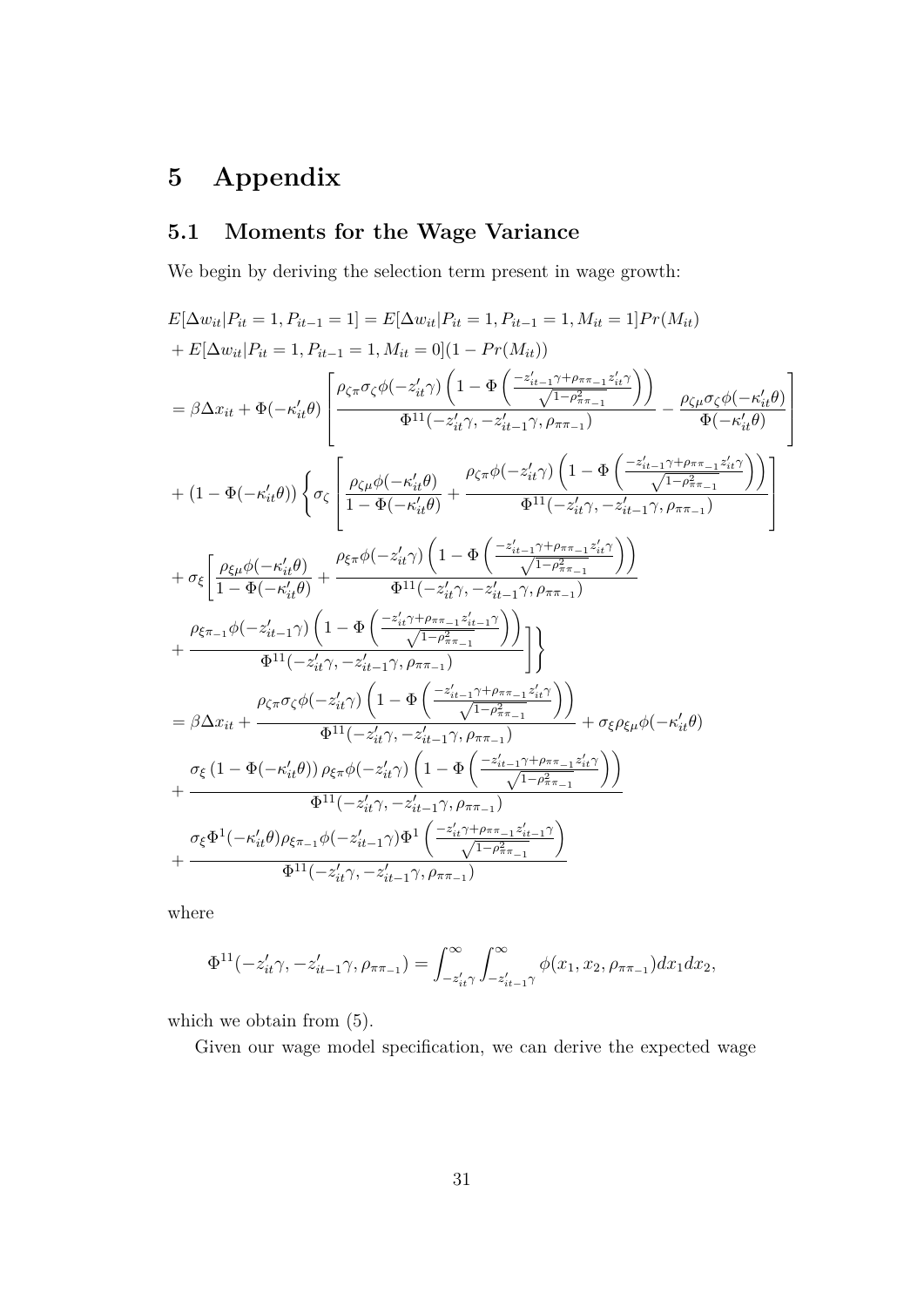growth for job stayers and movers. The expected value for the former is:

$$
E(g_{it}|P_{it}=P_{it-1}=1, M_{it}=0) = \frac{\rho_{\zeta\pi}\sigma_{\zeta}\phi(-z_{it}'\gamma)\left(1-\Phi\left(\frac{-z_{it-1}'\gamma+\rho_{\pi\pi_{-1}}z_{it}'\gamma}{\sqrt{1-\rho_{\pi\pi_{-1}}^2}}\right)\right)}{\Phi^{11}(-z_{it}'\gamma,-z_{it-1}'\gamma,\rho_{\pi\pi_{-1}})} - \rho_{\zeta\mu}\sigma_{\zeta}\tilde{\lambda}_{it}^M,
$$
\n(9)

where  $\tilde{\lambda}_{it}^M \equiv \frac{\phi(-\kappa'_{it}\theta)}{\Phi(-\kappa'_{i}\theta)}$  $\frac{\varphi(-\kappa_{it}\theta)}{\Phi(-\kappa'_{it}\theta)}$  which we obtain from (6).

Economic theory would suggest that negative shocks to wage potential decrease participation. Hence, because the worker participates, his shock to  $\zeta$  could not be too negative. The first term of (9), simply speaking, relates the probability to participate, correcting for autocorrelation, to wage growth of job stayers, which identifies  $\rho_{\zeta\pi}$ .

Similarly, the relationship between wage growth of job stayers and  $\tilde{\lambda}_{it}^M$ identifies  $\rho_{\zeta\mu}$ .  $M_{it}$  may be one when the worker leaves her former job due to a poor wage potential draw. Consequently, we expect a positive relationship, i.e., a person who is likely to make a mobility, but did not do so, cannot have had a too large negative wage shock.

Further, the expected wage growth of job switchers is given by:

$$
E(g_{it}|P_{it} = P_{it-1} = 1, M_{it} = 1) =
$$
\n
$$
= \sigma_{\zeta} \left[ \rho_{\zeta\mu} \lambda_{it}^{M} + \frac{\rho_{\zeta\pi} \phi(-z_{it}^{\prime}\gamma) \left(1 - \Phi\left(\frac{-z_{it-1}^{\prime}\gamma + \rho_{\pi\pi_{-1}}z_{it}^{\prime}\gamma}{\sqrt{1 - \rho_{\pi\pi_{-1}}^{2}}\right)\right)}{\Phi^{11}(-z_{it}^{\prime}\gamma, -z_{it-1}^{\prime}\gamma, \rho_{\pi\pi_{-1}})}\right]
$$
\n
$$
+ \sigma_{\xi} \left[ \rho_{\xi\mu} \lambda_{it}^{M} + \frac{\rho_{\xi\pi} \phi(-z_{it}^{\prime}\gamma) \left(1 - \Phi\left(\frac{-z_{it-1}^{\prime}\gamma + \rho_{\pi\pi_{-1}}z_{it}^{\prime}\gamma}{\sqrt{1 - \rho_{\pi\pi_{-1}}^{2}}\right)\right)}{\Phi^{11}(-z_{it}^{\prime}\gamma, -z_{it-1}^{\prime}\gamma, \rho_{\pi\pi_{-1}})} + \frac{\rho_{\xi\pi_{-1}} \phi(-z_{it-1}^{\prime}\gamma) \left(1 - \Phi\left(\frac{-z_{it}^{\prime}\gamma + \rho_{\pi\pi_{-1}}z_{it-1}^{\prime}\gamma}{\sqrt{1 - \rho_{\pi\pi_{-1}}^{2}}\right)\right)}{\Phi^{11}(-z_{it}^{\prime}\gamma, -z_{it-1}^{\prime}\gamma, \rho_{\pi\pi_{-1}})}\right]} \right]
$$
\n
$$
(10)
$$

where  $\lambda_{it}^M \equiv \frac{\phi(-\kappa_{it}'\theta)}{1-\Phi(-\kappa_{it}'\theta)}$  $\frac{\varphi(-\kappa_{it}\theta)}{1-\Phi(-\kappa'_{it}\theta)}$ . The parameter  $\rho_{\xi\mu}$  is expected to be positive, i.e., a large positive innovation in the job component should encourage mobility. We would also think that the estimated  $\rho_{\xi\pi}$  should be positive, i.e., a good outside offer increases participation. However, this variable is likely not well identified. The population of workers which identifies it are those who had a large enough negative  $\zeta$  shock to trigger quitting into non-employment, but at the same time a sufficient large positive innovation in  $\xi$  to prevent this move. These are likely to be very few.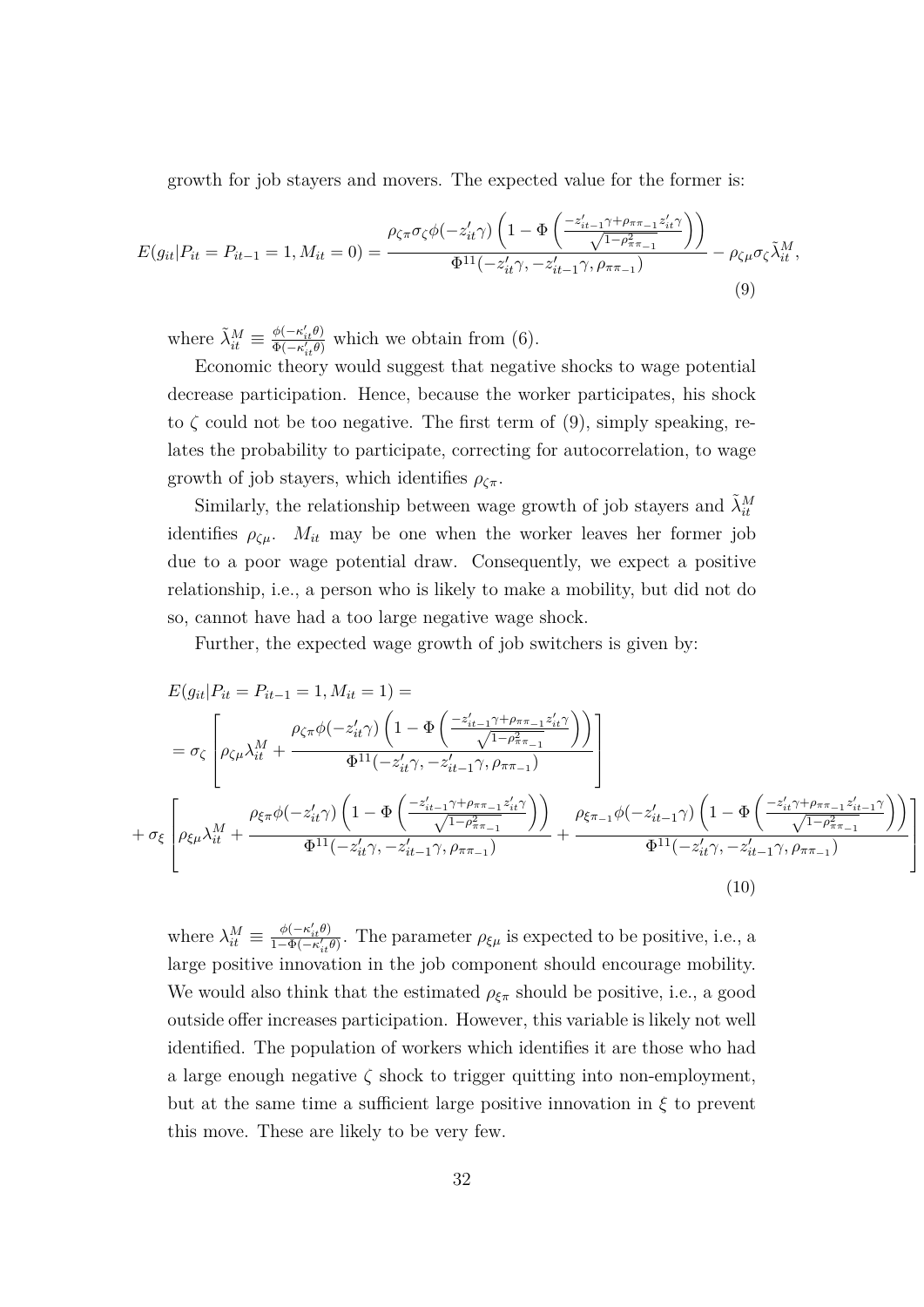The first moments alone identify the selection terms up to the scalars  $\sigma_{\zeta}$  and  $\sigma_{\xi}$ . To identify the standard deviations separately, we require the variance of the wage growth for job stayers and job switchers. The wage growth for job stayers is defined as

$$
E(g_{it}^{2}|P_{it} = P_{it-1} = 1, M_{it} = 0) = \sigma_{\zeta}^{2} \left[ 1 - \frac{z_{it}' \gamma \rho_{\zeta \pi}^{2} \phi(-z_{it}' \gamma) \left( 1 - \Phi \left( \frac{-z_{it-1}' \gamma + \rho_{\pi \pi_{-1}} z_{it}' \gamma}{\sqrt{1 - \rho_{\pi \pi_{-1}}^{2}} \right) \right)}{\Phi^{11}(-z_{it}' \gamma, -z_{it-1}' \gamma, \rho_{\pi \pi_{-1}})} + \kappa_{it}' \theta \rho_{\zeta \mu}^{2} \tilde{\lambda}_{it}^{M}
$$

$$
- 2\rho_{\pi \zeta} \rho_{\mu \zeta} \frac{\phi(-z_{it}' \gamma) \tilde{\lambda}_{it}^{M} \left( 1 - \Phi \left( \frac{-z_{it-1}' \gamma + \rho_{\pi \pi_{-1}} z_{it}' \gamma}{\sqrt{1 - \rho_{\pi \pi_{-1}}^{2}} \right) \right)}{\Phi^{11}(-z_{it}' \gamma, -z_{it-1}' \gamma, \rho_{\pi \pi_{-1}})} - \rho_{\pi \zeta}^{2} \rho_{\pi \pi_{-1}} \frac{\phi(-z_{it}' \gamma, -z_{it-1}' \gamma, \rho_{\pi \pi_{-1}})}{\Phi^{11}(-z_{it}' \gamma, -z_{it-1}' \gamma, \rho_{\pi \pi_{-1}})} \right] + Var(e_{it})
$$

where  $Var(e_{it})$  refers to the variance in the transitory component. This equation makes explicit that the true variance  $\sigma_{\zeta}^2$  is different from the one observed in the data for job stayers because the latter are a self-selected group. First, part of the true shocks are not observed as workers decide quitting into non-employment given a sufficiently large negative shocks. Second, given that the workers made no mobility, the realized shock cannot have been too negative. Third, the interaction of these two effects enters and a correction for the autocorrelation in participation decisions.

The variance of wage growth of job switchers is given by:

$$
E(g_{it}^2|P_{it}=P_{it-1}=1, M_{it}=1)=\sigma_{\zeta}^2\bigg[1-\rho_{\zeta\mu}^2\kappa'_{it}\theta\lambda_{it}^M-\frac{\rho_{\zeta\pi}^2\mathcal{N}'_{it}\phi(-z'_{it}\gamma)\left(1-\Phi\left(\frac{-z'_{it-1}\gamma+\rho_{\pi\pi_{-1}}z'_{it}\gamma}{\sqrt{(1-\rho_{\pi\pi_{-1}}^2)}\right)\right)}{\Phi^{11}(-z'_{it}\gamma,-z'_{it-1}\gamma,\rho_{\pi\pi_{-1}})}+\frac{2\rho_{\zeta\pi}\rho_{\zeta\mu}\phi(-z'_{it}\gamma)\lambda_{it}^M\left(1-\Phi\left(\frac{-z'_{it-1}\gamma+\rho_{\pi\pi_{-1}}z'_{it}\gamma}{\sqrt{1-\rho_{\pi\pi_{-1}}^2}\right)\right)}{\Phi^{11}(-z'_{it}\gamma,-z'_{it-1}\gamma,\rho_{\pi\pi_{-1}})}-\frac{\rho_{\zeta\pi}^2\rho_{\pi\pi_{-1}}\phi(-z'_{it}\gamma,-z'_{it-1}\gamma,\rho_{\pi\pi_{-1}})}{\Phi^{11}(-z'_{it}\gamma,-z'_{it-1}\gamma,\rho_{\pi\pi_{-1}})}\bigg]+\\\nonumber+\sigma_{\xi}^2\bigg[1-\rho_{\xi\mu}^2\kappa'_{it}\theta\lambda_{it}^M-\frac{\rho_{\xi\pi_{-1}}^2z'_{it-1}\gamma\phi(-z'_{it-1}\gamma)}{\Phi^{11}(-z'_{it}\gamma,-z'_{it-1}\gamma,\rho_{\pi\pi_{-1}})}-\frac{\rho_{\zeta\pi}^2\rho_{\pi\pi_{-1}}z'_{it-1}\gamma}{\sqrt{1-\rho_{\pi\pi_{-1}}^2}}\bigg)\bigg]}{\Phi^{11}(-z'_{it}\gamma,-z'_{it-1}\gamma,\rho_{\pi\pi_{-1}})}-\frac{\rho_{\xi\pi}^2z'_{it}\gamma\phi(-z'_{it}\gamma)\left(1-\Phi\left(\frac{-z'_{it-1}\gamma+\rho_{\pi\pi_{-1}}z'_{it}\gamma}{\sqrt{1-\rho_{\pi\pi_{-1}}^2}\right)\right)}{\Phi^{11}(-z'_{it}\gamma,-z'_{it-1}\gamma,\rho_{\pi\pi_{-1}})}+\frac{\rho_{\xi\pi}^2z'_{it}\gamma\phi(-z'_{it}\
$$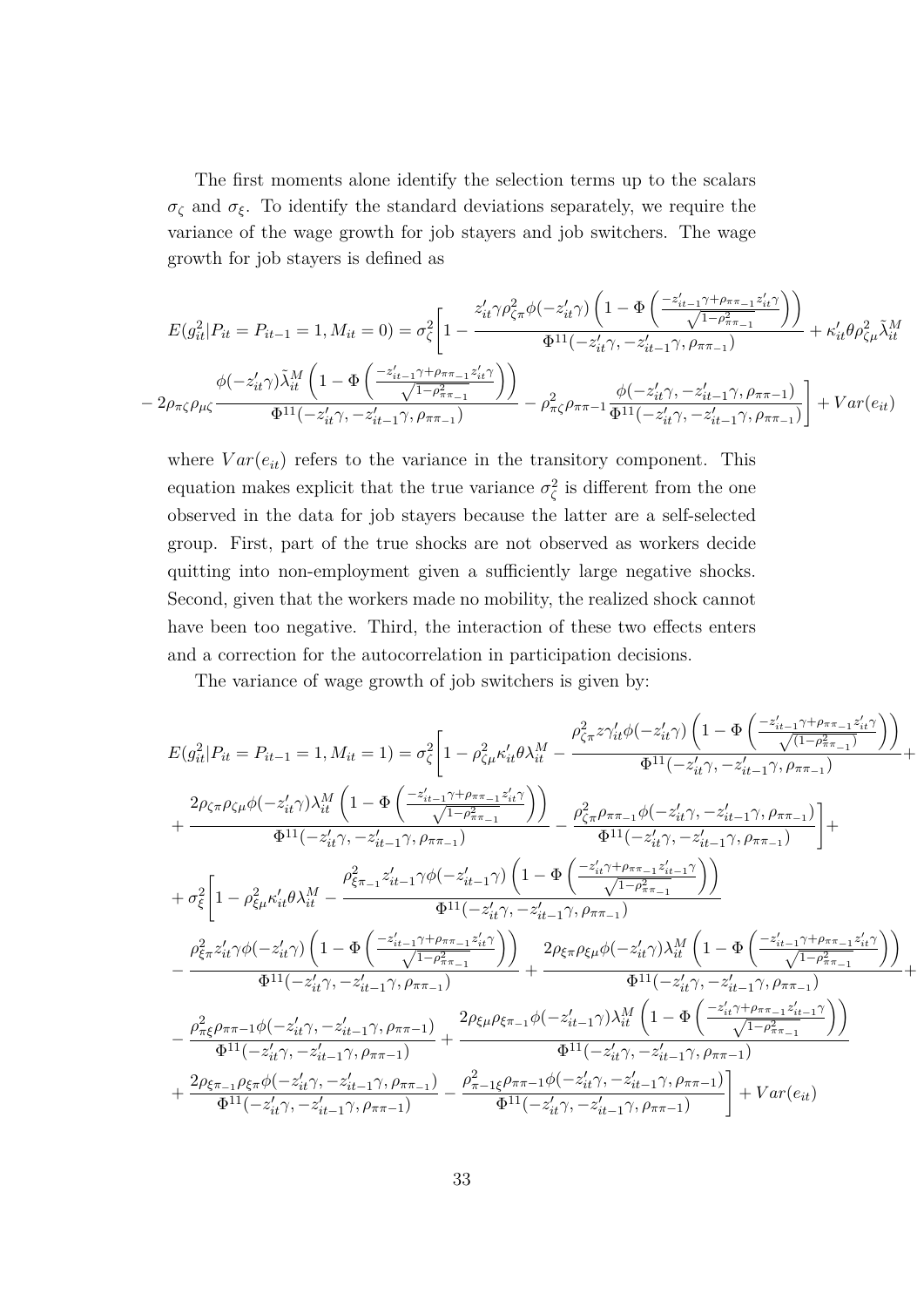where the variance of the wage offer distribution is given by  $\sigma_{\phi}^2 = \frac{\sigma_{\xi}^2}{2}$ . Regarding interpretation, a similar logic as for job stayers applies with the important difference, that there is now an innovation to the match component. Regarding the latter, additional correction terms arise through its correlation to past participation decisions. The variance of the transitory component is given by:

$$
Var(e_{it}) = \sigma_i^2 \Big[ 1 + (1 + \theta_1)^2 + (\theta_2 - \theta_1)^2 + (\theta_3 - \theta_2)^2 + (\theta_4 - \theta_3)^2 + \theta_4^2 \Big].
$$

We identify these process by the autocovariance function of wage growth up to lag 5. Note that  $\sigma_{\zeta}^2$  and  $\sigma_{\xi}^2$  are not part of these moments.<sup>21</sup>

$$
Cov(g_{it}, g_{it-1}) = \sigma_i^2 \Big[ - (1 + \theta_1) + (1 + \theta_1)(\theta_2 - \theta_1) + (\theta_3 - \theta_2)(\theta_2 - \theta_1) + (\theta_4 - \theta_3)(\theta_3 - \theta_2)
$$
  
-( $\theta_4 - \theta_3)\theta_4$ \Big]  
\n
$$
Cov(g_{it}, g_{it-2}) = \sigma_i^2 \Big[ - (\theta_2 - \theta_1) + (1 + \theta_1)(\theta_3 - \theta_2) + (\theta_4 - \theta_3)(\theta_2 - \theta_1) - (\theta_3 - \theta_2)\theta_4 \Big]
$$
  
\n
$$
Cov(g_{it}, g_{it-3}) = \sigma_i^2 \Big[ - (\theta_3 - \theta_2) + (1 + \theta_1)(\theta_4 - \theta_3) - (\theta_2 - \theta_1)\theta_4 \Big]
$$
  
\n
$$
Cov(g_{it}, g_{it-4}) = \sigma_i^2 \Big[ - (\theta_4 - \theta_3) - (1 + \theta_1)\theta_4 \Big]
$$
  
\n
$$
Cov(g_{it}, g_{it-5}) = \sigma_i^2 \theta_4
$$

## **5.2 Wage Variance Estimates**

<sup>&</sup>lt;sup>21</sup>We assume  $P(M_{it} = 1|M_{it-1} = 1, M_{it-2} = 1, M_{it-3} = 1, M_{it-4} = 1) = 0$ . Estimating the transitory shock process only on job stayers gives practically the same results.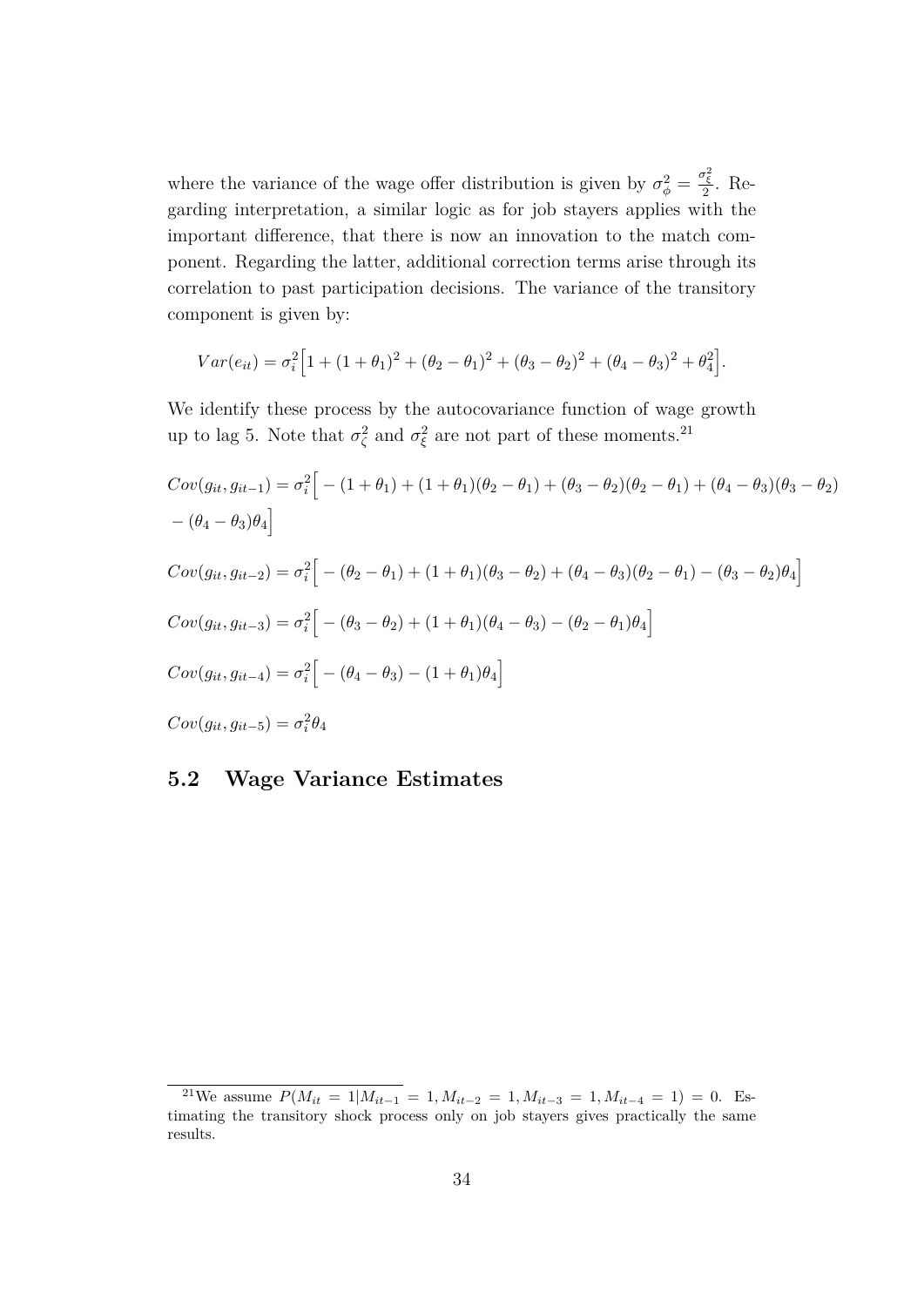Table 5: High School

|                            | 1983-1993 | 1994-2003 | 2004-2013 |
|----------------------------|-----------|-----------|-----------|
| <b>Standard deviations</b> |           |           |           |
| $\sigma_{\zeta}$           | 0.044     | 0.048     | 0.056     |
|                            | (0.)      | (0.)      | (0.013)   |
| $\sigma_i$                 | 0.073     | 0.068     | 0.034     |
|                            | (0.)      | (0.)      | (0.015)   |
| $\sigma_{\phi}$            | 0.257     | 0.268     | 0.236     |
|                            | (0.)      | (0.)      | (0.026)   |
| Correlations               |           |           |           |
| $\rho_{\zeta\pi}$          | 0.383     | 0.265     | $-0.001$  |
|                            | (0.)      | (0.)      | (0.073)   |
| $\rho_{\zeta\mu}$          | $-1.000$  | $-0.999$  | $-0.999$  |
|                            | (0.)      | (0.)      | (0.183)   |
| $\rho_{\xi\pi}$            | 0.078     | 0.030     | $-0.008$  |
|                            | (0.)      | (0.)      | (0.153)   |
| $\rho_{\xi\pi-1}$          | 0.039     | 0.070     | $-0.120$  |
|                            | (0.)      | (0.)      | (0.150)   |
| $\rho_{\xi\mu}$            | 0.132     | 0.138     | 0.195     |
|                            | (0.)      | (0.)      | (0.073)   |
| $\rho_{\pi\pi-1}$          | 0.969     | 0.942     | 0.931     |
|                            | (0.001)   | (0.002)   | (0.002)   |
| MA process                 |           |           |           |
| $\theta_1$                 | $-0.426$  | $-0.348$  | $-0.408$  |
|                            | (0.)      | (0.)      | (0.225)   |
| $\theta_2$                 | $-0.041$  | $-0.014$  | $-0.003$  |
|                            | (0.)      | (0.)      | (0.122)   |
| $\theta_3$                 | $-0.000$  | $-0.020$  | $-0.111$  |
|                            | (0.)      | (0.)      | (0.353)   |
| $\theta_4$                 | $-0.015$  | $-0.089$  | $-0.104$  |
|                            | (0.)      | (0.)      | (0.277)   |

Notes:  $\sigma_{\zeta}$ ,  $\sigma_{i}$ ,  $\sigma_{\phi}$  are the standard deviations of the permanent shock, transitory, and match respectively. Block bootstrap standard errors in parentheses (100 repetitions). We constrain all the correlation coefficients to lie between minus 1 and 1, and estimated  $\theta$  to be negative and above  $-1$ .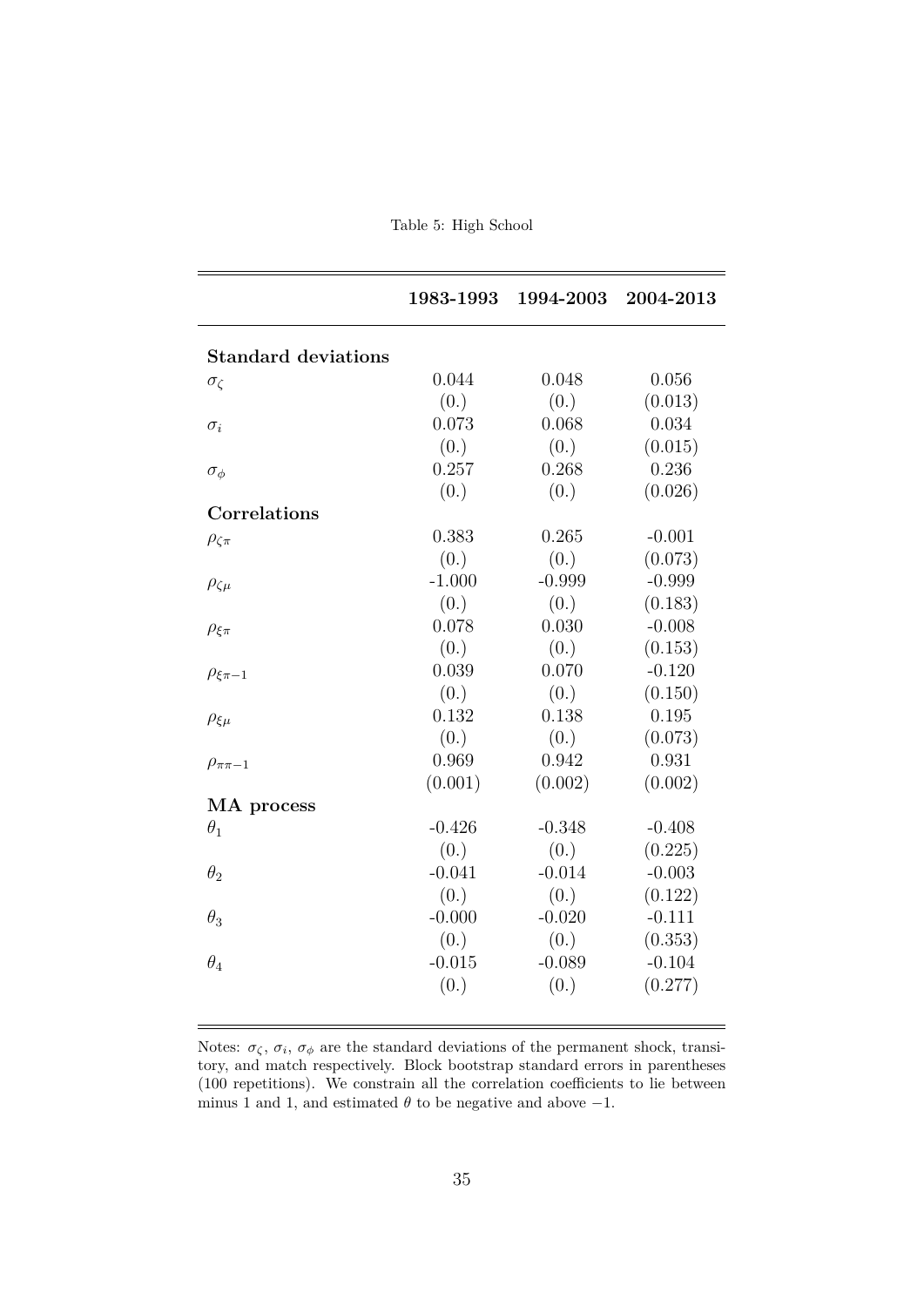Table 6: College Dropouts

|                            | 1983-1993 | 1994-2003 | 2004-2013 |
|----------------------------|-----------|-----------|-----------|
|                            |           |           |           |
| <b>Standard deviations</b> |           |           |           |
| $\sigma_{\zeta}$           | 0.048     | 0.069     | 0.061     |
|                            | (0.)      | (0.011)   | (0.018)   |
| $\sigma_i$                 | 0.085     | 0.079     | 0.046     |
|                            | (0.)      | (0.007)   | (0.021)   |
| $\sigma_{\phi}$            | 0.245     | 0.218     | 0.314     |
|                            | (0.)      | (0.016)   | (0.027)   |
| Correlations               |           |           |           |
| $\rho_{\zeta\pi}$          | 0.022     | 0.207     | 0.070     |
|                            | (0.)      | (0.119)   | (0.171)   |
| $\rho_{\zeta\mu}$          | $-1.000$  | $-1.000$  | $-1.000$  |
|                            | (0.)      | (0.023)   | (0.244)   |
| $\rho_{\xi\pi}$            | $-0.129$  | 0.352     | $-0.393$  |
|                            | (0.)      | (0.275)   | (0.130)   |
| $\rho_{\xi\pi-1}$          | $-0.084$  | 0.106     | 0.372     |
|                            | (0.)      | (0.188)   | (0.245)   |
| $\rho_{\xi\mu}$            | 0.165     | 0.253     | 0.164     |
|                            | (0.)      | (0.054)   | (0.064)   |
| $\rho_{\pi\pi-1}$          | 0.966     | 0.942     | 0.946     |
|                            | (0.001)   | (0.002)   | (0.002)   |
| MA process                 |           |           |           |
| $\theta_1$                 | $-0.412$  | $-0.381$  | $-0.331$  |
|                            | (0.)      | (0.053)   | (0.206)   |
| $\theta_2$                 | $-0.053$  | $-0.069$  | $-0.056$  |
|                            | (0.)      | (0.040)   | (0.272)   |
| $\theta_3$                 | $-0.000$  | $-0.000$  | $-0.002$  |
|                            | (0.)      | (0.006)   | (0.142)   |
| $\theta_4$                 | $-0.037$  | $-0.074$  | $-0.045$  |
|                            | (0.)      | (0.032)   | (0.273)   |
|                            |           |           |           |

Notes:  $\sigma_{\zeta}$ ,  $\sigma_{i}$ ,  $\sigma_{\phi}$  are the standard deviations of the permanent shock, transitory, and match respectively. Block bootstrap standard errors in parentheses (100 repetitions). We constrain all the correlation coefficients to lie between minus 1 and 1, and estimated  $\theta$  to be negative and above  $-1$ .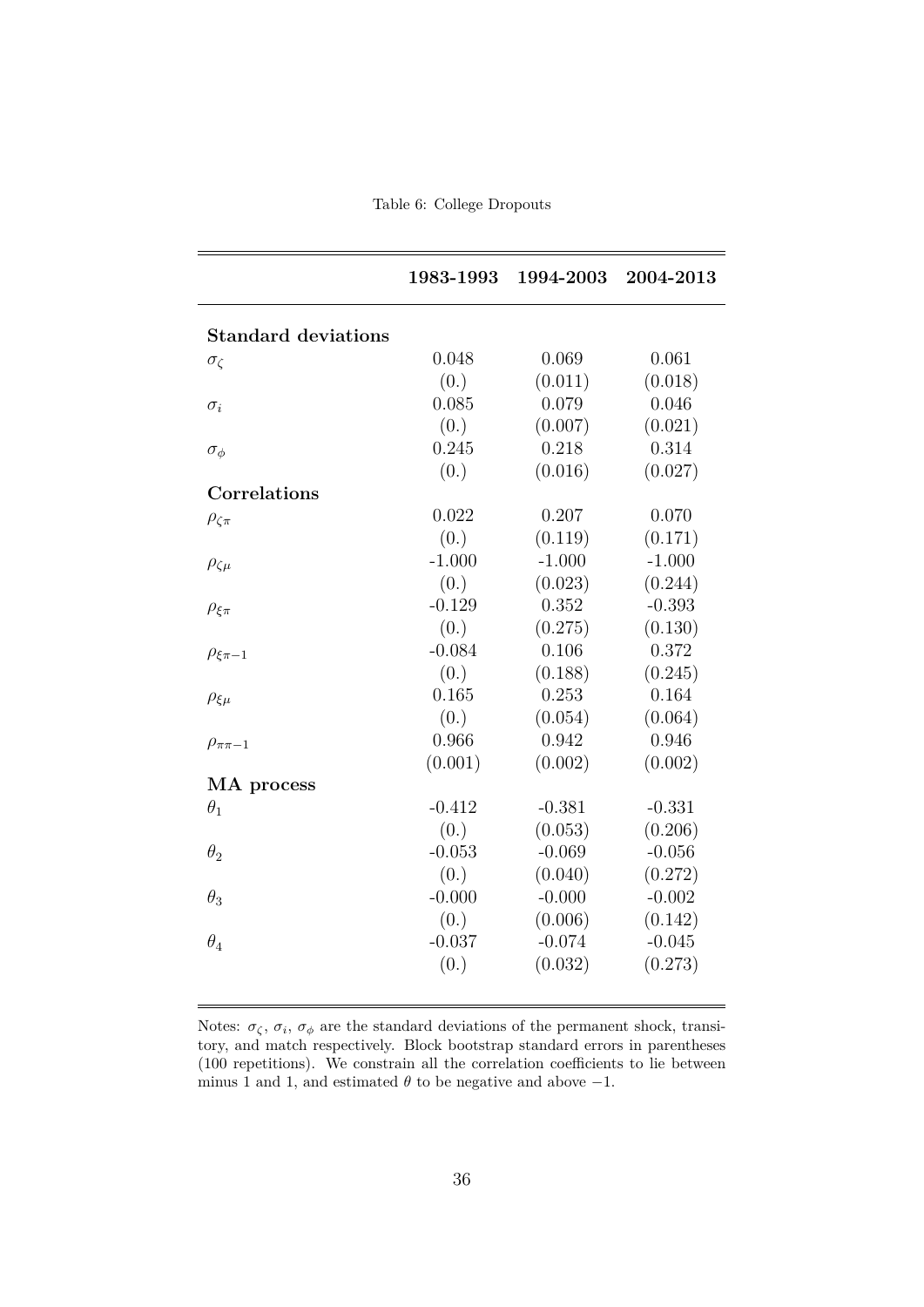Table 7: College Degree

|                            | 1983-1993 | 1994-2003 | 2004-2013 |
|----------------------------|-----------|-----------|-----------|
| <b>Standard deviations</b> |           |           |           |
| $\sigma_{\zeta}$           | 0.061     | 0.062     | 0.064     |
|                            | (0.006)   | (0.010)   | (0.014)   |
| $\sigma_i$                 | 0.111     | 0.119     | 0.079     |
|                            | (0.003)   | (0.005)   | (0.01)    |
| $\sigma_{\phi}$            | 0.247     | 0.251     | 0.316     |
|                            | (0.015)   | (0.018)   | (0.032)   |
| Correlations               |           |           |           |
| $\rho_{\zeta\pi}$          | 0.080     | 0.099     | 0.401     |
|                            | (0.112)   | (0.149)   | (0.159)   |
| $\rho_{\zeta\mu}$          | $-0.918$  | $-1.000$  | $-1.000$  |
|                            | (0.104)   | (0.097)   | (0.106)   |
| $\rho_{\xi\pi}$            | $-0.091$  | 0.437     | 0.207     |
|                            | (0.178)   | (0.259)   | (0.282)   |
| $\rho_{\xi\pi-1}$          | 0.292     | 0.421     | $-0.589$  |
|                            | (0.242)   | (0.222)   | (0.181)   |
| $\rho_{\xi\mu}$            | 0.190     | 0.237     | 0.203     |
|                            | (0.038)   | (0.050)   | (0.062)   |
| $\rho_{\pi\pi-1}$          | 0.972     | 0.941     | 0.958     |
|                            | (0.001)   | (0.003)   | (0.002)   |
| MA process                 |           |           |           |
| $\theta_1$                 | $-0.392$  | $-0.382$  | $-0.371$  |
|                            | (0.023)   | (0.033)   | (0.089)   |
| $\theta_2$                 | $-0.053$  | $-0.101$  | $-0.041$  |
|                            | (0.026)   | (0.030)   | (0.065)   |
| $\theta_3$                 | $-0.007$  | $-0.003$  | $-0.000$  |
|                            | (0.018)   | (0.015)   | (0.060)   |
| $\theta_4$                 | $-0.068$  | $-0.097$  | $-0.088$  |
|                            | (0.016)   | (0.015)   | (0.072)   |

Notes:  $\sigma_{\zeta}$ ,  $\sigma_{i}$ ,  $\sigma_{\phi}$  are the standard deviations of the permanent shock, transitory, and match respectively. Block bootstrap standard errors in parentheses (100 repetitions). We constrain all the correlation coefficients to lie between minus 1 and 1, and estimated  $\theta$  to be negative and above  $-1$ .